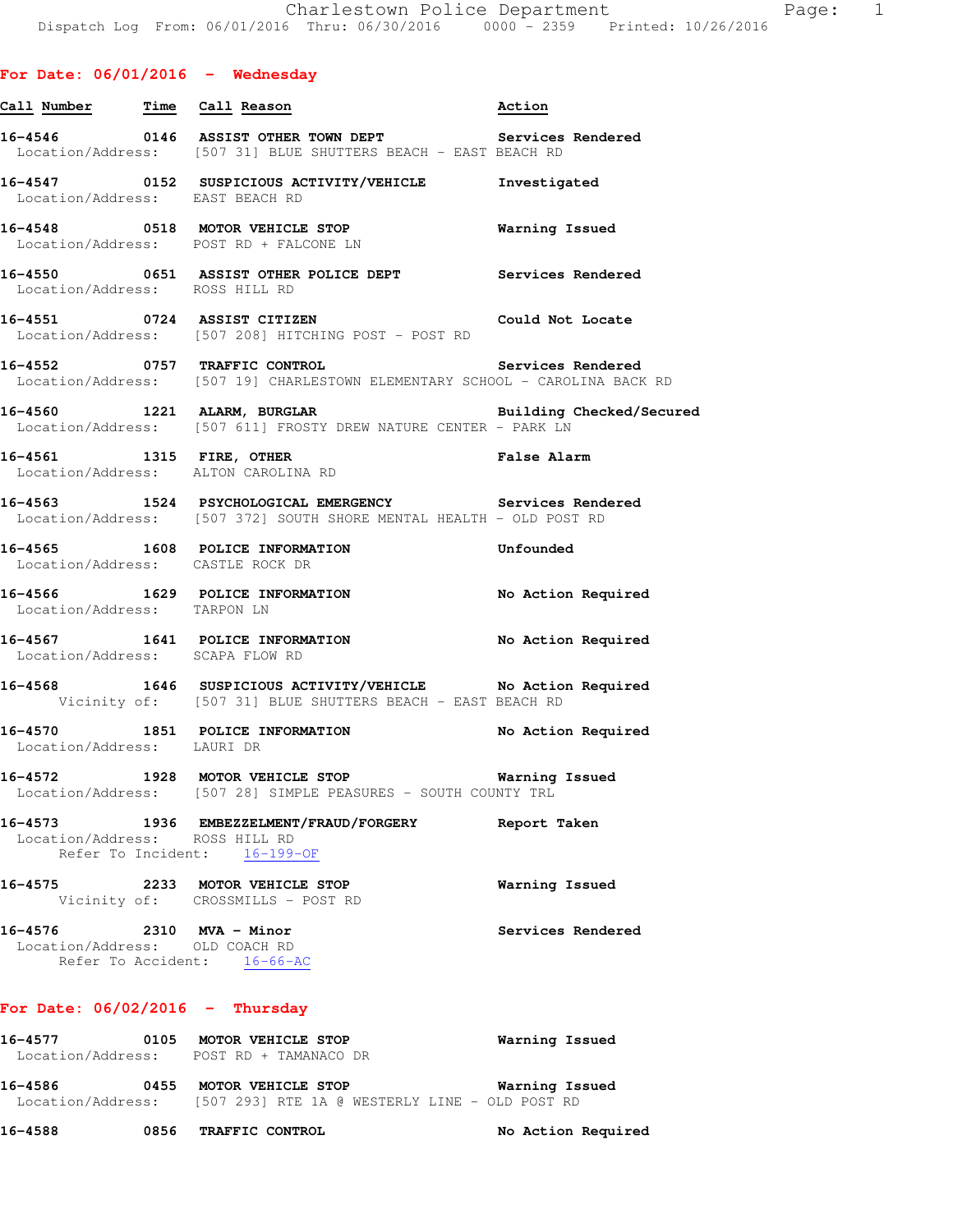|                                 |         |                                                                                                                                        |                 |                          | Charlestown Police Department | Page: 2 |  |
|---------------------------------|---------|----------------------------------------------------------------------------------------------------------------------------------------|-----------------|--------------------------|-------------------------------|---------|--|
|                                 |         | Dispatch Log From: 06/01/2016 Thru: 06/30/2016 0000 - 2359 Printed: 10/26/2016                                                         |                 |                          |                               |         |  |
|                                 |         | Location/Address: [507 19] CHARLESTOWN ELEMENTARY SCHOOL - CAROLINA BACK RD                                                            |                 |                          |                               |         |  |
|                                 |         | 16-4589 0907 MOTOR VEHICLE STOP 6 Warning Issued<br>Location/Address: ALTON CAROLINA RD + CAROLINA BACK RD                             |                 |                          |                               |         |  |
|                                 |         | 16-4590 0922 MOTOR VEHICLE STOP 6 Warning Issued<br>Location/Address: CAROLINA BACK RD + ALTON CAROLINA RD                             |                 |                          |                               |         |  |
|                                 |         | 16-4591 0958 ALARM, BURGLAR False Alarm<br>Location/Address: CHEROKEE BND                                                              |                 |                          |                               |         |  |
| Location/Address: LAURI DR      |         | 16-4592 1314 ESCORT                                                                                                                    |                 | Services Rendered        |                               |         |  |
|                                 |         | 16-4593 1350 TRAFFIC CONTROL<br>Location/Address: CHARLESTOWN BEACH RD                                                                 |                 | Building Checked/Secured |                               |         |  |
| Location/Address: KING TOM DR   |         | 16-4594 1456 ALARM, BURGLAR                                                                                                            |                 | Investigated             |                               |         |  |
|                                 |         | 16-4595 1529 DISABLED MV<br>Location/Address: POST RD + SCHOOLHOUSE POND RD                                                            |                 | Services Rendered        |                               |         |  |
|                                 |         | 16-4596 1557 TRAFFIC CONTROL<br>Location/Address: POST RD + KING'S FACTORY RD                                                          |                 | Services Rendered        |                               |         |  |
|                                 |         | 16-4599 1647 MOTOR VEHICLE STOP 16-4599 Warning Issued<br>Location/Address: [507 276] RTE 2 @ RICHMOND LINE - SOUTH COUNTY TRL         |                 |                          |                               |         |  |
|                                 |         | 16-4600 1700 MOTOR VEHICLE STOP 6 Warning Issued<br>Location/Address: [507 276] RTE 2 @ RICHMOND LINE - SOUTH COUNTY TRL               |                 |                          |                               |         |  |
|                                 |         | 16-4601 1715 MOTOR VEHICLE STOP<br>Location/Address: [507 276] RTE 2 @ RICHMOND LINE - SOUTH COUNTY TRL                                | Citation Issued |                          |                               |         |  |
|                                 |         | 16-4602 1730 MOTOR VEHICLE STOP 6 Warning Issued<br>Location/Address: [507 362] RTE 2 @ SUNOCO - SOUTH COUNTY TRL                      |                 |                          |                               |         |  |
|                                 |         | 16-4603 1808 MOTOR VEHICLE STOP 16-4603 Made<br>Vicinity of: SOUTH COUNTY TRL<br>Refer To Arrest: 16-61-AR<br>Arrest: BADEAU, RONALD R |                 |                          |                               |         |  |
|                                 | Age: 55 | Address: 58 COLUMBIA AVE Apt. #2ND F CRANSTON, RI<br>Charges: DRIVING AFTER DENIAL, SUS/REVOCATION-LICENSE                             |                 |                          |                               |         |  |
|                                 |         | 16-4604 1856 EMBEZZELMENT/FRAUD/FORGERY<br>Location/Address: SOUTH COUNTY TRL<br>Refer To Incident: 16-200-OF                          |                 | Investigated             |                               |         |  |
|                                 |         | 16-4606 2009 ANIMAL COMPLAINT<br>Location/Address: OLD COACH RD + SHANNOCK RD                                                          |                 | Services Rendered        |                               |         |  |
| Location/Address: RAM ISLAND RD |         | 16-4607 2018 POLICE INFORMATION                                                                                                        |                 | Investigated             |                               |         |  |
| For Date: $06/03/2016$ - Friday |         |                                                                                                                                        |                 |                          |                               |         |  |
| 16-4612                         |         | 0041 ALARM, BURGLAR<br>Location/Address: [507 723] BOULDER AVE                                                                         |                 | Building Checked/Secured |                               |         |  |
|                                 |         | 16-4613 0154 MOTOR VEHICLE STOP<br>Location/Address: POST RD + TAMANACO DR                                                             |                 | Warning Issued           |                               |         |  |
|                                 |         | 16-4619 0718 MOTOR VEHICLE STOP<br>Location/Address: POST RD + FALCONE LN                                                              |                 | Warning Issued           |                               |         |  |
|                                 |         |                                                                                                                                        |                 |                          |                               |         |  |

**16-4623 1535 ASSIST OTHER AGENCY Services Rendered** 

Location/Address: TORCH RUN - POST RD + WARREN RD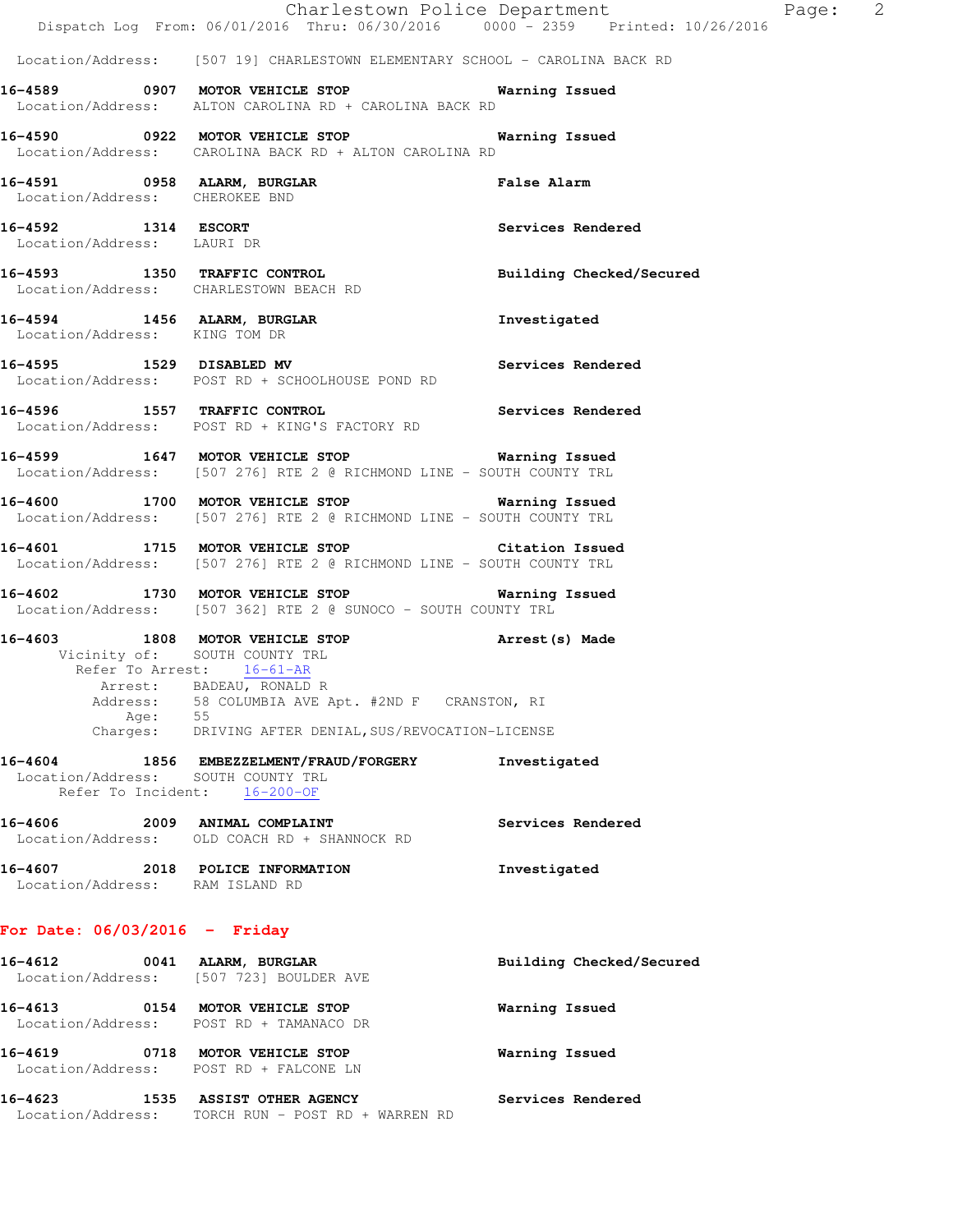|                                                               | 16-4624 1709 DISABLED MV<br>Location/Address: POST RD + KING'S FACTORY RD                                                                                                                                                                                                            | Services Rendered        |
|---------------------------------------------------------------|--------------------------------------------------------------------------------------------------------------------------------------------------------------------------------------------------------------------------------------------------------------------------------------|--------------------------|
| 16-4625 1711 FIRE, OTHER<br>Location/Address: POST RD         |                                                                                                                                                                                                                                                                                      | No Action Required       |
|                                                               | Location/Address: WORDEN'S POND @ SOUTH KINGSTOWN LINE - WORDEN'S POND RD                                                                                                                                                                                                            |                          |
| Age: 38                                                       | 16-4628 1917 MOTOR VEHICLE STOP <b>Arrest</b> (s) Made<br>Location/Address: MAPLE LAKE FARM RD + SOUTH COUNTY TRL<br>Refer To Arrest: 16-62-AR<br>Arrest: QUARRY, NATHAN R<br>Address: 144 CAROLINA BACK RD CHARLESTOWN, RI<br>Charges: DRIVING AFTER DENIAL, SUS/REVOCATION-LICENSE |                          |
| 16-4630 2001 ALARM, BURGLAR<br>Location/Address: SURFSIDE AVE |                                                                                                                                                                                                                                                                                      | Building Checked/Secured |
|                                                               | 16-4632 		 2043 DISTURBANCE/Music/Noise Services Rendered<br>Location/Address: [507 64] RATHSKELLER RESTAURANT - OLD COACH RD                                                                                                                                                        |                          |

**16-4633 2212 ASSIST OTHER TOWN DEPT Services Rendered**  Location/Address: [507 327] CHARLESTOWN BEACH TOWN PARKING LOT - CHARLESTOWN BEACH RD

**16-4634 2315 MOTOR VEHICLE STOP Investigated**  Location/Address: SK LINE - POST RD

### **For Date: 06/04/2016 - Saturday**

|                                 | 16-4635 0048 OFFICER WANTED <b>The Investigated</b><br>Location/Address: [507 72] CUMBERLAND FARMS - OLD POST RD                  |                |
|---------------------------------|-----------------------------------------------------------------------------------------------------------------------------------|----------------|
|                                 | 16-4638 0134 MOTOR VEHICLE STOP <b>Warning Issued</b><br>Location/Address: POST RD + GENERAL STANTON LN                           |                |
|                                 | 16-4639 0227 MOTOR VEHICLE STOP 6 Warning Issued<br>Location/Address: CAROLINA BACK RD + OLD SHANNOCK RD                          |                |
|                                 | 16-4640 0522 ROAD HAZARD/OBSTRUCTION Services Rendered<br>Location/Address: KING'S FACTORY RD + INDIAN CEDAR DR                   |                |
| Location/Address: RAM ISLAND RD | 16-4641 0654 FOLLOW-UP INVESTIGATION Services Rendered                                                                            |                |
|                                 | 16-4642 		 0835 ASSIST CITIZEN 		 Services Rendered<br>Location/Address: [507 88] EAST WEST MARKET - POST RD                      |                |
| Location/Address: RAM ISLAND RD | 16-4643 0955 LARCENY                                                                                                              | Investigated   |
|                                 | 16-4644 1002 BOATING - VESSEL VIOLATION Warning Issued<br>Location/Address: [507 26] CHARLESTOWN BREACHWAY - CHARLESTOWN BEACH RD |                |
|                                 | 16-4646 1133 MOTOR VEHICLE STOP <b>Warning Issued</b><br>Location/Address: EAST BEACH RD + PARADISE LN                            |                |
| Location: POND SHORE            | 16-4649 1146 BOATING - VESSEL VIOLATION Warning Issued                                                                            |                |
|                                 | 16-4650 1149 MOTOR VEHICLE STOP<br>Location/Address: EAST BEACH RD + PARADISE LN                                                  | Warning Issued |
|                                 | 16-4651 1156 BOATING - VESSEL VIOLATION Warning Issued<br>Location: ARCHES                                                        |                |
|                                 | 16-4652 1207 MOTOR VEHICLE STOP <b>Warning Issued</b><br>Location/Address: [507 266] RTE 1 @ WILLOWS - POST RD                    |                |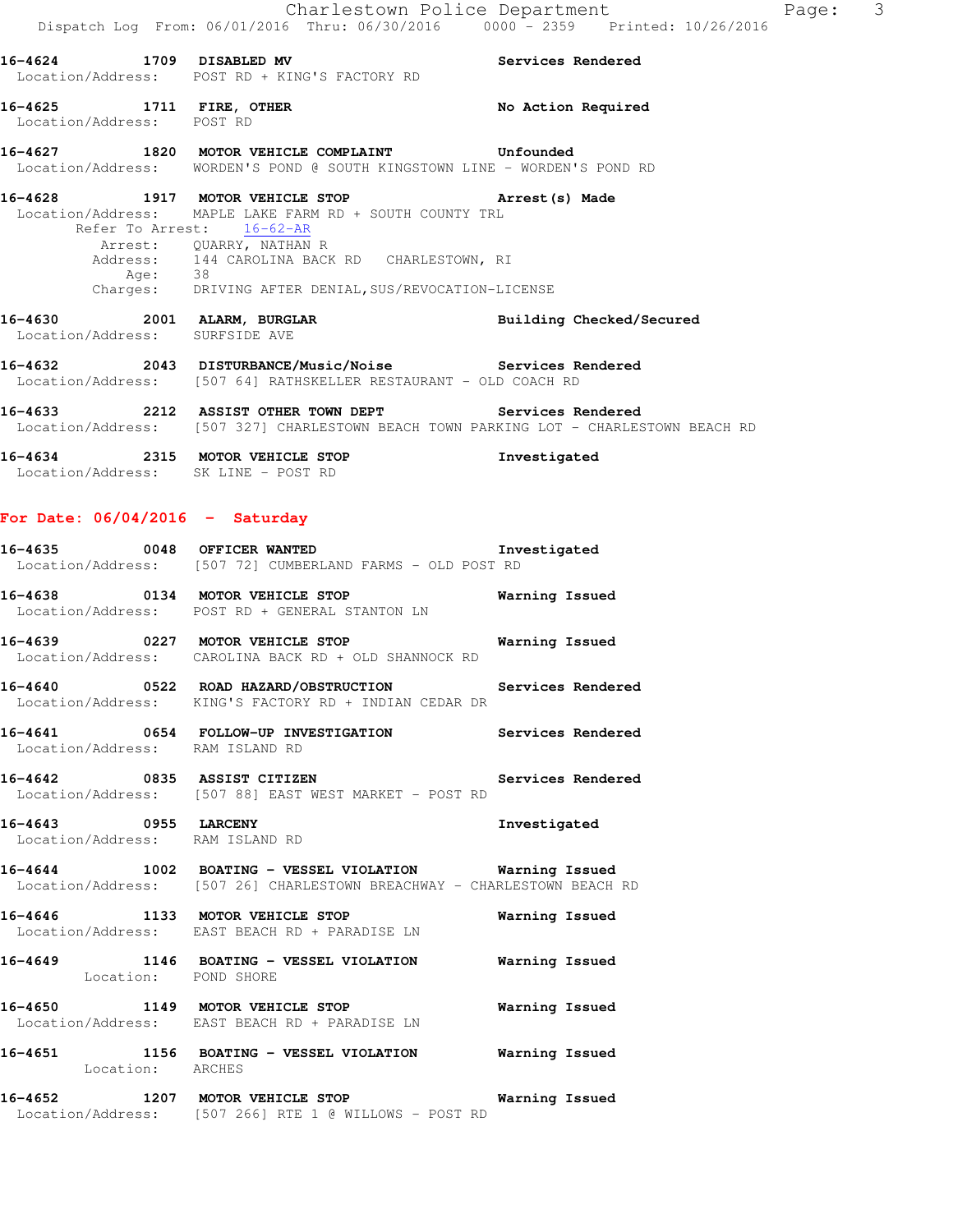|                                                                    | Dispatch Log From: 06/01/2016 Thru: 06/30/2016  0000 - 2359  Printed: 10/26/2016                                                                                    | Charlestown Police Department<br>Page: 4 |  |
|--------------------------------------------------------------------|---------------------------------------------------------------------------------------------------------------------------------------------------------------------|------------------------------------------|--|
|                                                                    | 16-4653 1444 BOATING - VESSEL VIOLATION Warning Issued<br>Location/Address: [507 231] OCEAN HOUSE MARINA (MAIN FACILITY) - TOWN DOCK RD                             |                                          |  |
|                                                                    | 16-4654 1510 PARKING VIOLATIONS<br>Location/Address: CHARLESTOWN BEACH RD                                                                                           | Warning Issued                           |  |
|                                                                    | 16-4655 1525 MOTOR VEHICLE STOP 6 Warning Issued<br>Location/Address: SOUTH COUNTY TRL + JACOB PERRY DR                                                             |                                          |  |
|                                                                    | 16-4656 1530 BOATING - VESSEL VIOLATION Warning Issued<br>Location/Address: [507 26] CHARLESTOWN BREACHWAY - CHARLESTOWN BEACH RD                                   |                                          |  |
|                                                                    | 16-4659 1637 SUSPICIOUS ACTIVITY/VEHICLE No Action Required<br>Location/Address: [507 730] THE KAYAK CENTRE - CHARLESTOWN BEACH RD                                  |                                          |  |
|                                                                    | 16-4660 1731 MOTOR VEHICLE STOP 6 Warning Issued<br>Location/Address: [507 270] RTE 1 @ BURLINGAME - POST RD                                                        |                                          |  |
|                                                                    | 16-4662 1744 ROAD HAZARD/OBSTRUCTION Removed Hazard<br>Location/Address: POST RD + ROSS HILL RD                                                                     |                                          |  |
|                                                                    | 16-4663 1749 MOTOR VEHICLE STOP No Action Required<br>Location/Address: [507 266] RTE 1 @ WILLOWS - POST RD                                                         |                                          |  |
|                                                                    | 16-4664 1924 ASSIST OTHER POLICE DEPT Unfounded<br>Location/Address: [507 275] RTE 1 @ WESTERLY LINE - POST RD                                                      |                                          |  |
|                                                                    | 16-4665 1939 ASSIST OTHER POLICE DEPT Services Rendered<br>Location/Address: [507 26] CHARLESTOWN BREACHWAY - CHARLESTOWN BEACH RD                                  |                                          |  |
|                                                                    | 16-4667 2100 ASSIST OTHER TOWN DEPT Services Rendered<br>Location/Address: [507 31] BLUE SHUTTERS BEACH - EAST BEACH RD                                             |                                          |  |
|                                                                    | 16-4668 2114 ASSIST OTHER TOWN DEPT Services Rendered<br>Location/Address: [507 327] CHARLESTOWN BEACH TOWN PARKING LOT - CHARLESTOWN BEACH RD                      |                                          |  |
| Location/Address: BUCKEYE BROOK RD                                 | 16-4669 2132 MOTOR VEHICLE COMPLAINT 1nvestigated                                                                                                                   |                                          |  |
|                                                                    | 16-4670 2146 MOTOR VEHICLE STOP Warning Issued<br>Location/Address: [507 46] WASHINGTON TRUST COMPANY - OLD POST RD                                                 |                                          |  |
| 16-4671 2354 ALARM, FIRE<br>Location/Address: OLD COACH RD         |                                                                                                                                                                     | <b>False Alarm</b>                       |  |
| For Date: $06/05/2016$ - Sunday                                    |                                                                                                                                                                     |                                          |  |
|                                                                    | 16-4679 1146 MVA - W/Injury/Fluid/Hazard Transported to Hospital<br>Location/Address: [507 360] COUNTRY FOOD MART - SOUTH COUNTY TRL<br>Refer To Accident: 16-67-AC |                                          |  |
| 16-4680 1445 ALARM, BURGLAR<br>Location/Address: [507 726] COVE DR |                                                                                                                                                                     | Building Checked/Secured                 |  |
| 16-4681 1547 SERVE WARRANT<br>Location/Address: TARPON LN          | Refer To Arrest: 16-63-AR<br>Arrest: BATON, KELI M<br>Address: 15 TARPON LN CHARLESTOWN, RI<br>Age: 33<br>Charges: BENCH WARRANT ISSUED FROM 3RD DISTRICT COURT     | Arrest (s) Made                          |  |
| 16-4683                                                            | BENCH WARRANT ISSUED FROM 3RD DISTRICT COURT<br>1646 DISABLED MV                                                                                                    | Services Rendered                        |  |
|                                                                    |                                                                                                                                                                     |                                          |  |

**16-4684 1821 MOTOR VEHICLE STOP No Action Required**  Location/Address: SOUTH COUNTY TRL + HONEY LOCUST DR

Location/Address: [507 266] RTE 1 @ WILLOWS - POST RD

**16-4688 1958 MOTOR VEHICLE COMPLAINT Could Not Locate**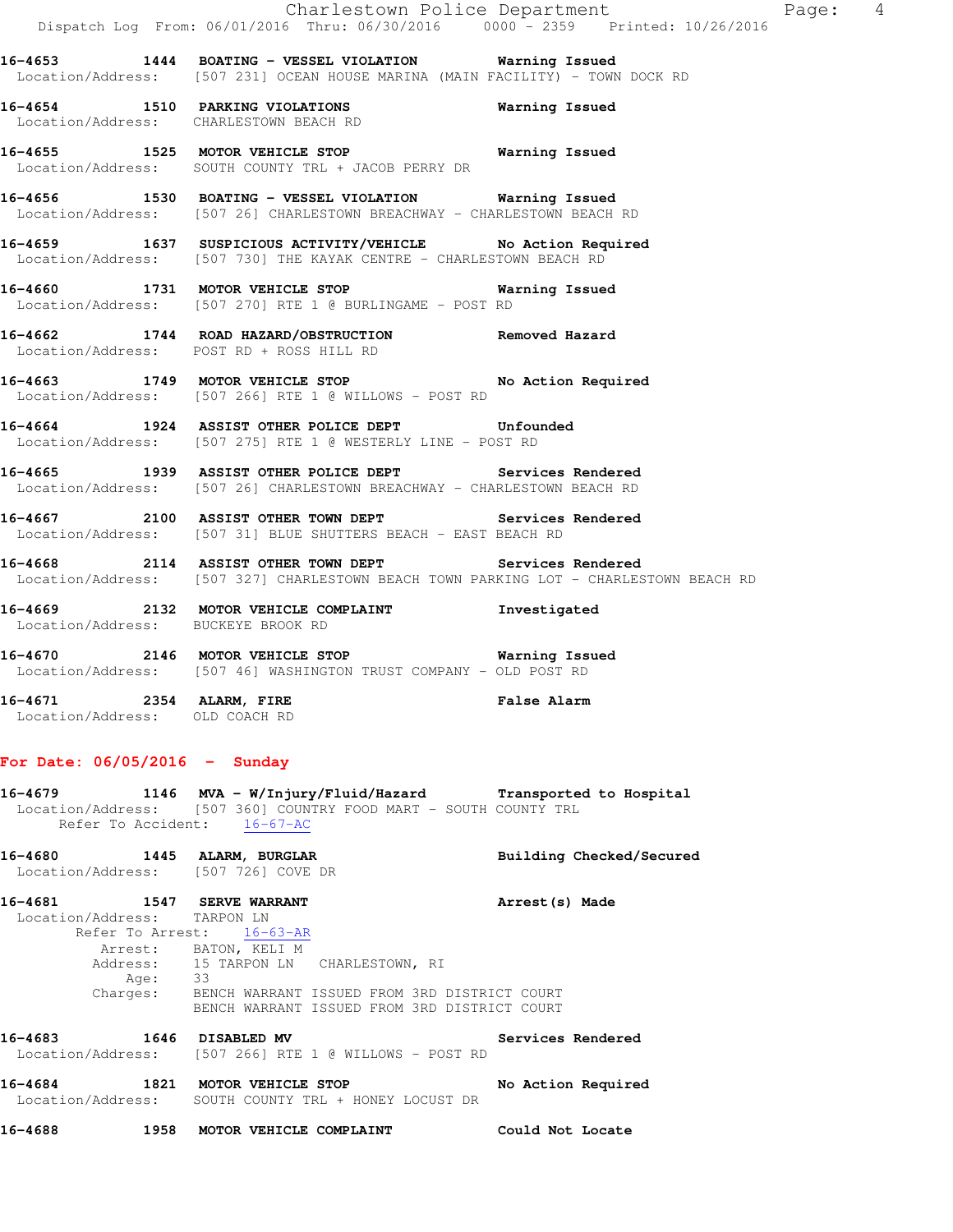|                                  | Dispatch Log From: 06/01/2016 Thru: 06/30/2016 0000 - 2359 Printed: 10/26/2016                                                                        | Charlestown Police Department | Page: 5 |  |
|----------------------------------|-------------------------------------------------------------------------------------------------------------------------------------------------------|-------------------------------|---------|--|
|                                  | Location/Address: [507 231] OCEAN HOUSE MARINA (MAIN FACILITY) - TOWN DOCK RD                                                                         |                               |         |  |
|                                  | 16-4689 2037 MOTOR VEHICLE STOP<br>Location/Address: CHARLESTOWN BEACH RD + CRAIG ST                                                                  | Warning Issued                |         |  |
| Location/Address: SHANNOCK RD    | 16-4691 2134 MOTOR VEHICLE COMPLAINT Unfounded                                                                                                        |                               |         |  |
| Location/Address: CROSSPATCH RD  | 16-4692 2213 DISTURBANCE/Music/Noise Investigated                                                                                                     |                               |         |  |
| For Date: $06/06/2016$ - Monday  |                                                                                                                                                       |                               |         |  |
|                                  | 16-4696 0120 MOTOR VEHICLE STOP<br>Location/Address: POST RD + SOUTH COUNTY TRL                                                                       | Citation Issued               |         |  |
|                                  | 16-4699 0551 MOTOR VEHICLE STOP 6 Warning Issued<br>Location/Address: RICHMOND LINE - SOUTH COUNTY TRL                                                |                               |         |  |
|                                  | 16-4701 0753 TRAFFIC CONTROL No Action Required<br>Location/Address: [507 15] CASTLEROCK CONDOMINIUMS - CASTLE ROCK DR                                |                               |         |  |
|                                  | 16-4708 1526 COMPLAINT<br>Location/Address: [507 31] BLUE SHUTTERS BEACH - EAST BEACH RD                                                              | Investigated                  |         |  |
|                                  | 16-4709 1630 MOTOR VEHICLE STOP 6 Warning Issued<br>Location/Address: [507 276] RTE 2 @ RICHMOND LINE - SOUTH COUNTY TRL                              |                               |         |  |
| Refer To Incident: 16-201-OF     | 16-4710 1654 OFFICER WANTED<br>Location/Address: MATUNUCK SCHOOLHOUSE RD                                                                              | Report Taken                  |         |  |
|                                  | 16-4711 1701 MOTOR VEHICLE COMPLAINT Could Not Locate<br>Location/Address: [507 271] RTE 1 @ MICHAEL'S - POST RD                                      |                               |         |  |
| 16-4712 1705 VANDALISM           | Location/Address: GENWOOD DR + OLD POST RD                                                                                                            | Could Not Locate              |         |  |
| 16-4713 1707 VANDALISM           | Location/Address: GENWOOD DR + OLD POST RD<br>Refer To Incident: 16-202-OF                                                                            | Report Taken                  |         |  |
|                                  | 16-4715 1806 ALARM, BURGLAR<br>Location/Address: [507 747] SURFSIDE AVE                                                                               | Building Checked/Secured      |         |  |
|                                  | 16-4716 1935 MOTOR VEHICLE STOP<br>Location/Address: [507 410] DUNKIN DONUTS - OLD POST RD                                                            | Warning Issued                |         |  |
| Location/Address: CRESTWOOD LN   | 16-4718 2015 ANIMAL COMPLAINT                                                                                                                         | Investigated                  |         |  |
| Location/Address: JACOB PERRY DR | 16-4719 2125 DISTURBANCE/Music/Noise Investigated                                                                                                     |                               |         |  |
| For Date: $06/07/2016$ - Tuesday |                                                                                                                                                       |                               |         |  |
|                                  | 16-4733 0751 TRAFFIC CONTROL No Action Required<br>Location/Address: [507 15] CASTLEROCK CONDOMINIUMS - CASTLE ROCK DR                                |                               |         |  |
|                                  | 16-4736 0919 SUSPICIOUS ACTIVITY/VEHICLE Investigated<br>Location/Address: [507 653] THE COVE RESTURANT - OLD POST RD<br>Refer To Incident: 16-204-OF |                               |         |  |
|                                  | 16-4739 1222 MVA - Minor<br>Location/Address: [507 357] K&S PIZZA - CAROLINA BACK RD<br>Refer To Accident: 16-68-AC                                   | Report Taken                  |         |  |
|                                  | 16-4742 1458 SERVE WARRANT<br>Location/Address: MATUNUCK SCHOOLHOUSE RD                                                                               | Taken/Refered to Other A      |         |  |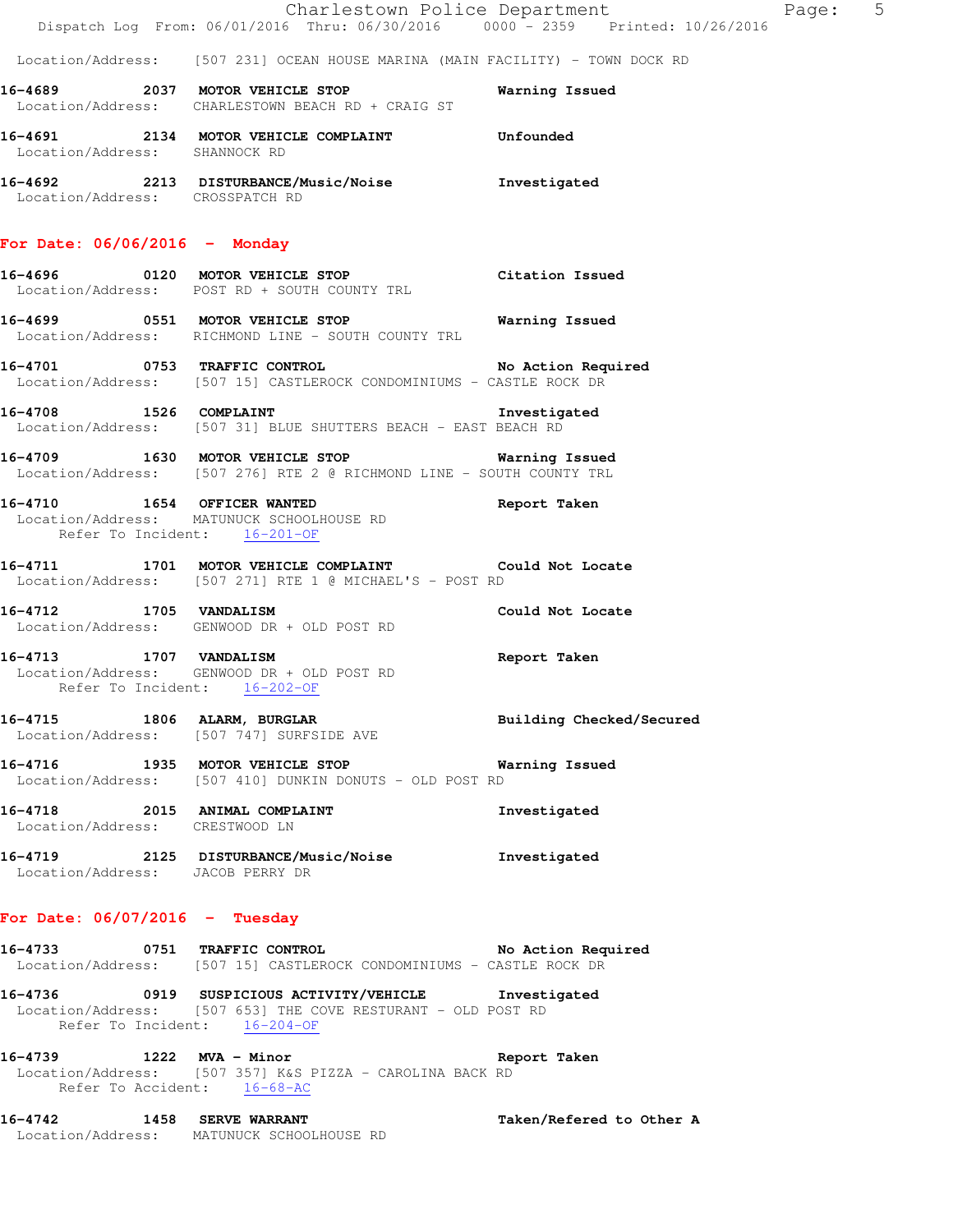|                                    | Dispatch Log From: 06/01/2016 Thru: 06/30/2016 0000 <sup>-</sup> 2359 Printed: 10/26/2016                                         | Charlestown Police Department<br>Page: | 6 |
|------------------------------------|-----------------------------------------------------------------------------------------------------------------------------------|----------------------------------------|---|
|                                    | Refer To Incident: $16-203-OF$<br>Refer To Accident: 16-69-AC                                                                     |                                        |   |
|                                    | 16-4743 1642 MOTOR VEHICLE STOP<br>Vicinity of: POST RD + SOUTH COUNTY TRL                                                        | Warning Issued                         |   |
| Location/Address: WILLOW RD        | 16-4744 1724 POLICE INFORMATION                                                                                                   | No Action Required                     |   |
|                                    | 16-4746 1732 MOTOR VEHICLE STOP<br>Location/Address: POST RD + SOUTH COUNTY TRL                                                   | Warning Issued                         |   |
|                                    | 16-4747 1750 MOTOR VEHICLE STOP 6 Warning Issued<br>Location/Address: [507 276] RTE 2 @ RICHMOND LINE - SOUTH COUNTY TRL          |                                        |   |
|                                    | 16-4748 1800 MOTOR VEHICLE STOP Citation Issued<br>Vicinity of: [507 221] SHERMAN'S AUTO BODY INC - SOUTH COUNTY TRL              |                                        |   |
|                                    | 16-4749 1804 TRAFFIC CONTROL<br>Location/Address: POST RD + PROSSER TRL                                                           | Services Rendered                      |   |
|                                    | 16-4750 1827 MOTOR VEHICLE COMPLAINT<br>Location/Address: POST RD + WILDFLOWER RD                                                 | Investigated                           |   |
| Location/Address: ROSS HILL RD     | 16-4752 2006 FOLLOW-UP INVESTIGATION                                                                                              | Investigated                           |   |
|                                    | 16-4753 2009 ALARM, BURGLAR<br>Location/Address: GENISIS SURGICAL - OLD POST RD                                                   | Building Checked/Secured               |   |
|                                    | 16-4754 2104 MOTOR VEHICLE STOP<br>Location/Address: COLUMBIA HTS - SHANNOCK RD                                                   | Warning Issued                         |   |
| Location/Address: CEDAR RD         | 16-4757 2233 SUSPICIOUS ACTIVITY/VEHICLE Could Not Locate                                                                         |                                        |   |
| For Date: $06/08/2016$ - Wednesday |                                                                                                                                   |                                        |   |
|                                    | 16-4760 0128 MOTOR VEHICLE STOP Citation Issued<br>Location/Address: POST RD + EAST BEACH RD                                      |                                        |   |
| 16-4764                            | 0240 ROAD HAZARD/OBSTRUCTION Services Rendered<br>Location/Address: [507 876] RICAN - ALTON CAROLINA RD                           |                                        |   |
|                                    | 16-4765 0743 DOMESTIC/Assault/Diso/Other Arrest(s) Made<br>Location/Address: MATUNUCK SCHOOLHOUSE RD<br>Refer To Arrest: 16-64-AR |                                        |   |
| Age: 54                            | Arrest: CONNER, ERIC C<br>Address: 2168 MATUNUCK SCHOOLHOUSE RD CHARLESTOWN, RI<br>Charges: DOMESTIC-SIMPLE ASSAULT/BATTERY       |                                        |   |
| 16-4767 0801 TRAFFIC CONTROL       | Location/Address: BISCUIT CITY RD + NEW BISCUIT CITY RD                                                                           | Services Rendered                      |   |
|                                    | 16-4768 0803 TRAFFIC CONTROL<br>Location/Address: NARROW LN + OLD COACH RD                                                        | Services Rendered                      |   |
| 16-4769 0908 TRANSPORT             | Location/Address: [507 642] CHARLESTOWN POLICE DEPARTMENT - OLD POST RD                                                           | Services Rendered                      |   |
| Location/Address: OLD POST RD      | 16-4770 1055 POLICE INFORMATION                                                                                                   | Services Rendered                      |   |
|                                    | 16-4771 1058 ANIMAL COMPLAINT<br>Vicinity of: ALTON CAROLINA RD + CAROLINA BACK RD                                                | Investigated                           |   |
| Location/Address: CAROLINA BACK RD | 16-4772 1100 POLICE INFORMATION                                                                                                   | Taken/Refered to Other A               |   |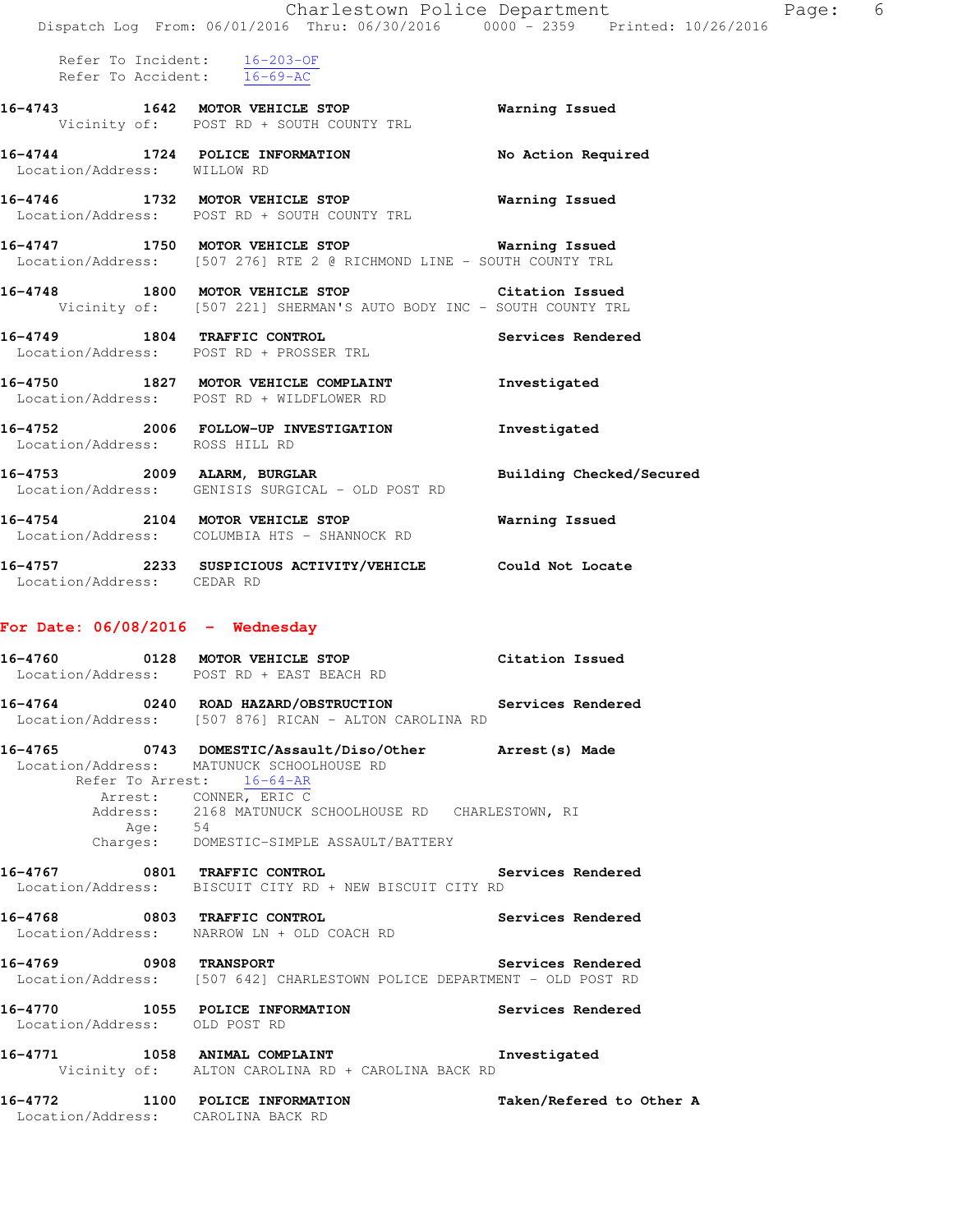|                             | 16-4773 1119 LARCENY<br>Location/Address: BISCUIT CITY RD                                                                                  | Investigated             |
|-----------------------------|--------------------------------------------------------------------------------------------------------------------------------------------|--------------------------|
|                             | Refer To Incident: 16-205-OF                                                                                                               |                          |
|                             | 16-4776 1343 NOTIFICATION<br>Location/Address: COLUMBIA HEIGHTS OVAL                                                                       | Services Rendered        |
|                             | 16-4777 1610 MOTOR VEHICLE STOP<br>Location/Address: TAMANACO DR                                                                           | No Action Required       |
|                             | 16-4778 1622 MOTOR VEHICLE STOP<br>Location/Address: POST RD + PROSSER TRL                                                                 | <b>Warning Issued</b>    |
| Location/Address: LIISA DR  | 16-4779 1626 POLICE INFORMATION<br>Refer To Incident: 16-206-OF                                                                            | Investigated             |
|                             | 16-4780 1633 MOTOR VEHICLE STOP Citation Issued<br>Location/Address: [507 266] RTE 1 @ WILLOWS - POST RD                                   |                          |
|                             | 16-4781 1641 DISABLED MV<br>Location/Address: POST RD + BEND RD                                                                            | No Action Required       |
|                             | 16-4782 1648 MOTOR VEHICLE STOP Citation Issued<br>Location/Address: [507 269] RTE 1 @ DRIVING RANGE - POST RD                             |                          |
|                             | 16-4783 1727 FOLLOW-UP INVESTIGATION Investigated<br>Location/Address: ROSS HILL RD                                                        |                          |
|                             | 16-4784 1819 MOTOR VEHICLE STOP<br>Location/Address: POST RD + TAMANACO DR                                                                 | Citation Issued          |
|                             | 16-4786 1934 FOUND/LOST PROPERTY<br>Location/Address: NARROW LN<br>Refer To Incident: 16-207-OF                                            | Report Taken             |
|                             | 16-4787 2005 MOTOR VEHICLE STOP Citation Issued<br>Location/Address: [507 266] RTE 1 @ WILLOWS - POST RD                                   |                          |
|                             | 16-4788 2052 MOTOR VEHICLE STOP<br>Location/Address: [507 261] RTE 1 @ STATE GARAGE - POST RD                                              | No Action Required       |
|                             | 16-4789 2057 NOTIFICATION<br>Location/Address: BURDICKVILLE RD                                                                             | <b>Services Rendered</b> |
| 16-4791                     | 2220 OFFICER WANTED<br>Location/Address: COLUMBIA HEIGHTS RD                                                                               | Investigated             |
|                             | 16-4792 2327 SUSPICIOUS ACTIVITY/VEHICLE Unfounded<br>Location/Address: STILL WATER RD                                                     |                          |
|                             | For Date: $06/09/2016$ - Thursday                                                                                                          |                          |
| Location/Address: AUBURN DR | 16-4796 0043 DISTURBANCE/Music/Noise                                                                                                       | <b>Unfounded</b>         |
|                             | 16-4801 0746 TRAFFIC CONTROL<br>Location/Address: BISCUIT CITY RD + WORDEN'S POND RD                                                       | Services Rendered        |
|                             | 16-4803 0956 WELL BEING CHECK<br>Location/Address: [507 789] SAND PLAIN RD                                                                 | Services Rendered        |
|                             | 16-4806 1218 BOATING - ACCIDENT<br>Location/Address: [507 26] CHARLESTOWN BREACHWAY - CHARLESTOWN BEACH RD<br>Refer To Incident: 16-208-OF | Investigated             |

**16-4808 1543 ROAD HAZARD/OBSTRUCTION Removed Hazard**  Location/Address: POST RD + SOUTH COUNTY TRL

**16-4809 1546 TRAFFIC CONTROL No Action Required**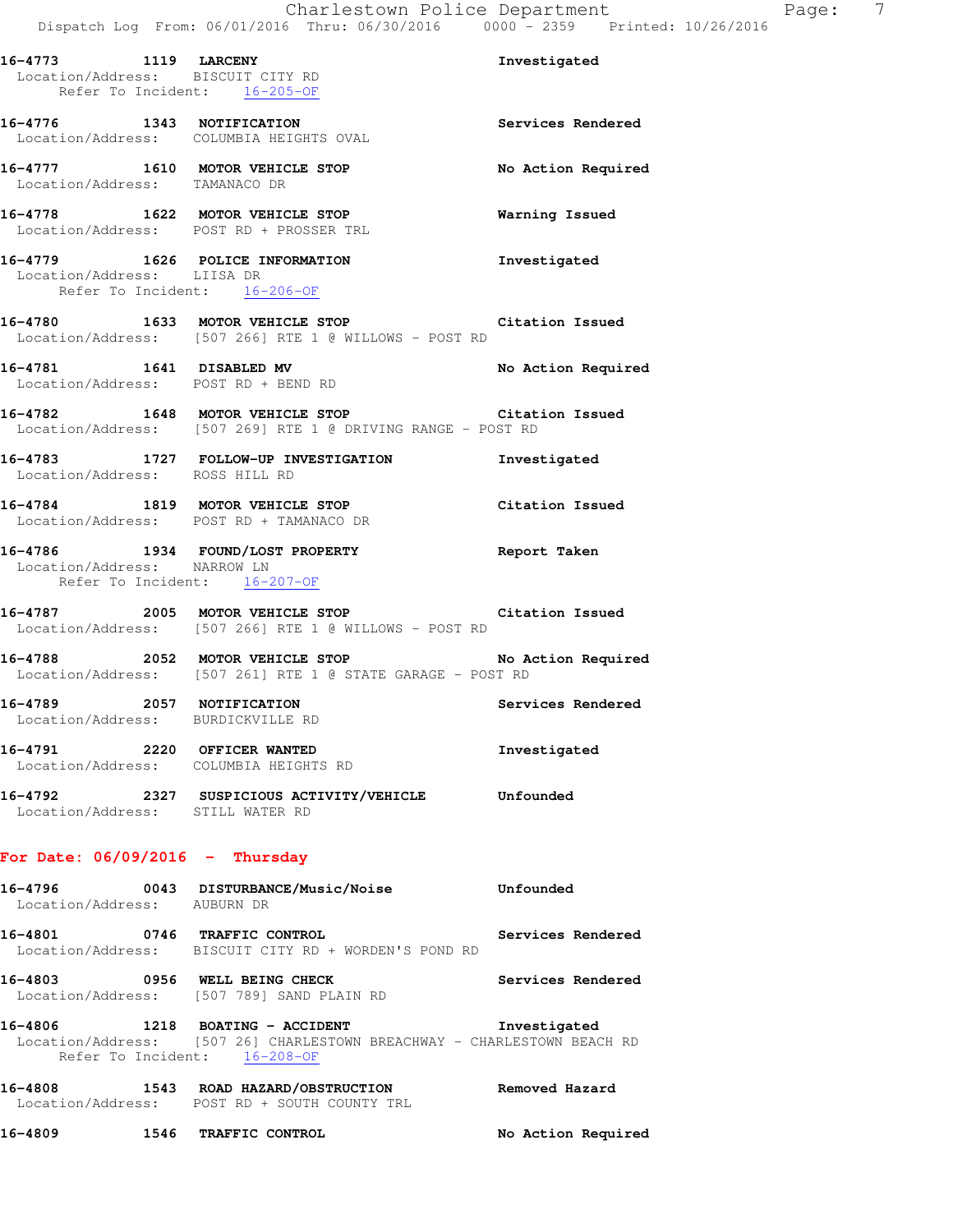|                                 |      |                                                                                                                                                           | Charlestown Police Department<br>Dispatch Log From: 06/01/2016 Thru: 06/30/2016 0000 - 2359 Printed: 10/26/2016 | Page: 8 |  |
|---------------------------------|------|-----------------------------------------------------------------------------------------------------------------------------------------------------------|-----------------------------------------------------------------------------------------------------------------|---------|--|
|                                 |      | Location/Address: ALTON CAROLINA RD                                                                                                                       |                                                                                                                 |         |  |
|                                 |      | 16-4810 1549 MOTOR VEHICLE STOP 6 Warning Issued<br>Location/Address: [507 261] RTE 1 @ STATE GARAGE - POST RD                                            |                                                                                                                 |         |  |
|                                 |      | 16-4811 1818 ANIMAL COMPLAINT 100 No Action Required<br>Location/Address: [507 623] BURDICKVILLE RD                                                       |                                                                                                                 |         |  |
|                                 |      | 16-4812 1837 ANIMAL COMPLAINT Services Rendered<br>Location/Address: [507 12] CAROLINA POST OFFICE - ALTON CAROLINA RD                                    |                                                                                                                 |         |  |
|                                 |      | 16-4813 1846 TRAFFIC CONTROL Services Rendered<br>Location/Address: POST RD + PROSSER TRL                                                                 |                                                                                                                 |         |  |
|                                 |      | 16-4814 1916 POLICE INFORMATION No Action Required<br>Location/Address: [507 1] CHARLESTOWN TOWN HALL - SOUTH COUNTY TRL                                  |                                                                                                                 |         |  |
|                                 |      | 16-4815   1920   PSYCHOLOGICAL EMERGENCY   Transported to Hospital Location/Address: GENERAL STANTON LN                                                   |                                                                                                                 |         |  |
| Location/Address: OLD RD        |      | 16-4816 1954 ASSIST OTHER POLICE DEPT Services Rendered                                                                                                   |                                                                                                                 |         |  |
|                                 |      | 16-4817 1958 MOTOR VEHICLE STOP Warning Issued<br>Location/Address: [507 261] RTE 1 @ STATE GARAGE - POST RD                                              |                                                                                                                 |         |  |
|                                 |      | 16-4818 2024 ANNOYING PHONE CALLS Report Taken<br>Location/Address: [507 642] CHARLESTOWN POLICE DEPARTMENT - OLD POST RD<br>Refer To Incident: 16-209-OF |                                                                                                                 |         |  |
| Location/Address: BLUEBERRY LN  |      | 16-4819 2125 TRESPASSING<br>Refer To Incident: 16-210-OF                                                                                                  | Report Taken                                                                                                    |         |  |
|                                 |      | 16-4820 2200 MOTOR VEHICLE STOP<br>Location/Address: BLUEBERRY LN + CROSSPATCH RD                                                                         | No Action Required                                                                                              |         |  |
| Location/Address: PASTURE LN    |      | 16-4821 2201 ASSIST OTHER POLICE DEPT Services Rendered                                                                                                   |                                                                                                                 |         |  |
|                                 |      | 16-4822 2213 DISTURBANCE/Music/Noise Investigated<br>Location/Address: SOUTH COUNTY TRL                                                                   |                                                                                                                 |         |  |
| For Date: $06/10/2016$ - Friday |      |                                                                                                                                                           |                                                                                                                 |         |  |
| 16-4823<br>Location/Address:    |      | 0009 ALARM, BURGLAR<br>NINIGRET AVE                                                                                                                       | <b>False Alarm</b>                                                                                              |         |  |
| 16-4825                         |      | 0046 MOTOR VEHICLE STOP<br>Location/Address: POST RD + CROSS MILLS RD                                                                                     | No Action Required                                                                                              |         |  |
| 16-4826<br>Location/Address:    |      | 0107 MOTOR VEHICLE STOP<br>POST RD + CROSS MILLS RD                                                                                                       | Warning Issued                                                                                                  |         |  |
| 16-4832                         | 0903 | <b>HOUSE CHECK</b><br>Location/Address: OCEAN RIDGE DR                                                                                                    | Building Checked/Secured                                                                                        |         |  |

- **16-4834 0932 EMBEZZELMENT/FRAUD/FORGERY Investigated**  Location/Address: RIDGEWOOD RD
- **16-4835 0940 TRAFFIC CONTROL Warning Issued**  Location/Address: POST RD + KING'S FACTORY RD

**16-4838 1150 OFFICER WANTED Investigated**  Location/Address: [507 72] CUMBERLAND FARMS - OLD POST RD Refer To Incident: 16-225-OF

**16-4839 1207 POLICE INFORMATION Warning Issued**  Location/Address: [507 642] CHARLESTOWN POLICE DEPARTMENT - OLD POST RD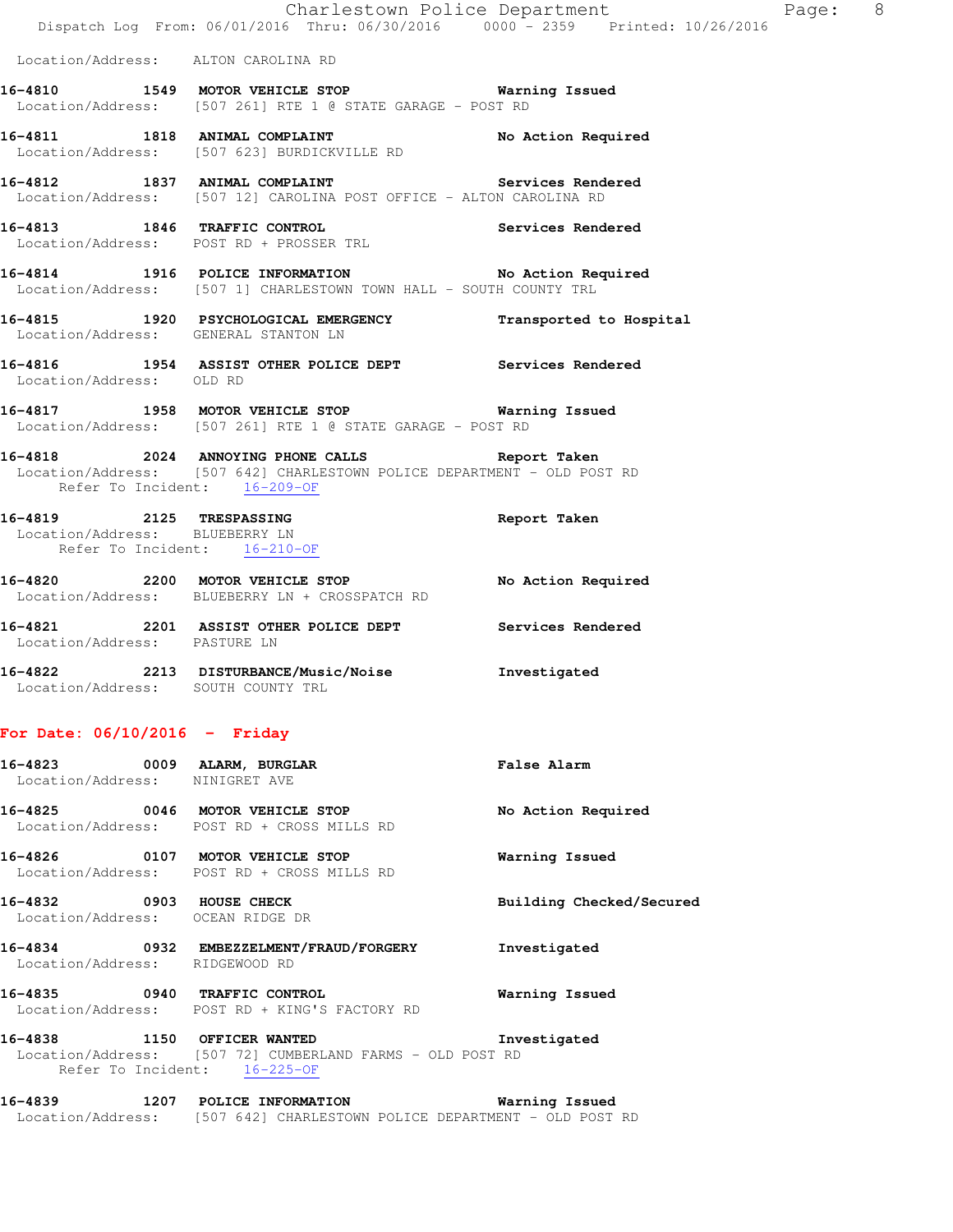|                                    | 16-4840 1210 TRAFFIC CONTROL<br>Location/Address: CHARLESTOWN BEACH RD                                                                         | Services Rendered |
|------------------------------------|------------------------------------------------------------------------------------------------------------------------------------------------|-------------------|
| Location/Address: BLUEBERRY LN     | 16-4841 1312 POLICE INFORMATION                                                                                                                | Investigated      |
|                                    | 16-4843 1404 TRAFFIC CONTROL<br>Location/Address: EAST BEACH RD + PARADISE LN                                                                  | Services Rendered |
| Location/Address: LAURI DR         | 16-4844 1556 FOLLOW-UP INVESTIGATION 1nvestigated                                                                                              |                   |
| Refer To Incident: 16-211-OF       | 16-4846 1659 ANNOYING PHONE CALLS Report Taken<br>Location/Address: [507 235] NINIGRET INN - PROSSER TRL                                       |                   |
|                                    | 16-4847 1754 ANIMAL COMPLAINT Services Rendered<br>Location/Address: [507 329] BURDICKVILLE RAILROAD BRIDGE - BURDICKVILLE RD                  |                   |
|                                    | 16-4848 1852 TRAFFIC CONTROL Services Rendered<br>Location/Address: [507 321] CHARLESTOWN BEACH - CHARLESTOWN BEACH RD                         |                   |
|                                    | 16-4849 1909 MOTOR VEHICLE STOP Warning Issued<br>Location/Address: CHARLESTOWN BEACH RD                                                       |                   |
| Location/Address: EAST BEACH RD    | 16-4851 1933 SUSPICIOUS ACTIVITY/VEHICLE 1nvestigated                                                                                          |                   |
| Location/Address: BUCKEYE BROOK RD | 16-4852 1945 MOTOR VEHICLE COMPLAINT Could Not Locate                                                                                          |                   |
|                                    | 16-4853 2029 DISTURBANCE/Music/Noise Investigated<br>Location/Address: [507 64] RATHSKELLER RESTAURANT - OLD COACH RD                          |                   |
| Location/Address: OLD MILL RD      | 16-4855 2138 ROAD HAZARD/OBSTRUCTION Removed Hazard                                                                                            |                   |
|                                    | 16-4856 2143 ASSIST OTHER TOWN DEPT Services Rendered<br>Location/Address: [507 327] CHARLESTOWN BEACH TOWN PARKING LOT - CHARLESTOWN BEACH RD |                   |
| For Date: $06/11/2016$ - Saturday  |                                                                                                                                                |                   |
| Refer To Incident: 16-212-OF       | 16-4865 0222 BURGLARY (Attempted B&E) Investigated<br>Location/Address: COLUMBIA HEIGHTS OVAL                                                  |                   |

**16-4866 0504 ALARM, FIRE False Alarm**  Location/Address: [507 716] SECOND ST

**16-4867 0551 MOTOR VEHICLE STOP Warning Issued**  Location/Address: POST RD + SCHOOLHOUSE POND RD

**16-4868 0624 PARKING VIOLATIONS Warning Issued**  Location/Address: [507 320] QUONOCHONTAUG BREACHWAY - WEST BEACH RD

**16-4872 0937 ANIMAL COMPLAINT Services Rendered**  Location/Address: [507 493] CAROLINA BACK RD

**16-4874 1006 EMBEZZELMENT/FRAUD/FORGERY Investigated**  Location/Address: SHANNOCK RD Refer To Incident: 16-213-OF

**16-4875 1012 MVA - Minor Report Taken**  Location/Address: CASTLE ROCK DR Refer To Accident:  $\frac{16-71-AC}{2}$ **16-4876 1037 TRAFFIC CONTROL Arrest(s) Made** 

 Location/Address: CHARLESTOWN BEACH RD + CRAIG ST Refer To Arrest: 16-65-AR Arrest: WELTON, LISA J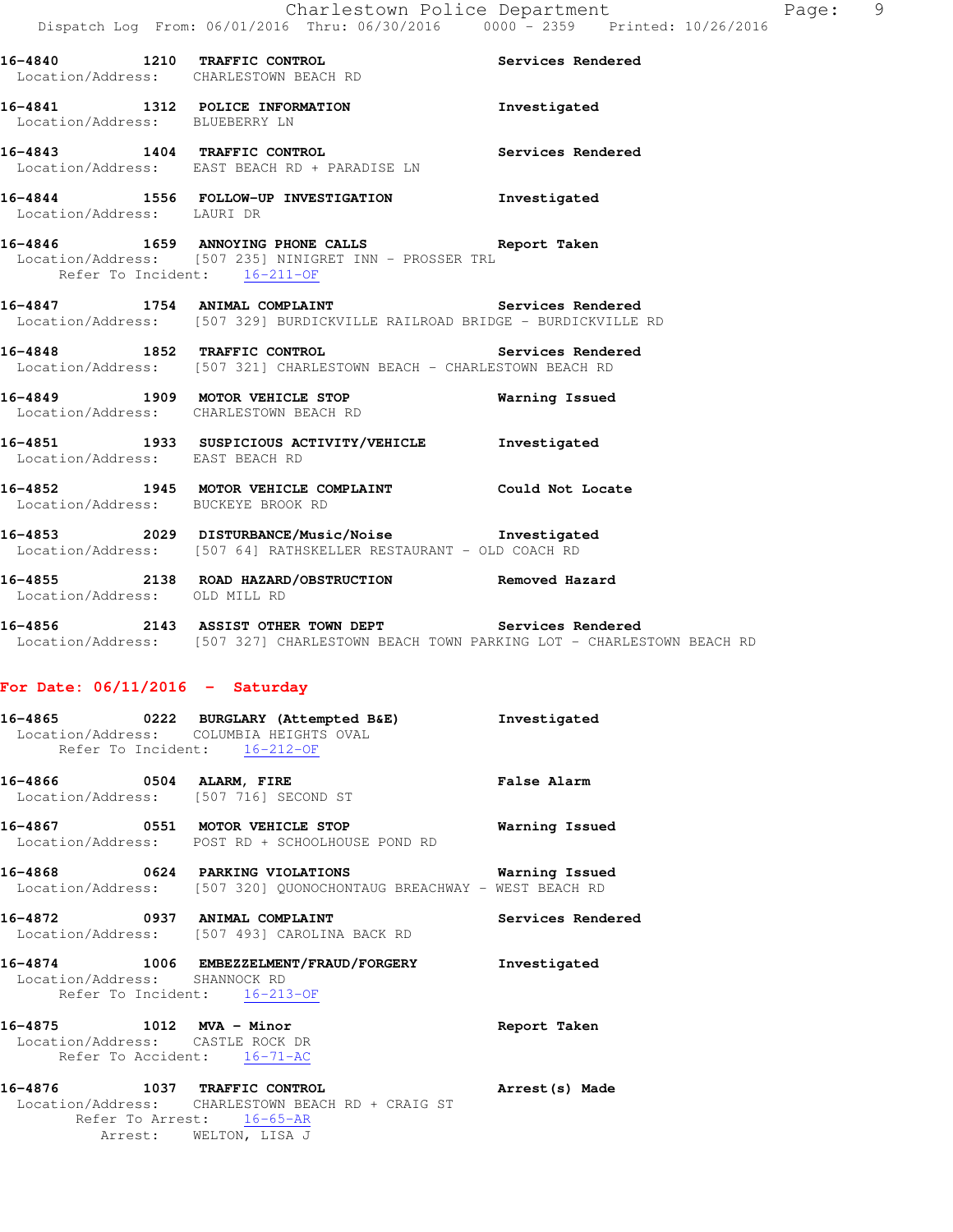|                                   | Dispatch Log From: 06/01/2016 Thru: 06/30/2016 0000 - 2359 Printed: 10/26/2016                                                            | Charlestown Police Department<br>Page: 10 |  |
|-----------------------------------|-------------------------------------------------------------------------------------------------------------------------------------------|-------------------------------------------|--|
|                                   | Address: 2220 POST RD WAKEFIELD, RI<br>Age: 52<br>Charges: DRIVING AFTER DENIAL, SUS/REVOCATION-LICENSE                                   |                                           |  |
|                                   | 16-4877 1123 BOATING - VESSEL VIOLATION Warning Issued<br>Location/Address: [507 26] CHARLESTOWN BREACHWAY - CHARLESTOWN BEACH RD         |                                           |  |
|                                   | 16-4878 1142 DISABLED MV 3ervices Rendered<br>Location/Address: POST RD + SCHOOLHOUSE POND RD                                             |                                           |  |
| Location/Address: BISCUIT CITY RD | 16-4880 1150 SUSPICIOUS ACTIVITY/VEHICLE Investigated                                                                                     |                                           |  |
| Location/Address: OLD POST RD     | 16-4881 1207 ALARM, BURGLAR 1997 Building Checked/Secured                                                                                 |                                           |  |
|                                   | 16-4882 1357 MOTOR VEHICLE COMPLAINT 1nvestigated<br>Location/Address: [507 271] RTE 1 @ MICHAEL'S - POST RD                              |                                           |  |
| Location/Address: HOWARD DR       | 16-4884 1528 ALARM, BURGLAR 1999 Building Checked/Secured                                                                                 |                                           |  |
|                                   | 16-4885 1545 POLICE INFORMATION No Action Required<br>Location/Address: [507 381] CVS PHARMACY - OLD POST RD                              |                                           |  |
|                                   | 16-4886 1616 MOTOR VEHICLE STOP 6 Warning Issued<br>Location/Address: [507 100] RTE 1 @ FIORES - POST RD                                  |                                           |  |
|                                   | 16-4887 1620 MOTOR VEHICLE STOP 6 Warning Issued<br>Location/Address: [507 45] RIPPY'S LIQUOR MART - SOUTH COUNTY TRL                     |                                           |  |
|                                   | 16-4888 1633 MOTOR VEHICLE STOP<br>Location/Address: [507 100] RTE 1 @ FIORES - POST RD                                                   | Warning Issued                            |  |
|                                   | 16-4889 1636 TRAFFIC CONTROL 16-4889 Warning Issued<br>Location/Address: [507 260] RTE 1 @ GENERAL STANTON - POST RD                      |                                           |  |
| Location/Address: ARCHES RD       | 16-4890 1647 Boating - Fishing Viol No Action Required                                                                                    |                                           |  |
| Refer To Arrest: 16-66-AR         | 16-4892 1712 MOTOR VEHICLE STOP 10 Arrest (s) Made<br>Location/Address: MATUNUCK SCHOOLHOUSE RD + ATLANTIS DR<br>Arrest: KOLOGY, JOSEPH B |                                           |  |
|                                   | Address: 4772 OLD POST RD CHARLESTOWN, RI<br>Age: 23<br>Charges: DRIVING AFTER DENIAL, SUS/REVOCATION-LICENSE                             |                                           |  |
|                                   | 16-4893 1747 MOTOR VEHICLE STOP<br>Location/Address: POST RD + SOUTH COUNTY TRL                                                           | Warning Issued                            |  |
|                                   | 16-4894 1757 ASSIST CITIZEN Services Rendered<br>Location/Address: [507 31] BLUE SHUTTERS BEACH - EAST BEACH RD                           |                                           |  |
|                                   | 16-4895 1808 POLICE INFORMATION<br>Vicinity of: POST RD + OLD POST RD                                                                     | Unfounded                                 |  |
|                                   | 16-4896 1817 MOTOR VEHICLE STOP<br>Location/Address: PROSSER TRL + POST RD                                                                | Warning Issued                            |  |
|                                   | 16-4897 1845 MOTOR VEHICLE STOP No Action Required<br>Location/Address: [507 221] SHERMAN'S AUTO BODY INC - SOUTH COUNTY TRL              |                                           |  |
|                                   | 16-4898 1849 MOTOR VEHICLE STOP 6 Citation Issued<br>Location/Address: [507 221] SHERMAN'S AUTO BODY INC - SOUTH COUNTY TRL               |                                           |  |
| 16-4899 1907 POLICE INFORMATION   | Location/Address: [507 410] POST RD + NARROW LN                                                                                           | No Action Required                        |  |
|                                   | 16-4900 1912 MOTOR VEHICLE STOP <b>Warning Issued</b><br>Location/Address: [507 372] SOUTH SHORE MENTAL HEALTH - OLD POST RD              |                                           |  |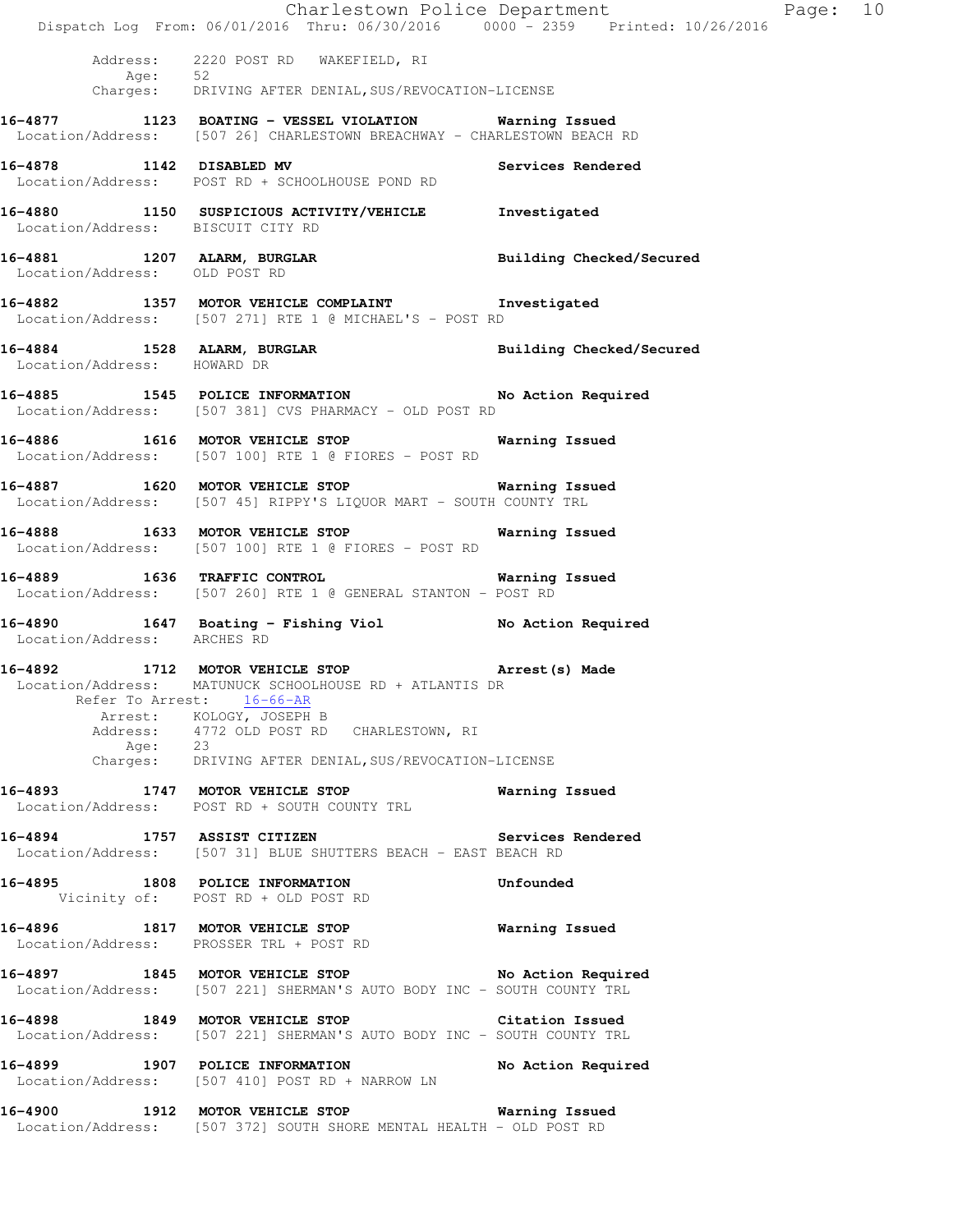**16-4902 2125 ASSIST OTHER TOWN DEPT Services Rendered**  Location/Address: [507 327] CHARLESTOWN BEACH TOWN PARKING LOT - CHARLESTOWN BEACH RD

**16-4903 2152 ASSIST OTHER TOWN DEPT Services Rendered**  Location/Address: [507 31] BLUE SHUTTERS BEACH - EAST BEACH RD

**16-4904 2155 POLICE INFORMATION No Action Required**  Location/Address: [507 64] RATHSKELLER RESTAURANT - OLD COACH RD

**16-4905 2213 MOTOR VEHICLE STOP Warning Issued**  Location/Address: POST RD + ROSS HILL RD

**16-4906 2223 MOTOR VEHICLE STOP Warning Issued**  Location/Address: POST RD + SOUTH COUNTY TRL

**16-4907 2226 SUSPICIOUS ACTIVITY/VEHICLE Unfounded**  Location/Address: OLD SHANNOCK RD

**16-4908 2254 POLICE INFORMATION No Action Required**  Location/Address: SURFSIDE AVE

**16-4909 2313 POLICE INFORMATION Unfounded**  Location/Address: [507 642] CHARLESTOWN POLICE DEPARTMENT - OLD POST RD

**16-4910 2319 SUSPICIOUS ACTIVITY/VEHICLE Building Checked/Secured**  Location/Address: [507 354] PAT'S POWER EQUIPMENT - OLD POST RD

**16-4911 2323 MOTOR VEHICLE STOP Warning Issued**  Location/Address: POST RD + TAMANACO DR

#### **For Date: 06/12/2016 - Sunday**

**16-4914 0020 SUSPICIOUS ACTIVITY/VEHICLE Building Checked/Secured**  Location/Address: [507 469] OLD MILL DINER - SOUTH COUNTY TRL

**16-4915 0040 SUSPICIOUS ACTIVITY/VEHICLE Investigated**  Location/Address: [507 360] COUNTRY FOOD MART - SOUTH COUNTY TRL

**16-4918 0103 MOTOR VEHICLE STOP Warning Issued**  Location/Address: S COUNTY TRL + NEW BISCUIT CITY RD

**16-4923 0811 PARKING VIOLATIONS No Action Required**  Location/Address: [507 31] BLUE SHUTTERS BEACH - EAST BEACH RD

**16-4924 0834 TRAFFIC CONTROL Services Rendered**  Location/Address: [507 257] DUNNS CORNERS FIRE STATION (STATION TWO) - POST RD

**16-4925 1117 ALARM, BURGLAR Building Checked/Secured**  Location/Address: RAM ISLAND RD

**16-4928 1229 BOATING - SAFETY CHECK Warning Issued**  Location/Address: [507 26] CHARLESTOWN BREACHWAY - CHARLESTOWN BEACH RD

**16-4929 1325 TRAFFIC CONTROL No Action Required**  Location/Address: POST RD

**16-4931 1347 BOATING - VESSEL VIOLATION Warning Issued**  Location/Address: [507 26] CHARLESTOWN BREACHWAY - CHARLESTOWN BEACH RD

**16-4934 1620 ALARM, BURGLAR Building Checked/Secured**  Location/Address: LOG CABIN - OLD COACH RD

**16-4935 1632 MOTOR VEHICLE STOP Citation Issued**  Location/Address: POST RD + WILDFLOWER RD

**16-4936 1726 COMPLAINT Investigated**  Vicinity of: [507 653] THE COVE RESTURANT - OLD POST RD

**16-4939 1914 MOTOR VEHICLE STOP Warning Issued**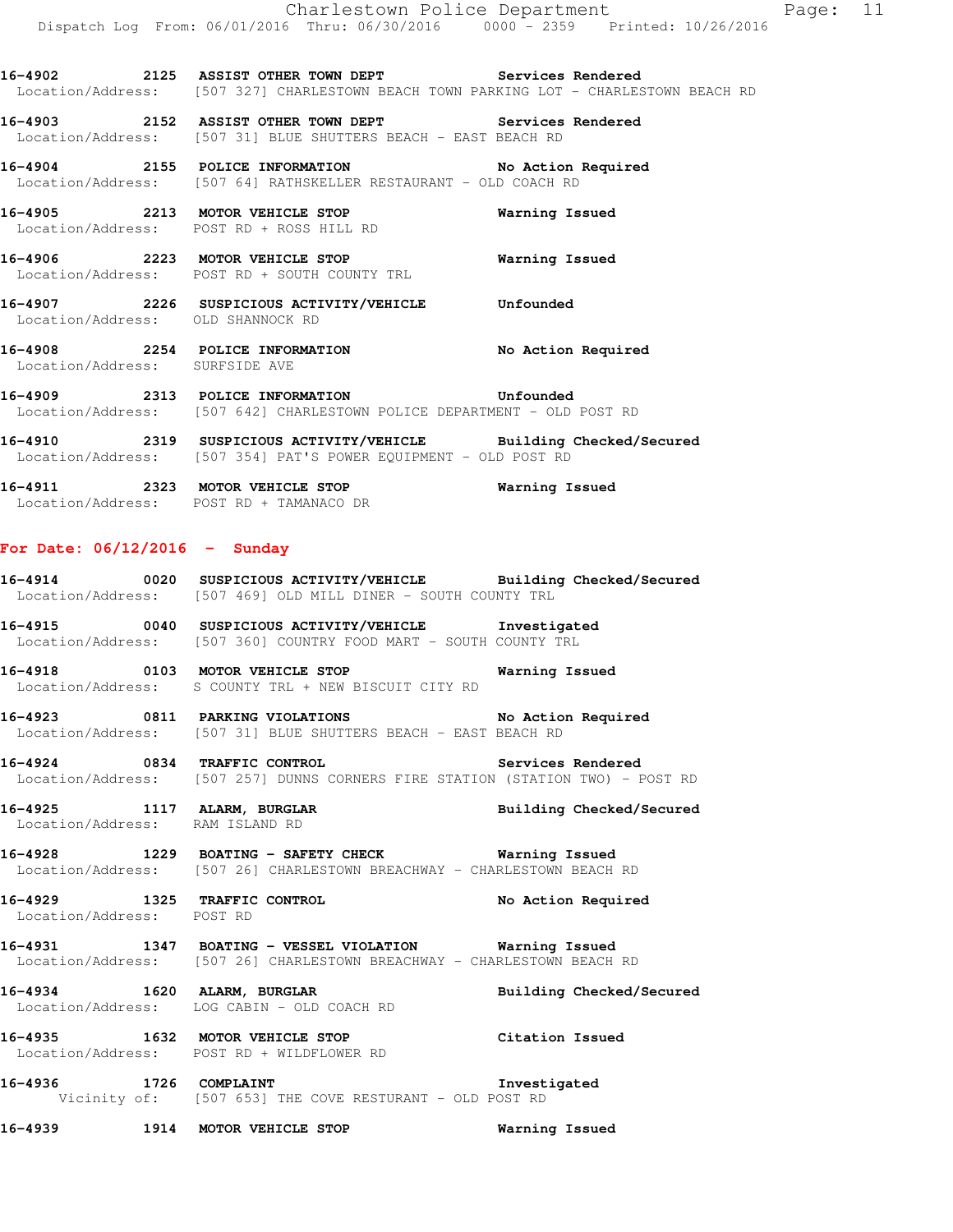Charlestown Police Department Page: 12 Dispatch Log From: 06/01/2016 Thru: 06/30/2016 0000 - 2359 Printed: 10/26/2016

Location/Address: [507 266] RTE 1 @ WILLOWS - POST RD

**16-4940 1919 MOTOR VEHICLE STOP Warning Issued**  Location/Address: [507 261] RTE 1 @ STATE GARAGE - POST RD

**16-4944 2017 MOTOR VEHICLE STOP No Action Required**  Location/Address: [507 261] RTE 1 @ STATE GARAGE - POST RD

**16-4945 2026 MOTOR VEHICLE STOP Warning Issued**  Location/Address: [507 261] RTE 1 @ STATE GARAGE - POST RD

**16-4946 2046 MOTOR VEHICLE STOP Warning Issued**  Location/Address: [507 266] RTE 1 @ WILLOWS - POST RD

**16-4947 2056 SUSPICIOUS ACTIVITY/VEHICLE Investigated**  Location/Address: LAURI DR

**16-4948 2130 DIS CONDUCT / FIGHT Investigated**  Location/Address: HAWKSBILL WAY

#### **For Date: 06/13/2016 - Monday**

**16-4952 0140 MOTOR VEHICLE STOP Warning Issued**  Location/Address: [507 88] EAST WEST MARKET - POST RD **16-4955 0228 OFFICER WANTED Could Not Locate** 

Location/Address: GENERAL STANTON LN

**16-4957 0307 911 CALLS/False/Hang-Ups/Open Investigated**  Location/Address: GENERAL STANTON LN

**16-4958 0801 TRAFFIC CONTROL No Action Required**  Location/Address: [507 15] CASTLEROCK CONDOMINIUMS - CASTLE ROCK DR

**16-4960 0830 MOTOR VEHICLE STOP Warning Issued**  Location/Address: EAST BEACH RD + PARADISE LN

**16-4961 0835 VIOLATION OF RO/NCO Arrest(s) Made**  Location/Address: MATUNUCK SCHOOLHOUSE RD

 Refer To Arrest: 16-67-AR Arrest: CONNER, ERIC C Address: 2168 MATUNUCK SCHOOLHOUSE RD CHARLESTOWN, RI Age: 54 Charges: VIOLATION -NO CONTACT ORDER

**16-4963 0954 TRANSPORT Taken/Refered to Other A**  Location/Address: [507 642] CHARLESTOWN POLICE DEPARTMENT - OLD POST RD

**16-4964 1034 LARCENY Investigated**  Location/Address: ALDER RD

**16-4965 1049 DISTURBANCE/Music/Noise Peace Restored**  Location/Address: [507 72] CUMBERLAND FARMS - OLD POST RD

**16-4967 1113 LARCENY Taken/Refered to Other A**  Location/Address: FAWN CIR

**16-4969 1345 DUMPING VIOLATIONS Investigated**  Location/Address: SHANNOCK RD

**16-4970 1402 ASSIST CITIZEN No Action Required**  Location/Address: LOU AVE

**16-4971 1407 MVA - Minor Report Taken**  Location/Address: [507 80] FANTASTIC UMBRELLA FACTORY - OLD POST RD Refer To Accident: 16-72-AC

**16-4972 1533 MOTOR VEHICLE STOP Warning Issued**  Vicinity of: SUNOCO - SOUTH COUNTY TRL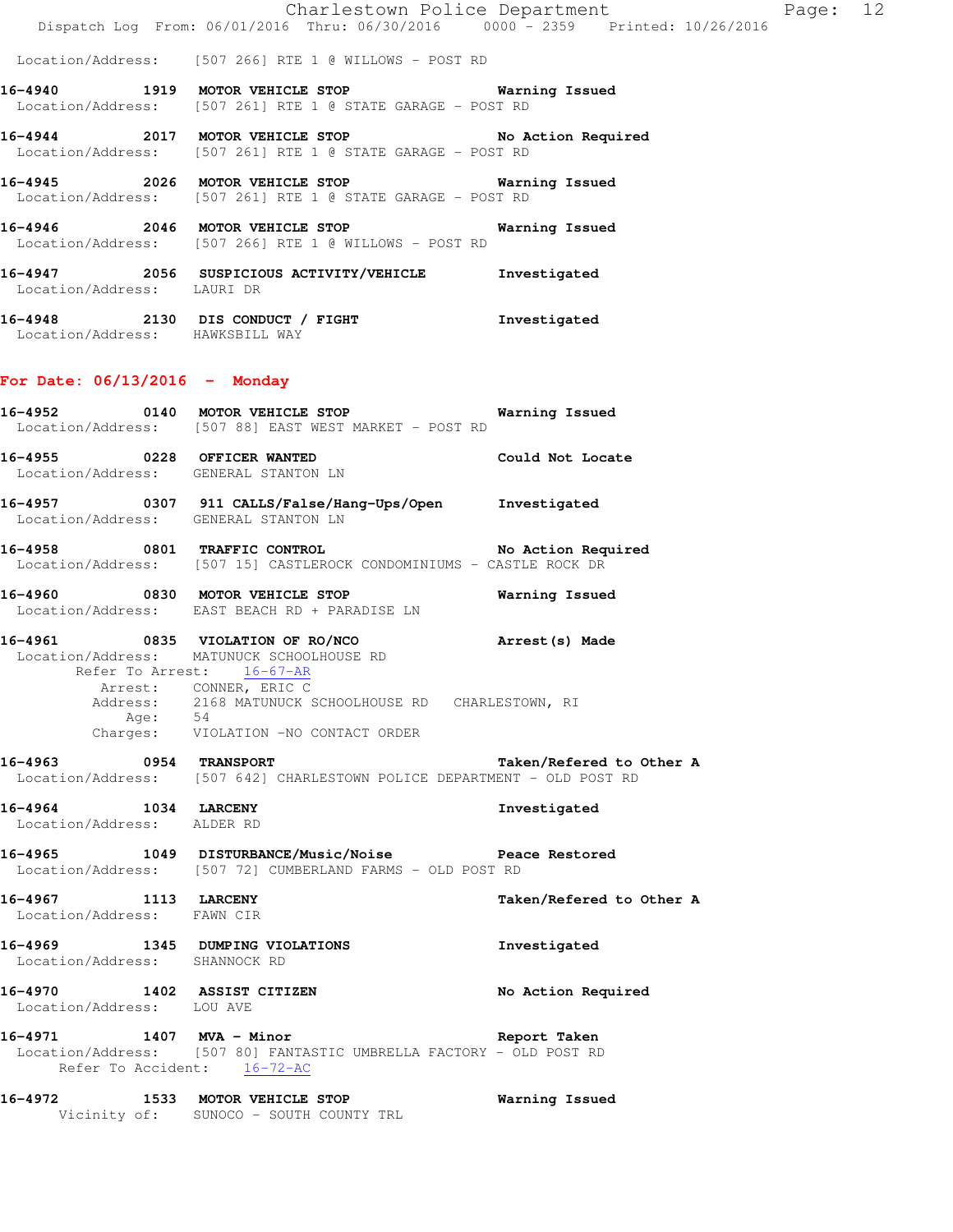**16-4973 1537 MOTOR VEHICLE STOP Warning Issued**  Location/Address: WEST BEACH RD **16-4976 1625 ROAD HAZARD/OBSTRUCTION Removed Hazard**  Location/Address: MATUNUCK SCHOOLHOUSE RD + NORTH NIANTIC DR **16-4975 1629 SUSPICIOUS ACTIVITY/VEHICLE Could Not Locate**  Location/Address: [507 100] RTE 1 @ FIORES - POST RD **16-4977 1647 MOTOR VEHICLE STOP No Action Required**  Vicinity of: [507 100] RTE 1 @ FIORES - POST RD **16-4978 1719 MOTOR VEHICLE STOP Warning Issued**  Location/Address: POST RD **16-4979 1730 MOTOR VEHICLE STOP Warning Issued** 

**16-4980 1730 MOTOR VEHICLE STOP Warning Issued**  Vicinity of: SHANNOCK RD

**16-4981 1829 MOTOR VEHICLE STOP Citation Issued**  Location/Address: [507 389] SHANNOCK RD

Location/Address: [507 275] RTE 1 @ WESTERLY LINE - POST RD

**16-4982 1956 ALARM, BURGLAR Building Checked/Secured**  Location/Address: [507 364] CROTTY AND SONS AUTO BODY - SOUTH COUNTY TRL

**16-4984 2014 MOTOR VEHICLE STOP Warning Issued**  Location/Address: [507 221] SHERMAN'S AUTO BODY INC - SOUTH COUNTY TRL

16-4985 2107 ALARM, BURGLAR **Building Checked/Secured** Location/Address: [507 364] CROTTY AND SONS AUTO BODY - SOUTH COUNTY TRL

**16-4987 2155 MOTOR VEHICLE STOP Warning Issued**  Location/Address: POST RD + SOUTH COUNTY TRL

**16-4988 2210 MOTOR VEHICLE STOP Warning Issued**  Location/Address: [507 29] ARROWHEAD DENTAL - SOUTH COUNTY TRL

**16-4990 2335 ASSIST OTHER AGENCY Services Rendered**  Location/Address: [507 15] CASTLEROCK CONDOMINIUMS - CASTLE ROCK DR

#### **For Date: 06/14/2016 - Tuesday**

| Location/Address: OLD POST RD                                  | 16-4994 0228 ALARM, BURGLAR                                                                                        | Building Checked/Secured |
|----------------------------------------------------------------|--------------------------------------------------------------------------------------------------------------------|--------------------------|
| 16-4996 0346 ALARM, BURGLAR<br>Location/Address: OLD POST RD   |                                                                                                                    | No Action Required       |
|                                                                | 16-4997 		 0531 TRAFFIC CONTROL 		 Services Rendered<br>Location/Address: [507 226] QUONOCHONTAUG GRANGE - POST RD |                          |
| 16-4999 0851 TRAFFIC CONTROL                                   | Vicinity of: CAROLINA BACK RD                                                                                      | Services Rendered        |
| 16-5000 0856 TRAFFIC CONTROL<br>Location/Address: OLD COACH RD |                                                                                                                    | <b>Services Rendered</b> |
| Location/Address: BISCUIT CITY RD                              | 16-5001 1031 EMBEZZELMENT/FRAUD/FORGERY Report Taken<br>Refer To Incident: 16-215-OF                               |                          |
|                                                                | 16-5002 1042 DOMESTIC/Assault/Diso/Other Investigated<br>Location/Address: [507 72] CUMBERLAND FARMS - OLD POST RD |                          |
|                                                                | 16-5003 1240 MVA - Minor<br>Location/Address: [507 318] EAST BEACH STATE PARKING LOT - EAST BEACH RD               | Taken/Refered to Other A |

**16-5004 1327 DEATH; Sudden/Unexpected Investigated**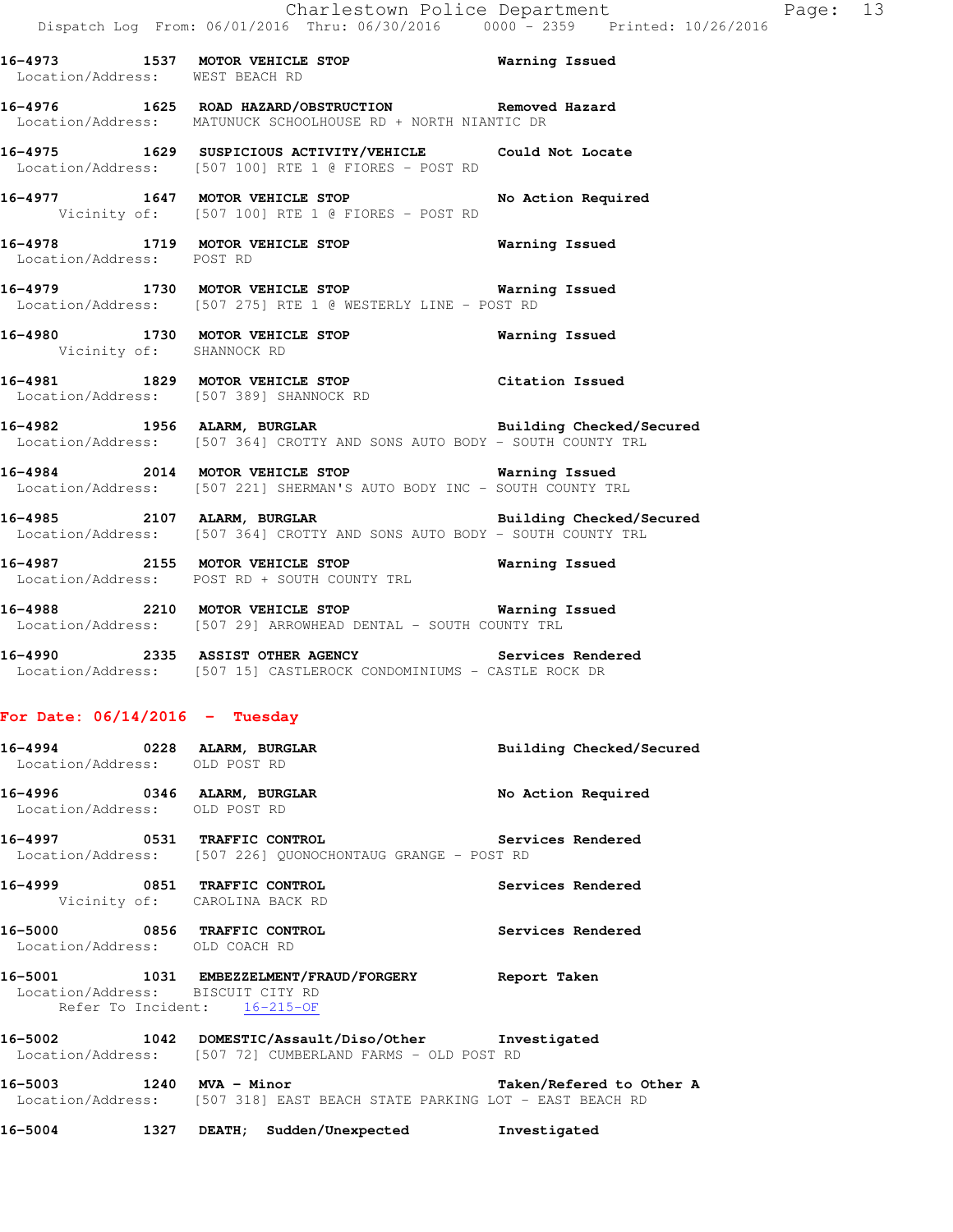Location/Address: KING'S FACTORY RD Refer To Incident: 16-217-OF

**16-5005 1342 PSYCHOLOGICAL EMERGENCY Report Taken**  Location/Address: GENERAL STANTON LN Refer To Incident: 16-216-OF **16-5006 1442 LARCENY Investigated**  Location/Address: OLD SHANNOCK RD **16-5007 1658 MOTOR VEHICLE STOP Arrest(s) Made**  Location/Address: [507 362] RTE 2 @ SUNOCO - SOUTH COUNTY TRL Refer To Arrest: 16-68-AR Arrest: NOYES, HOUSTON T Address: 930 KING'S FACTORY RD CHARLESTOWN, RI Age: 32 Charges: DRIVING AFTER DENIAL,SUS/REVOCATION-LICENSE **16-5008 1754 TRANSPORT Services Rendered**  Location/Address: [507 642] CHARLESTOWN POLICE DEPARTMENT - OLD POST RD **16-5009 1807 TRAFFIC CONTROL No Action Required**  Location/Address: POST RD + KING'S FACTORY RD **16-5010 1824 MVA - Minor Investigated**  Location/Address: SOUTH COUNTY TRL + NARROW LN Refer To Summons:  $\frac{16-69-AR}{2}$ Summons: ROOS, LAWRENCE H Address: 4824 SOUTH COUNTY TRL CHARLESTOWN, RI Age: 63 Charges: DRIVING WITHOUT/EXPIRED LICENSE Refer To Accident: 16-73-AC **16-5012 2034 ASSIST OTHER POLICE DEPT Services Rendered**  Location/Address: [507 26] CHARLESTOWN BREACHWAY - CHARLESTOWN BEACH RD **16-5013 2100 MOTOR VEHICLE STOP Warning Issued**  Location/Address: POST RD + KING'S FACTORY RD **16-5015 2139 MOTOR VEHICLE STOP Arrest(s) Made**  Location/Address: [507 286] RTE 112 @ RICHMOND LINE - CAROLINA BACK RD Refer To Arrest: 16-70-AR Arrest: BOOKBINDER, EMERSON A<br>Address: 48 WOODBINE LN EXET 48 WOODBINE LN EXETER, RI Age: 24 Charges: BENCH WARRANT ISSUED FROM 4TH DISTRICT COURT **For Date: 06/15/2016 - Wednesday 16-5021 0048 SUSPICIOUS ACTIVITY/VEHICLE Services Rendered**  Location/Address: [507 46] WASHINGTON TRUST COMPANY - OLD POST RD **16-5024 0816 TRAFFIC CONTROL Services Rendered**  Location/Address: [507 19] CHARLESTOWN ELEMENTARY SCHOOL - CAROLINA BACK RD **16-5025 0844 MOTOR VEHICLE STOP Warning Issued**  Location/Address: CAROLINA BACK RD **16-5026 1022 ROAD HAZARD/OBSTRUCTION Taken/Refered to Other A**  Location/Address: WILDFLOWER RD + FOSTER DR **16-5028 1059 MOTOR VEHICLE STOP Warning Issued**  Location/Address: [507 261] RTE 1 @ STATE GARAGE - POST RD **16-5029 1206 ALARM, BURGLAR False Alarm**  Location/Address: [507 723] BOULDER AVE **16-5030 1214 MOTOR VEHICLE STOP Citation Issued**  Location/Address: SEA LEA AVE + CHARLESTOWN BEACH RD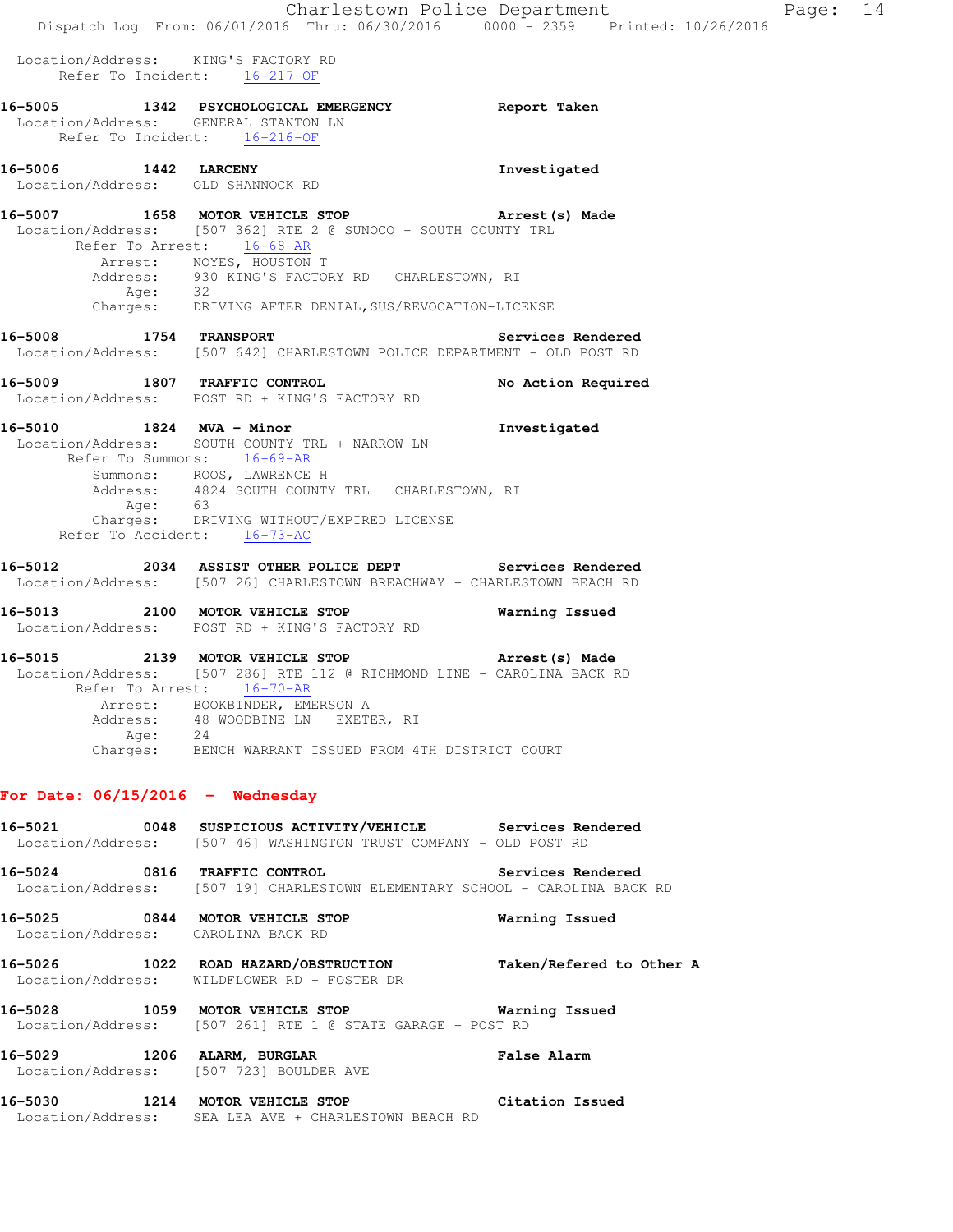**16-5031 1243 MOTOR VEHICLE STOP Warning Issued**  Location/Address: POST RD + BEND RD **16-5032 1256 ASSIST OTHER POLICE DEPT No Action Required**  Location/Address: [507 275] RTE 1 @ WESTERLY LINE - POST RD **16-5033 1311 MOTOR VEHICLE STOP Warning Issued**  Vicinity of: POST RD + FALCONE LN **16-5035 1347 MOTOR VEHICLE STOP Warning Issued**  Location/Address: CHARLESTOWN BEACH RD 16-5038 1528 TRAFFIC CONTROL **No Action Required**  Location/Address: POST RD + PROSSER TRL **16-5039 1545 SUSPICIOUS ACTIVITY/VEHICLE Investigated**  Location/Address: [507 44] KINGSTON PIZZA - OLD POST RD **16-5040 1553 MOTOR VEHICLE COMPLAINT Taken/Refered to Other A**  Location/Address: [507 258] RTE 1 @ SOUTH KINGSTOWN LINE - POST RD **16-5041 1600 TRAFFIC CONTROL Services Rendered**  Location/Address: NARROW LN + SOUTH COUNTY TRL **16-5042 1617 FOUND/LOST PROPERTY Investigated**  Location/Address: [507 320] QUONOCHONTAUG BREACHWAY - WEST BEACH RD **16-5044 1730 ANNOYING PHONE CALLS No Action Required**  Location/Address: KING'S FACTORY RD **16-5046 1911 MOTOR VEHICLE STOP Warning Issued**  Location/Address: [507 261] RTE 1 @ STATE GARAGE - POST RD **16-5047 1959 ALARM, BURGLAR Building Checked/Secured**  Location/Address: SANCTUARY RD **16-5048 2029 TRAFFIC CONTROL No Action Required**  Location/Address: POST RD + KING'S FACTORY RD **16-5049 2046 Boating - Assistance Services Rendered**  Location/Address: [507 320] QUONOCHONTAUG BREACHWAY - WEST BEACH RD **16-5050 2047 ASSIST OTHER POLICE DEPT Services Rendered**  Location/Address: [507 21] BURLINGAME STATE PARK - CAMPING AREA - BURLINGAME STATE PARK RD **16-5051 2219 DISTURBANCE/Music/Noise Services Rendered**  Location/Address: CROSSPATCH RD **For Date: 06/16/2016 - Thursday 16-5056 0737 MOTOR VEHICLE COMPLAINT Could Not Locate**  Location/Address: [507 275] RTE 1 @ WESTERLY LINE - POST RD **16-5058 0801 TRAFFIC CONTROL Services Rendered**  Location/Address: [507 19] CHARLESTOWN ELEMENTARY SCHOOL - CAROLINA BACK RD **16-5059 0841 TRAFFIC CONTROL No Action Required**  Location/Address: [507 318] EAST BEACH RD - EAST BEACH RD

**16-5062 0856 VANDALISM Investigated**  Location/Address: POST RD Refer To Incident: 16-250-OF

**16-5063 0903 TRAFFIC CONTROL Services Rendered**  Location/Address: [507 19] CHARLESTOWN ELEMENTARY SCHOOL - CAROLINA BACK RD

**16-5064 1016 ALARM, BURGLAR Building Checked/Secured**  Location/Address: [507 611] FROSTY DREW NATURE CENTER - PARK LN

**16-5065 1037 TRAFFIC CONTROL Services Rendered**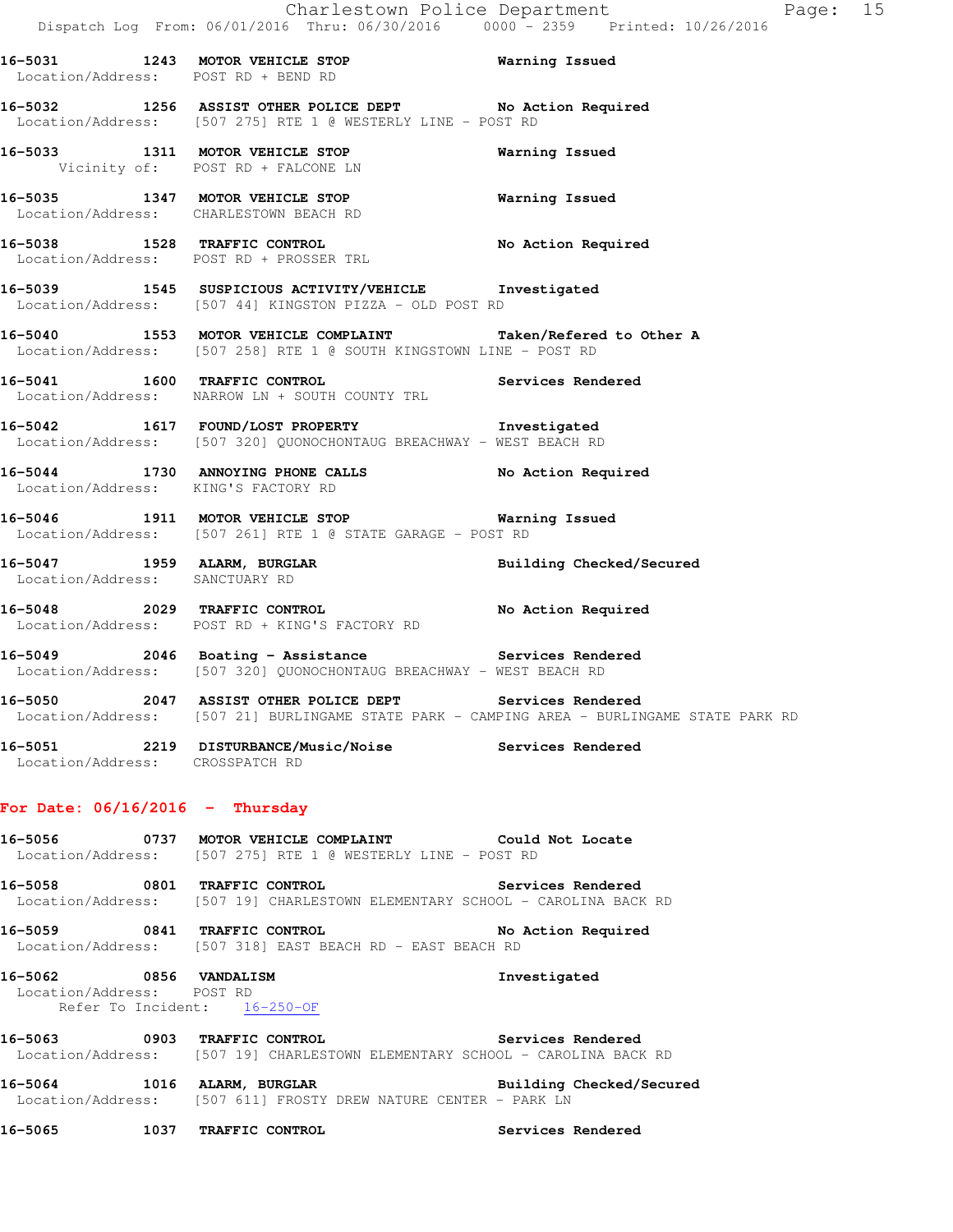Dispatch Log From: 06/01/2016 Thru: 06/30/2016 0000 - 2359 Printed: 10/26/2016 Location/Address: ROSE CT + CAROLINA BACK RD **16-5067 1139 ASSIST OTHER AGENCY Arrest(s) Made**  Location/Address: [507 21] BURLINGAME STATE PARK - CAMPING AREA - BURLINGAME STATE PARK RD Refer To Arrest: 16-71-AR Arrest: TETZNER, JOSEPH Address: 1111 CHARLES ST NORTH PROVIDENCE, RI Age: 59 Charges: WARRANT OF ARREST ON AFFIDAVIT **16-5068 1238 POLICE INFORMATION Could Not Locate**  Location/Address: CASTLE ROCK DR **16-5069 1349 VANDALISM Investigated**  Location/Address: SCAPA FLOW RD **16-5070 1352 DCYF INVESTIGATION Report Taken**  Location/Address: CASTLE ROCK DR Refer To Incident: 16-218-OF **16-5071 1418 ASSIST CITIZEN Services Rendered**  Location/Address: [507 642] CHARLESTOWN POLICE DEPARTMENT - OLD POST RD **16-5072 1530 DISABLED MV Services Rendered**  Location/Address: [507 275] RTE 1 @ WESTERLY LINE - POST RD **16-5075 1625 MVA - Minor Report Taken**  Location/Address: S COUNTY TRL + CAROLINA BACK RD Refer To Accident: 16-75-AC **16-5076 1629 DISABLED MV Investigated**  Location/Address: [507 270] RTE 1 @ BURLINGAME - POST RD **16-5077 1710 PARKING VIOLATIONS No Action Required**  Location/Address: CHARLES AVE + KLONDIKE RD **16-5079 1721 WATER RESCUE Services Rendered**  Location/Address: [507 338] SCHOOLHOUSE POND - SCHOOLHOUSE POND RD **16-5080 1728 ASSIST OTHER POLICE DEPT Services Rendered**  Location/Address: [507 21] BURLINGAME STATE PARK - CAMPING AREA - BURLINGAME STATE PARK RD **16-5081 1905 SUSPICIOUS ACTIVITY/VEHICLE Investigated**  Location/Address: SHUMANKANUC HILL RD + BURDICKVILLE RD **16-5082 1909 MVA - Minor Report Taken**  Location/Address: [507 699] SHANNOCK RD Refer To Accident: 16-76-AC **16-5084 2034 ROAD HAZARD/OBSTRUCTION No Action Required**  Location/Address: [507 269] POST RD + WILDFLOWER RD **16-5085 2110 ASSIST OTHER TOWN DEPT Services Rendered**  Location/Address: [507 327] CHARLESTOWN BEACH TOWN PARKING LOT - CHARLESTOWN BEACH RD **For Date: 06/17/2016 - Friday 16-5089 0013 MOTOR VEHICLE STOP Warning Issued**  Location/Address: POST RD + MEADOW LN **16-5092 0032 MOTOR VEHICLE STOP Warning Issued**  Location/Address: SOUTH COUNTY TRL + SAND PLAIN RD **16-5095 0246 DISABLED MV Services Rendered**  Location/Address: SHANNOCK RD + SOUTH COUNTY TRL **16-5096 0539 ALARM, BURGLAR Building Checked/Secured**  Location/Address: OLD POST RD **16-5098 0800 MOTOR VEHICLE STOP Warning Issued** 

Charlestown Police Department Fage: 16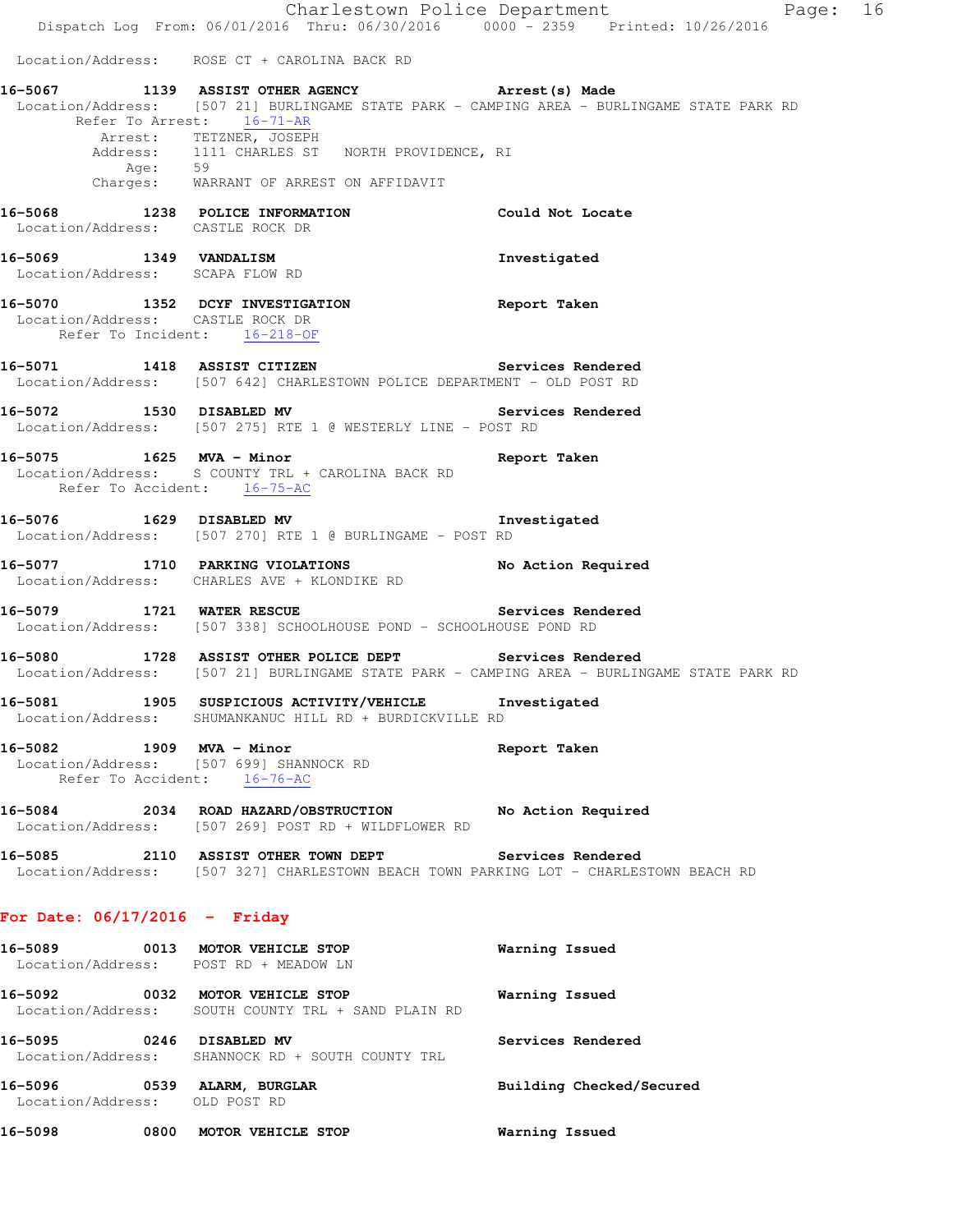|                                                             | Dispatch Log From: 06/01/2016 Thru: 06/30/2016 0000 - 2359 Printed: 10/26/2016                                                                 | Charlestown Police Department | Page: 17 |  |
|-------------------------------------------------------------|------------------------------------------------------------------------------------------------------------------------------------------------|-------------------------------|----------|--|
|                                                             | Location/Address: POST RD + EAST BEACH RD                                                                                                      |                               |          |  |
|                                                             | 16-5102 1101 TRAFFIC CONTROL Services Rendered<br>Location/Address: OLD POST RD + NARROW LN                                                    |                               |          |  |
|                                                             | 16-5104 1518 MOTOR VEHICLE STOP Warning Issued<br>Location/Address: [507 254] GALAPAGOS COLLECTION - OLD POST RD                               |                               |          |  |
|                                                             | 16-5106 1532 MOTOR VEHICLE STOP 6 Warning Issued<br>Location/Address: POST RD + SOUTH COUNTY TRL                                               |                               |          |  |
|                                                             | 16-5107 1604 MOTOR VEHICLE STOP 6 Warning Issued<br>Location/Address: [507 72] CUMBERLAND FARMS - OLD POST RD                                  |                               |          |  |
|                                                             | 16-5108 1644 MOTOR VEHICLE STOP<br>Location/Address: OLD SHANNOCK RD + GARDENIA DR                                                             | Investigated                  |          |  |
| Refer To Incident: 16-219-OF                                | 16-5109 1706 REGISTERED SEX OFFENDER Report Taken                                                                                              |                               |          |  |
|                                                             | 16-5110 1826 MOTOR VEHICLE STOP<br>Location/Address: SHANNOCK RD + HAWKSBILL WAY                                                               | Warning Issued                |          |  |
| Location/Address: LIISA DR                                  | 16-5111 1859 WELL BEING CHECK                                                                                                                  | Investigated                  |          |  |
|                                                             | 16-5112 1920 ANIMAL COMPLAINT<br>Location/Address: OLD POST RD + TOWN DOCK RD                                                                  | Removed Hazard                |          |  |
|                                                             | 16-5113 1935 MOTOR VEHICLE STOP<br>Location/Address: WILDFLOWER RD + WEST WILLOW LN                                                            | Warning Issued                |          |  |
|                                                             | 16-5114 2027 DISABLED MV<br>Location/Address: POST RD + SOUTH COUNTY TRL                                                                       | Removed Hazard                |          |  |
| Refer To Incident: 16-274-OF<br>Refer To Accident: 16-77-AC | 16-5115 2053 MVA - W/Injury/Fluid/Hazard Transported to Hospital<br>Location/Address: SHANNOCK RD + MAPLE LAKE FARM RD                         |                               |          |  |
|                                                             | 16-5116 2144 ASSIST OTHER TOWN DEPT Services Rendered<br>Location/Address: [507 327] CHARLESTOWN BEACH TOWN PARKING LOT - CHARLESTOWN BEACH RD |                               |          |  |
|                                                             | 16-5117 2153 ASSIST OTHER TOWN DEPT Services Rendered<br>Location/Address: [507 31] BLUE SHUTTERS - EAST BEACH RD                              |                               |          |  |
|                                                             | 16-5118 2221 DISTURBANCE/Music/Noise Investigated<br>Location/Address: [507 64] RATHSKELLER RESTAURANT - OLD COACH RD                          |                               |          |  |
| 16-5120 2250 OFFICER WANTED<br>Location/Address: KENNEDY LN |                                                                                                                                                | Investigated                  |          |  |
| For Date: $06/18/2016$ - Saturday                           |                                                                                                                                                |                               |          |  |
| Location/Address: OLD COACH RD                              | 16-5122 0011 MOTOR VEHICLE STOP<br>Refer To Arrest: 16-72-AR<br>Arrest Expunged                                                                | Arrest(s) Made                |          |  |
| Location/Address: FIORE'S - POST RD                         | 16-5123 0056 MOTOR VEHICLE STOP                                                                                                                | Citation Issued               |          |  |
|                                                             | 16-5124 0058 TRANSPORT<br>Location/Address: [507 619] OLD COACH RD                                                                             | Services Rendered             |          |  |
|                                                             | 16-5127 0140 MOTOR VEHICLE STOP<br>Location/Address: RICHMOND LINE - SOUTH COUNTY TRL                                                          | Warning Issued                |          |  |

**16-5130 0301 ALARM, BURGLAR Building Checked/Secured** 

Location/Address: SCHOOLHOUSE POND RD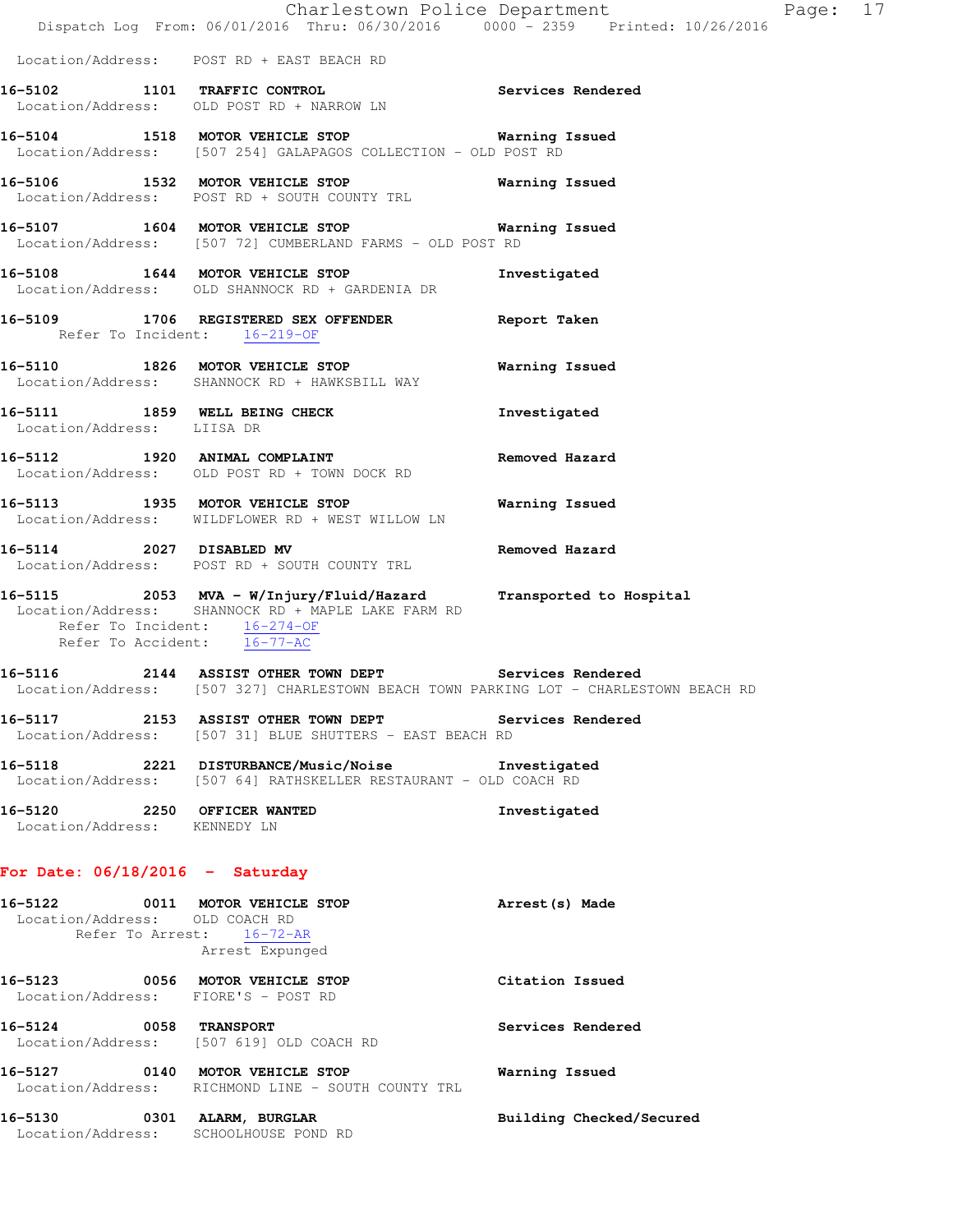**16-5131 0328 ALARM, BURGLAR Building Checked/Secured**  Location/Address: SCHOOLHOUSE POND RD **16-5134 0555 MOTOR VEHICLE STOP Warning Issued**  Location/Address: [507 1] CHARLESTOWN TOWN HALL - SOUTH COUNTY TRL **16-5135 0850 ALARM, BURGLAR Investigated**  Location/Address: [507 530] NARRAGANSETT INDIAN FOUR WINDS COMMUNITY CENT - SOUTH COUNTY TRL **16-5136 0939 ALARM, BURGLAR Building Checked/Secured**  Location/Address: LAURI DR **16-5137 0949 TRAFFIC CONTROL No Action Required**  Location: WEST BEACH RD 16-5139 1050 ALARM, BURGLAR **Building Checked/Secured**  Location/Address: [507 39] CHARLESTOWN SENIOR CENTER - PARK LN **16-5141 1242 ASSIST OTHER AGENCY Investigated**  Location/Address: [507 320] QUONOCHONTAUG BREACHWAY - WEST BEACH RD **16-5142 1258 ASSIST OTHER AGENCY Services Rendered**  Location/Address: [507 320] QUONOCHONTAUG BREACHWAY - WEST BEACH RD **16-5143 1310 ANIMAL COMPLAINT Investigated**  Location/Address: KLONDIKE RD **16-5144 1440 DOMESTIC/Assault/Diso/Other Could Not Locate**  Vicinity of: CROSSLAND ST **16-5146 1507 BOATING - SAFETY CHECK Warning Issued**  Location/Address: [507 26] CHARLESTOWN BREACHWAY - CHARLESTOWN BEACH RD **16-5147 1624 Boating - Assistance Services Rendered**  Location: [507 341] NINIGRET POND **16-5148 1645 DISABLED MV Investigated**  Location/Address: POST RD + TAMANACO DR **16-5149 1803 MOTOR VEHICLE STOP Warning Issued**  Location/Address: KING'S FACTORY RD + NARRAGANSETT TRL **16-5150 1810 TRAFFIC CONTROL Services Rendered**  Location/Address: POST RD + FALCONE LN **16-5151 1932 PARKING VIOLATIONS Citation Issued**  Location/Address: CHARLESTOWN BEACH RD **16-5152 1954 ASSIST OTHER AGENCY Could Not Locate**  Location/Address: [507 318] EAST BEACH STATE PARKING LOT - EAST BEACH RD **16-5153 2002 ASSIST OTHER AGENCY Could Not Locate**  Location/Address: [507 318] EAST BEACH STATE PARKING LOT - EAST BEACH RD **16-5154 2010 MOTOR VEHICLE COMPLAINT No Action Required**  Location/Address: [507 258] RTE 1 @ SOUTH KINGSTOWN LINE - POST RD **16-5155 2013 ASSIST OTHER AGENCY Services Rendered**  Location/Address: SOUTH COUNTY TRL **16-5157 2110 ASSIST OTHER AGENCY Services Rendered**  Location/Address: [507 31] BLUE SHUTTERS BEACH - EAST BEACH RD **16-5158 2122 ASSIST OTHER TOWN DEPT Services Rendered**  Location/Address: [507 321] CHARLESTOWN BEACH - CHARLESTOWN BEACH RD **16-5159 2129 ASSIST OTHER AGENCY No Action Required**  Location/Address: [507 31] BLUE SHUTTERS BEACH - EAST BEACH RD

**16-5160 2211 SUSPICIOUS ACTIVITY/VEHICLE Investigated**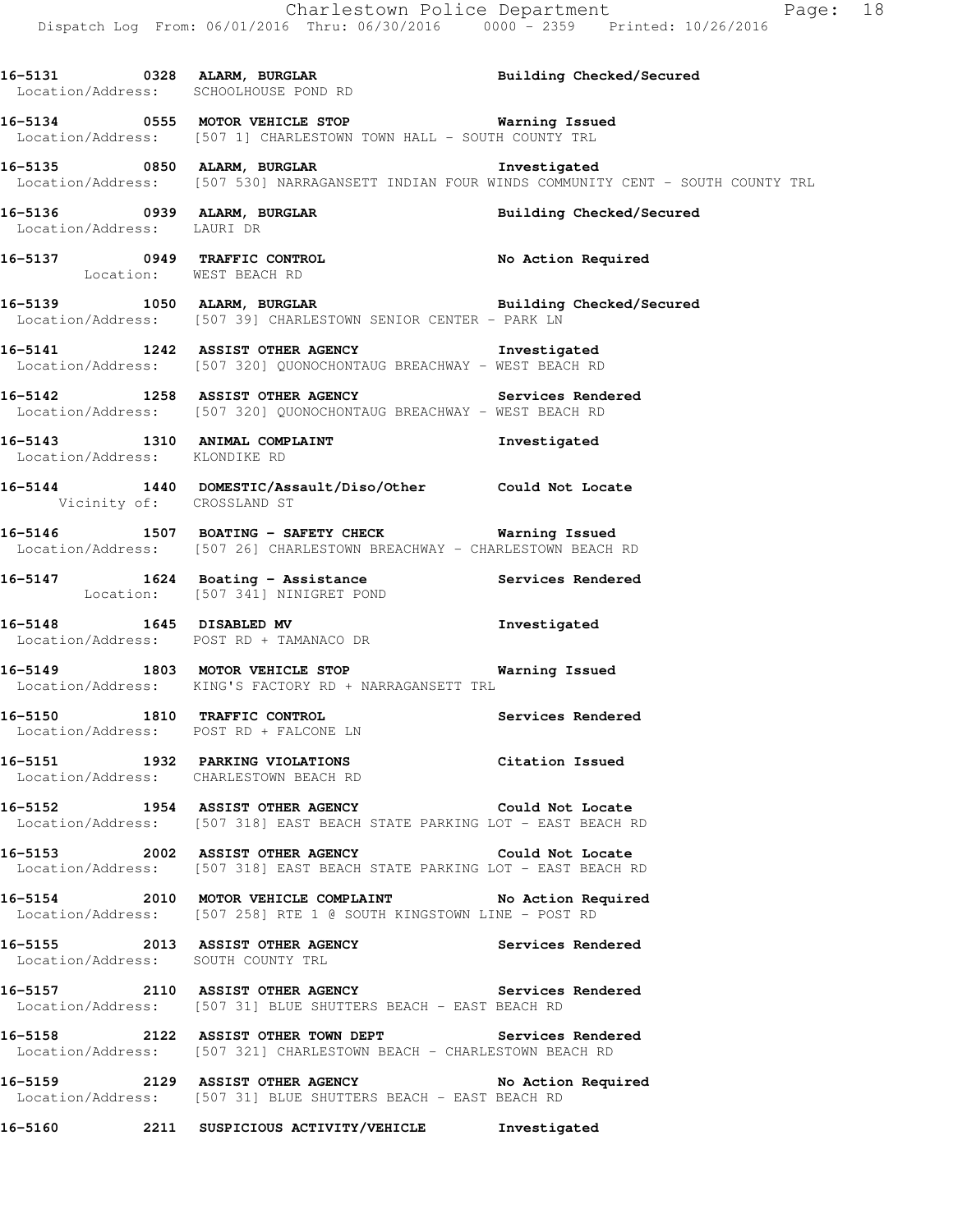|                                                                                          | Dispatch Log From: 06/01/2016 Thru: 06/30/2016 0000 - 2359 Printed: 10/26/2016                                                                                                      | Charlestown Police Department | Page: 19 |  |
|------------------------------------------------------------------------------------------|-------------------------------------------------------------------------------------------------------------------------------------------------------------------------------------|-------------------------------|----------|--|
|                                                                                          | Vicinity of: [507 15] CASTLEROCK CONDOMINIUMS - CASTLE ROCK DR                                                                                                                      |                               |          |  |
|                                                                                          | 16-5161 2237 ASSIST OTHER AGENCY Services Rendered<br>Location/Address: [507 31] BLUE SHUTTERS BEACH - EAST BEACH RD                                                                |                               |          |  |
|                                                                                          | 16-5162 2243 SUSPICIOUS ACTIVITY/VEHICLE No Action Required<br>Location/Address: [507 271] RTE 1 @ MICHAEL'S - POST RD                                                              |                               |          |  |
| Refer To Incident: 16-220-OF                                                             | 16-5164 2319 ANNOYING PHONE CALLS Investigated<br>Location/Address: [507 642] CHARLESTOWN POLICE DEPARTMENT - OLD POST RD                                                           |                               |          |  |
| Location/Address: BOTKA DR<br>Refer To Arrest: 16-73-AR                                  | 16-5168 2345 OFFICER WANTED<br>Arrest: DUTTON, MELONY<br>Address: 59 BOTKA DR CHARLESTOWN, RI<br>Age: 41<br>Charges: DISORDERLY CONDUCT<br>OBSTRUCTING OFFICER IN EXECUTION OF DUTY | Arrest(s) Made                |          |  |
|                                                                                          | 16-5169 2350 MOTOR VEHICLE STOP Citation Issued<br>Location/Address: POST RD + SCHOOLHOUSE POND RD                                                                                  |                               |          |  |
|                                                                                          | 16-5171 2353 MOTOR VEHICLE STOP<br>Location/Address: OLD COACH RD + SHANNOCK                                                                                                        | Citation Issued               |          |  |
| For Date: $06/19/2016$ - Sunday                                                          |                                                                                                                                                                                     |                               |          |  |
| Location/Address: OLD POST RD                                                            | 16-5174 0205 ALARM, BURGLAR                                                                                                                                                         | Building Checked/Secured      |          |  |
| 16-5176 0500 TRANSPORT<br>Location/Address: BOTKA DR                                     |                                                                                                                                                                                     | Services Rendered             |          |  |
| Location/Address: CAROLINA BACK RD                                                       | 16-5177 0517 MOTOR VEHICLE STOP                                                                                                                                                     | Warning Issued                |          |  |
| 16-5180 0852 MVA - Minor<br>Location/Address: OLD MILL RD<br>Refer To Accident: 16-78-AC |                                                                                                                                                                                     | Report Taken                  |          |  |
| 16-5181 0959 DISABLED MV<br>Location/Address: ROSS HILL RD                               |                                                                                                                                                                                     | Services Rendered             |          |  |
|                                                                                          | 16-5182 1005 ANIMAL COMPLAINT COMPOSER Unfounded<br>Location/Address: OLD MILL RD + CAROLINA BACK RD                                                                                |                               |          |  |
| Location: FORT NECK                                                                      | 16-5183 1127 BOATING - VESSEL VIOLATION Warning Issued                                                                                                                              |                               |          |  |
|                                                                                          | 16-5184 1137 FOUND/LOST PROPERTY<br>Location/Address: CHARLESTOWN BEACH RD                                                                                                          | Investigated                  |          |  |
|                                                                                          | 16-5185 1153 OFFICER WANTED 16-5185 Could Not Locate<br>Location/Address: [507 80] FANTASTIC UMBRELLA FACTORY - OLD POST RD                                                         |                               |          |  |
|                                                                                          | 16-5190 1455 BOATING - VESSEL VIOLATION Warning Issued<br>Location/Address: [507 26] CHARLESTOWN BREACHWAY - CHARLESTOWN BEACH RD                                                   |                               |          |  |
|                                                                                          | 16-5194 1645 TRAFFIC CONTROL<br>Location/Address: [507 260] RTE 1 @ GENERAL STANTON - POST RD                                                                                       | Citation Issued               |          |  |
|                                                                                          | 16-5195 1705 TRAFFIC CONTROL<br>Location/Address: POST RD + PROSSER TRL                                                                                                             | Services Rendered             |          |  |
|                                                                                          | 16-5197 1809 ASSIST OTHER AGENCY<br>Location/Address: POST RD + WEST BEACH RD                                                                                                       | Services Rendered             |          |  |
|                                                                                          | 16-5198 1812 DISTURBANCE/Music/Noise                                                                                                                                                | Investigated                  |          |  |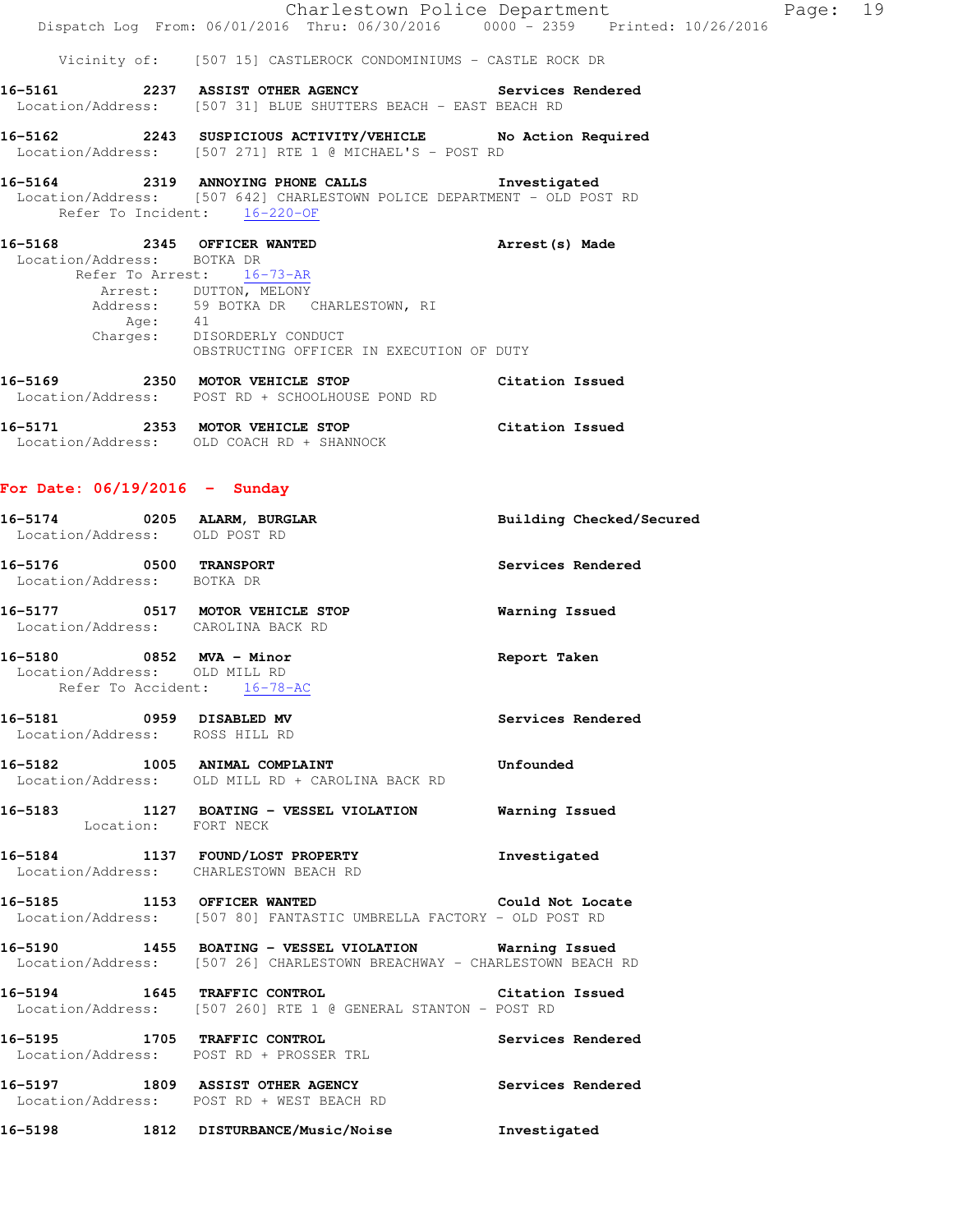|                               | Charlestown Police Department<br>Dispatch Log From: 06/01/2016 Thru: 06/30/2016 0000 - 2359 Printed: 10/26/2016                                | Page: 20                 |  |
|-------------------------------|------------------------------------------------------------------------------------------------------------------------------------------------|--------------------------|--|
| Location/Address: SHANNOCK RD |                                                                                                                                                |                          |  |
|                               | 16-5199 1827 ASSIST OTHER POLICE DEPT Services Rendered<br>Location/Address: [507 275] RTE 1 @ WESTERLY LINE - POST RD                         |                          |  |
|                               | 16-5202 2008 MOTOR VEHICLE COMPLAINT Citation Issued<br>Location/Address: POST RD + WEST BEACH RD                                              |                          |  |
|                               | 16-5203 2125 ALARM, BURGLAR<br>Location/Address: SCHOOLHOUSE POND RD                                                                           | Building Checked/Secured |  |
|                               | 16-5204 2130 ASSIST OTHER TOWN DEPT Services Rendered<br>Location/Address: [507 327] CHARLESTOWN BEACH TOWN PARKING LOT - CHARLESTOWN BEACH RD |                          |  |
|                               | 16-5205 2139 ASSIST OTHER TOWN DEPT Services Rendered<br>Location/Address: [507 31] BLUE SHUTTERS BEACH - EAST BEACH RD                        |                          |  |
|                               | 16-5206 2150 ASSIST CITIZEN<br>Location/Address: POST RD + SCHOOLHOUSE POND RD                                                                 | Services Rendered        |  |
| Vicinity of: CAROLINA BACK RD | 16-5208 2202 MOTOR VEHICLE STOP                                                                                                                | Warning Issued           |  |
| Location/Address: OVERLOOK DR | 16-5209 2226 SUSPICIOUS ACTIVITY/VEHICLE Could Not Locate                                                                                      |                          |  |
|                               | 16-5210 2324 ALARM, BURGLAR<br>Location/Address: SCHOOLHOUSE POND RD                                                                           | Building Checked/Secured |  |
|                               |                                                                                                                                                |                          |  |

# **For Date: 06/20/2016 - Monday**

|                                 | 16-5217 0121 ALARM, BURGLAR<br>Location/Address: SCHOOLHOUSE POND RD                                                             | Building Checked/Secured |
|---------------------------------|----------------------------------------------------------------------------------------------------------------------------------|--------------------------|
|                                 | 16-5219 0130 SUSPICIOUS ACTIVITY/VEHICLE Unfounded<br>Location/Address: ALTON CAROLINA RD + CAROLINA BACK RD                     |                          |
|                                 | 16-5221 0156 DISTURBANCE/Music/Noise No Action Required<br>Location/Address: CAROLINA BACK RD                                    |                          |
|                                 | 16-5222 0609 MOTOR VEHICLE STOP 6 Warning Issued<br>Location/Address: [507 100] RTE 1 @ FIORES - POST RD                         |                          |
| Location/Address: EAST BEACH RD | 16-5223 0724 PARKING VIOLATIONS                                                                                                  | Investigated             |
|                                 | 16-5224 0825 ALARM, BURGLAR CHARM False Alarm<br>Location/Address: CHARLESTOWN BEACH RD                                          |                          |
|                                 | 16-5225 0828 TRAFFIC CONTROL<br>Location/Address: SOUTH COUNTY TRL                                                               | Services Rendered        |
|                                 | 16-5228 0941 ALARM, BURGLAR COMPARENT PALSE Alarm<br>Location/Address: [507 76] DOWNEY WEAVER POST - WHIPPLE DR                  |                          |
|                                 | 16-5229 1017 TRAFFIC CONTROL No Action Required<br>Location/Address: ALTON CAROLINA RD - ALTON CAROLINA RD                       |                          |
|                                 | 16-5230 1112 SUSPICIOUS ACTIVITY/VEHICLE Investigated<br>Location/Address: POST RD                                               |                          |
|                                 | 16-5231 1134 ASSIST OTHER POLICE DEPT Peace Restored<br>Location/Address: [507 318] EAST BEACH STATE PARKING LOT - EAST BEACH RD |                          |
|                                 | 16-5232 1154 MOTOR VEHICLE STOP 6 Warning Issued<br>Location/Address: POST RD + KING'S FACTORY RD                                |                          |
|                                 | 16-5233 1243 DEATH; Sudden/Unexpected Taken/Refered to Other A Location/Address: SAGAMORE DR<br>Refer To Incident: 16-221-OF     |                          |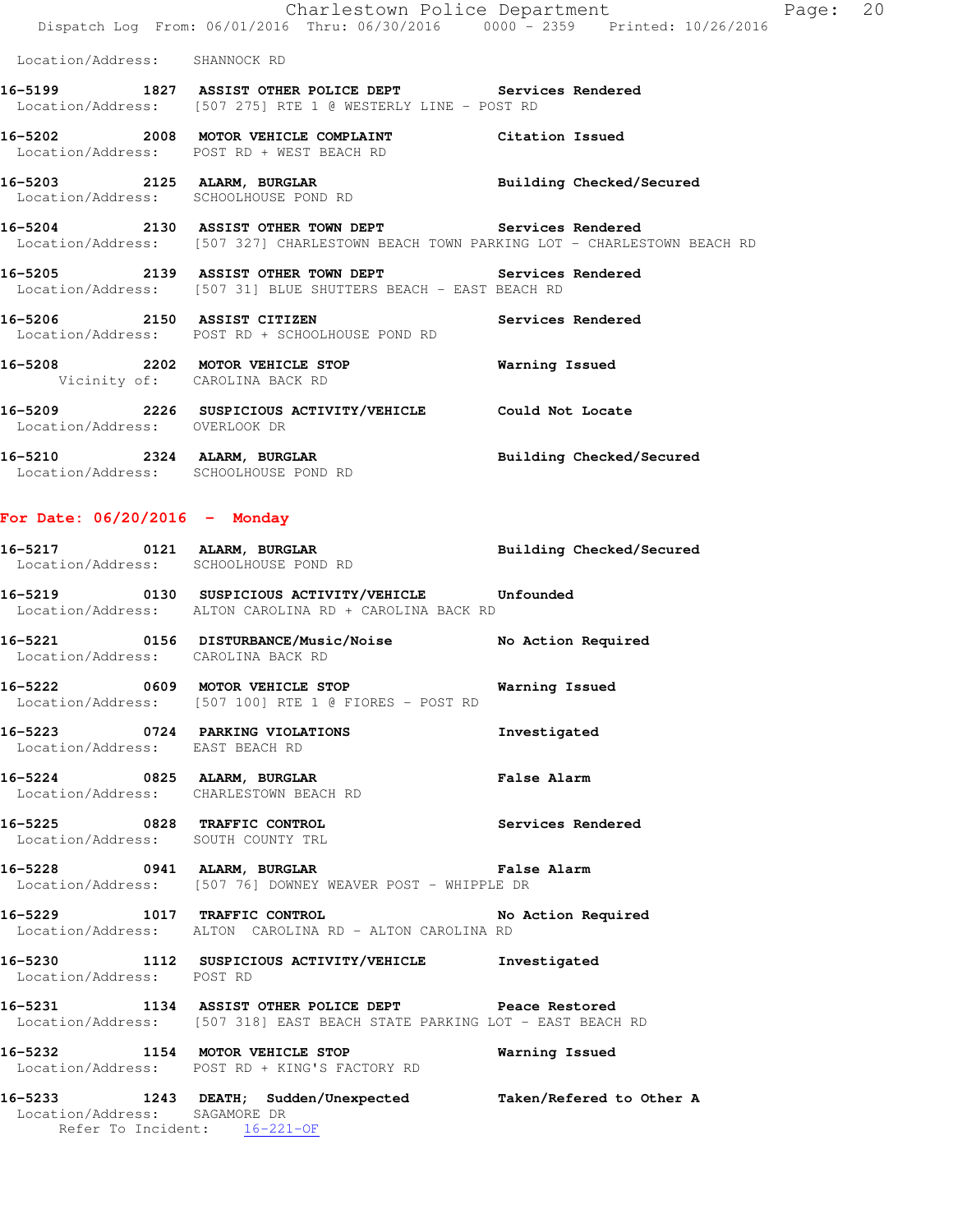| 16-5234 1430 LARCENY             | Location/Address: SHORE DR<br>Refer To Incident: 16-227-OF                                                                                                    | Investigated      |
|----------------------------------|---------------------------------------------------------------------------------------------------------------------------------------------------------------|-------------------|
|                                  | 16-5235 1434 MVA - Minor Threstigated<br>Location/Address: [507 327] CHARLESTOWN BEACH TOWN PARKING LOT - CHARLESTOWN BEACH RD<br>Refer To Accident: 16-79-AC |                   |
| Location/Address: TURTLE TRL     | 16-5238 1611 SERVE WARRANT Could Not Locate                                                                                                                   |                   |
|                                  | 16-5239 1630 MOTOR VEHICLE STOP 16-5239<br>Location/Address: SHANNOCK RD                                                                                      |                   |
|                                  | 16-5241 1838 MOTOR VEHICLE STOP <b>Warning Issued</b><br>Location/Address: [507 276] RTE 2 @ RICHMOND LINE - SOUTH COUNTY TRL                                 |                   |
|                                  | 16-5242 1854 MOTOR VEHICLE STOP 6 Warning Issued<br>Vicinity of: [507 263] RTE 1 @ TOURIST INFO - POST RD                                                     |                   |
|                                  | 16-5243 1929 MOTOR VEHICLE STOP Citation Issued<br>Location/Address: POST RD + SOUTH COUNTY TRL                                                               |                   |
|                                  | 16-5244 1947 TRAFFIC CONTROL Services Rendered Location/Address: POST RD + PROSSER TRL                                                                        |                   |
|                                  | 16-5245 2006 DISABLED MV Services Rendered<br>Location/Address: ALTON CAROLINA RD + HILLTOP DR                                                                |                   |
|                                  | 16-5247 2115 ASSIST OTHER TOWN DEPT Services Rendered<br>Location/Address: [507 327] CHARLESTOWN BEACH TOWN PARKING LOT - CHARLESTOWN BEACH RD                |                   |
|                                  | <b>16-5248</b> 2150 ASSIST OTHER TOWN DEPT <b>Services Rendered</b><br>Location/Address: [507 31] BLUE SHUTTERS BEACH - EAST BEACH RD                         |                   |
|                                  | 16-5249 2248 SUSPICIOUS ACTIVITY/VEHICLE Investigated<br>Location/Address: POST RD + ROSS HILL RD                                                             |                   |
|                                  | 16-5250 2328 ASSIST OTHER TOWN DEPT Services Rendered<br>Location/Address: [507 31] BLUE SHUTTERS BEACH - EAST BEACH RD                                       |                   |
| For Date: $06/21/2016$ - Tuesday |                                                                                                                                                               |                   |
|                                  | 16-5257 0613 POLICE INFORMATION 1nvestigated<br>Location/Address: [507 38] CHARLESTOWN POST OFFICE - OLD POST RD                                              |                   |
|                                  | Location: NINIGRET POND-MOORING #8, FORT NECK<br>Refer To Incident: 16-223-OF                                                                                 |                   |
|                                  | 16-5258 0907 ASSIST OTHER POLICE DEPT                                                                                                                         | Services Rendered |

Location/Address: CAROLINA BACK RD

**16-5262 1128 MOTOR VEHICLE STOP Warning Issued**  Location/Address: [507 261] RTE 1 @ STATE GARAGE - POST RD

**16-5263 1143 ASSIST OTHER POLICE DEPT Services Rendered**  Location/Address: PASTURE LN

**16-5264 1156 MOTOR VEHICLE STOP Warning Issued**  Location/Address: [507 200] RTE 1 @ PACKAGE STORE - POST RD

**16-5268 1327 MOTOR VEHICLE STOP Warning Issued**  Location/Address: [507 261] RTE 1 @ STATE GARAGE - POST RD

**16-5269 1346 ANIMAL COMPLAINT Taken/Refered to Other A**  Location/Address: BOTKA DR

**16-5270 1508 MOTOR VEHICLE STOP No Action Required**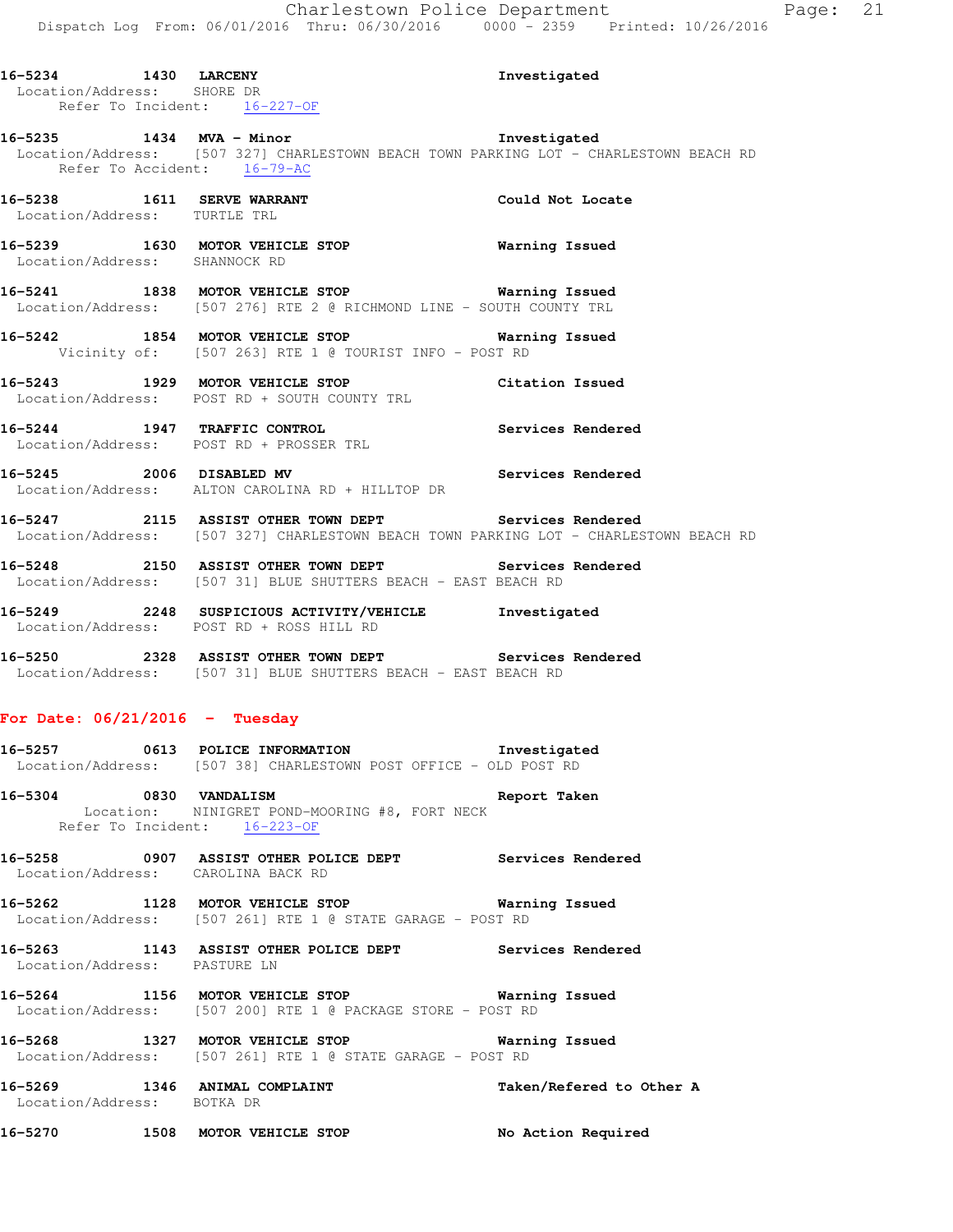|                                                                | Dispatch Log From: 06/01/2016 Thru: 06/30/2016 0000 - 2359 Printed: 10/26/2016                                                                                 | Charlestown Police Department<br>Page: | 22 |
|----------------------------------------------------------------|----------------------------------------------------------------------------------------------------------------------------------------------------------------|----------------------------------------|----|
|                                                                | Location/Address: [507 100] RTE 1 @ FIORES - POST RD                                                                                                           |                                        |    |
|                                                                | 16-5271 1511 DISABLED MV 16-5271<br>Location/Address: [507 100] RTE 1 @ FIORES - POST RD                                                                       |                                        |    |
| Refer To Accident: 16-80-AC                                    | 16-5273 1600 MVA - W/Injury/Fluid/Hazard Report Taken<br>Location/Address: [507 1] CHARLESTOWN TOWN HALL - SOUTH COUNTY TRL                                    |                                        |    |
|                                                                | 16-5274 1614 ASSIST OTHER TOWN DEPT Threstigated<br>Location/Address: [507 49] CHARLESTOWN TOWN BEACH - CHARLESTOWN BEACH RD<br>Refer To Incident: $16-222-0F$ |                                        |    |
|                                                                | 16-5276 1814 ALARM, BURGLAR <b>Example 2018</b> Building Checked/Secured<br>Location/Address: [507 254] GALAPAGOS COLLECTION - OLD POST RD                     |                                        |    |
|                                                                | 16-5277 1848 MOTOR VEHICLE STOP <b>Warning Issued</b><br>Location/Address: POST RD + SOUTH COUNTY TRL                                                          |                                        |    |
| Location/Address: KLONDIKE RD                                  | 16-5278 2008 FOLLOW-UP INVESTIGATION Thvestigated                                                                                                              |                                        |    |
|                                                                | 16-5279 2056 ASSIST OTHER TOWN DEPT Services Rendered<br>Location/Address: [507 31] BLUE SHUTTERS BEACH - EAST BEACH RD                                        |                                        |    |
|                                                                | 16-5280 2104 ALARM, BURGLAR BURGER Building Checked/Secured Location/Address: SCHOOLHOUSE POND RD                                                              |                                        |    |
|                                                                | 16-5281 2152 ASSIST OTHER TOWN DEPT Services Rendered<br>Location/Address: [507 327] CHARLESTOWN BEACH TOWN PARKING LOT - CHARLESTOWN BEACH RD                 |                                        |    |
| Location/Address: ARNOLDA ROUND RD                             | 16-5282 2208 FIREWORKS/Possession/Use/Other Investigated                                                                                                       |                                        |    |
|                                                                | 16-5283 2240 SUSPICIOUS ACTIVITY/VEHICLE Could Not Locate<br>Location/Address: [507 19] RTE 112 @ ELEMENTARY SCHOOL - CAROLINA BACK RD                         |                                        |    |
|                                                                | 16-5285 2311 MOTOR VEHICLE STOP 6 Warning Issued<br>Location/Address: RICHMOND LINE - CAROLINA BACK RD                                                         |                                        |    |
|                                                                | 16-5286 2341 MOTOR VEHICLE STOP <b>Warning Issued</b><br>Location/Address: [507 657] COUNTRY FOOD MART, LLC - SOUTH COUNTY TRL                                 |                                        |    |
| For Date: $06/22/2016$ - Wednesday                             |                                                                                                                                                                |                                        |    |
|                                                                | 16-5288 60005 MOTOR VEHICLE STOP 1999 Warning Issued<br>Location/Address: SOUTH COUNTY TRL + SHANNOCK RD                                                       |                                        |    |
|                                                                | 16-5289 0019 MOTOR VEHICLE STOP<br>Location/Address: POST RD + SOUTH COUNTY TRL                                                                                | <b>Warning Issued</b>                  |    |
|                                                                | 16-5294 0443 ALARM, BURGLAR <b>BURGER Building Checked/Secured</b><br>Location/Address: [507 254] GALAPAGOS COLLECTION - OLD POST RD                           |                                        |    |
|                                                                | 16-5295 0537 TRAFFIC CONTROL<br>Location/Address: [507 100] RTE 1 @ FIORES - POST RD                                                                           | No Action Required                     |    |
|                                                                | 16-5296 			 0549 MOTOR VEHICLE STOP 				 Citation Issued<br>Location/Address: POST RD + WEST BEACH RD                                                          |                                        |    |
| 16-5297 0732 WATER RESCUE                                      | Location/Address: [507 339] QUONOCHONTAUG POND - WEST BEACH RD                                                                                                 | No Action Required                     |    |
| 16-5298 0848 ALARM, BURGLAR<br>Location/Address: RAM ISLAND RD |                                                                                                                                                                | Building Checked/Secured               |    |
| Location/Address: WEST BEACH RD                                | 16-5303 1033 TRAFFIC CONTROL                                                                                                                                   | Services Rendered                      |    |
|                                                                | 16-5305 1246 MOTOR VEHICLE STOP                                                                                                                                | Warning Issued                         |    |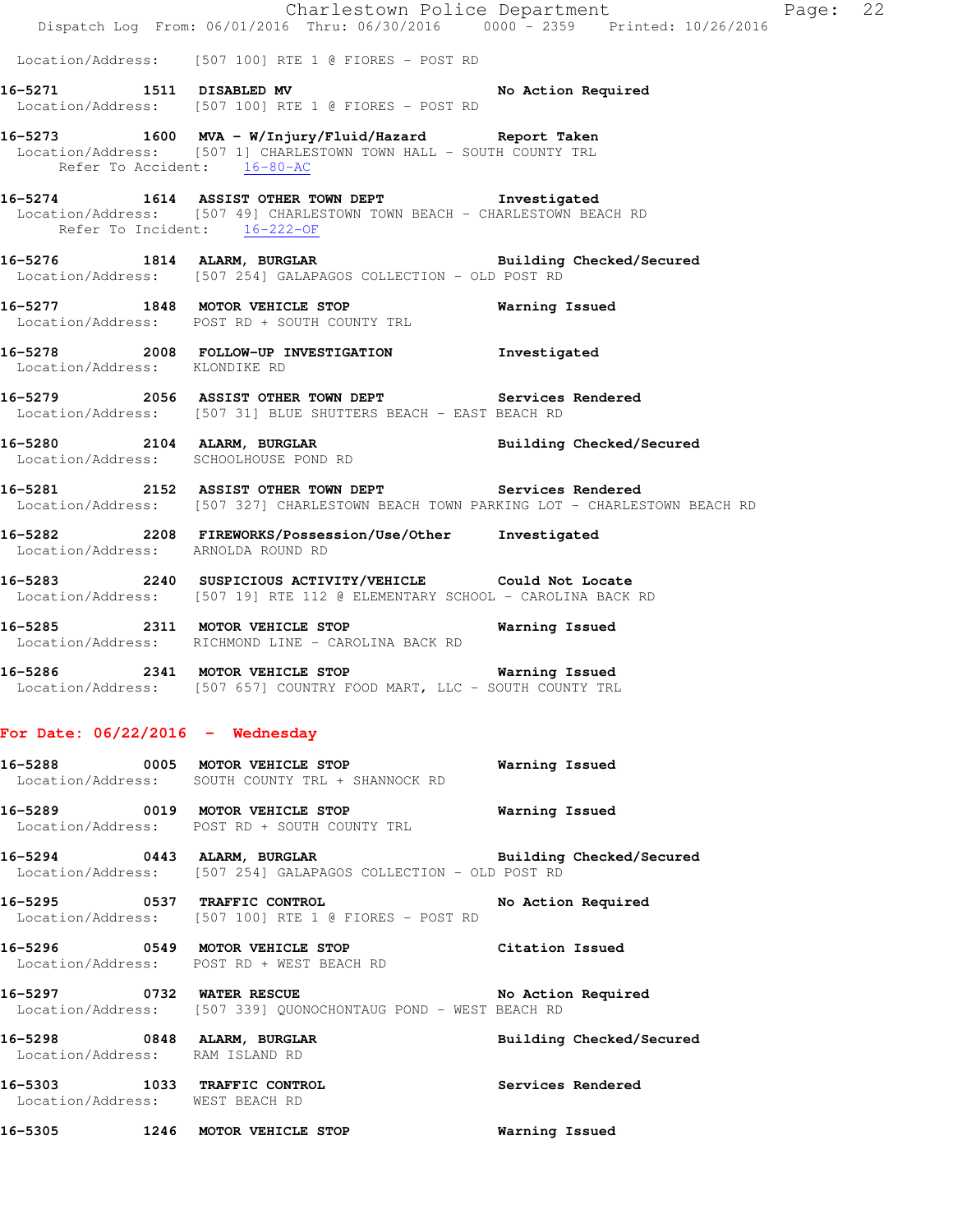|                                   | Charlestown Police Department<br>Dispatch Log From: 06/01/2016 Thru: 06/30/2016 0000 - 2359 Printed: 10/26/2016              |                          |
|-----------------------------------|------------------------------------------------------------------------------------------------------------------------------|--------------------------|
|                                   | Location/Address: [507 261] RTE 1 @ STATE GARAGE - POST RD                                                                   |                          |
|                                   | 16-5306 1300 TRAFFIC CONTROL<br>Location/Address: EAST BEACH RD + PARADISE LN                                                | No Action Required       |
|                                   | 16-5307 1316 MOTOR VEHICLE COMPLAINT Could Not Locate<br>Location/Address: SOUTH COUNTY TRL                                  |                          |
|                                   | 16-5308 1352 OFFICER WANTED Peace Restored<br>Location/Address: [507 53] AMAZING GRACE - OLD POST RD                         |                          |
|                                   | 16-5310 1432 TRESPASSING<br>Location/Address: OLD POST RD<br>Refer To Incident: 16-224-OF                                    | Warning Issued           |
|                                   | 16-5539 1500 CIVIL MATTER<br>Report Taken<br>Location/Address: OVERLOOK DR<br>Refer To Incident: 16-234-OF                   |                          |
| Location/Address: OLD POST RD     | 16-5312 1516 FOLLOW-UP INVESTIGATION Investigated                                                                            |                          |
|                                   | 16-5313 1542 ALARM, BURGLAR BURGINER Building Checked/Secured Location/Address: WORDEN'S POND RD                             |                          |
|                                   | 16-5314 1607 OFFICER WANTED<br>Location/Address: [507 357] K&S PIZZA - CAROLINA BACK RD                                      | Transported to Hospital  |
|                                   | 16-5315 1631 ASSIST OTHER POLICE DEPT Unfounded<br>Location/Address: [507 275] RTE 1 @ WESTERLY LINE - POST RD               |                          |
|                                   | 16-5316 1721 MOTOR VEHICLE STOP 6 Warning Issued<br>Location/Address: [507 49] CHARLESTOWN TOWN BEACH - CHARLESTOWN BEACH RD |                          |
|                                   | 16-5317 1807 ANNOYING PHONE CALLS 1nvestigated<br>Location/Address: COLUMBIA HEIGHTS OVAL                                    |                          |
| Location/Address: WEST BEACH RD   | 16-5318 2012 ASSIST OTHER POLICE DEPT Could Not Locate                                                                       |                          |
|                                   | 16-5320 2059 ASSIST OTHER TOWN DEPT Services Rendered<br>Location/Address: [507 31] BLUE SHUTTERS BEACH - EAST BEACH RD      |                          |
| Location/Address: WEST BEACH RD   | 16-5321 2112 FOLLOW-UP INVESTIGATION Could Not Locate                                                                        |                          |
|                                   | 16-5322 2200 ASSIST CITIZEN Services Rendered<br>Location/Address: [507 49] CHARLESTOWN TOWN BEACH - CHARLESTOWN BEACH RD    |                          |
| For Date: $06/23/2016$ - Thursday |                                                                                                                              |                          |
|                                   | 16-5330 0117 MOTOR VEHICLE STOP<br>Location/Address: KING'S FACTORY RD                                                       | Warning Issued           |
|                                   | 16-5333 0532 ALARM, BURGLAR<br>Location/Address: SCHOOLHOUSE POND RD                                                         | Building Checked/Secured |
|                                   | 16-5334 0556 MOTOR VEHICLE STOP<br>Location/Address: POST RD + CROSS MILLS RD                                                | Warning Issued           |
|                                   | 16-5335 0734 DISABLED MV Unfound<br>Location/Address: [507 260] RTE 1 @ GENERAL STANTON - POST RD                            | Unfounded                |
|                                   | 16-5336 0843 MOTOR VEHICLE STOP<br>Location/Address: KING'S FACTORY RD + NOKA LN                                             | Warning Issued           |
| Location/Address: WEST BEACH RD   | 16-5338 0920 TRAFFIC CONTROL                                                                                                 | No Action Required       |
|                                   | 16-5339 0927 PSYCHOLOGICAL EMERGENCY Services Rendered                                                                       |                          |

Page: 23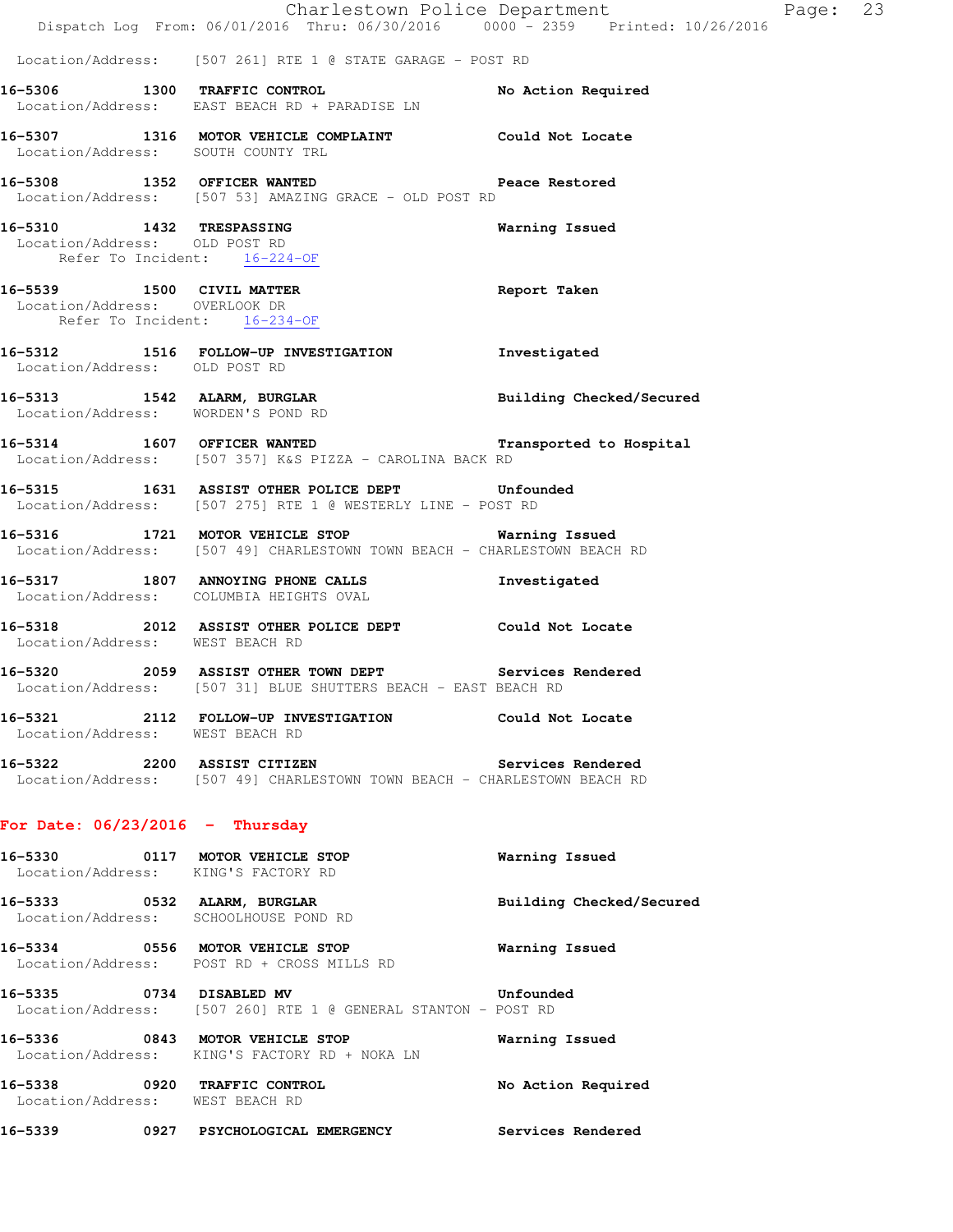## **16-5341 1101 FOLLOW-UP INVESTIGATION Services Rendered**  Location/Address: [507 604] BESTWAY GAS STATION - POST RD + TAMANACO DR

**16-5342 1107 MVA - Minor Report Taken**  Location/Address: POND MEADOW RD + OLD MILL RD Refer To Accident: 16-81-AC

**16-5343 1113 MOTOR VEHICLE COMPLAINT Unfounded**  Location/Address: TOCKWOTTEN COVE RD

**16-5344 1121 MOTOR VEHICLE COMPLAINT Unfounded**  Location/Address: POST RD + WARREN RD

**16-5346 1214 ANIMAL COMPLAINT Could Not Locate**  Location/Address: ROSS HILL RD + BUCKEYE BROOK RD

**16-5347 1234 ASSIST CITIZEN Services Rendered**  Location/Address: POST RD

**16-5348 1428 OFFICER WANTED Investigated**  Location/Address: LAUREL RD

**16-5351 1542 ROAD HAZARD/OBSTRUCTION Services Rendered**  Location/Address: POST RD + LAKESIDE DR

**16-5352 1546 MVA - Minor Report Taken**  Location/Address: POST RD + WILDFLOWER RD Refer To Accident: 16-82-AC

**16-5353 1552 MOTOR VEHICLE STOP Warning Issued**  Location/Address: SOUTH COUNTY TRL

**16-5354 1609 MOTOR VEHICLE STOP Warning Issued**  Location/Address: ALTON CAROLINA RD + CAROLINA BACK RD

**16-5355 1625 TRANSPORT Services Rendered**  Location/Address: [507 258] RTE 1 @ SOUTH KINGSTOWN LINE - POST RD

**16-5357 1700 WELL BEING CHECK Services Rendered**  Location/Address: POST RD + WILDFLOWER RD

**16-5358 1706 MOTOR VEHICLE STOP Citation Issued**  Location/Address: [507 260] RTE 1 @ GENERAL STANTON - POST RD

**16-5359 1833 POLICE INFORMATION Services Rendered**  Location/Address: [507 1] CHARLESTOWN TOWN HALL - SOUTH COUNTY TRL

**16-5360 1858 MOTOR VEHICLE STOP Warning Issued**  Location/Address: CHARLESTOWN BEACH RD + ARCHES RD

**16-5361 1905 PARKING VIOLATIONS Citation Issued**  Location/Address: [507 321] CHARLESTOWN BEACH - CHARLESTOWN BEACH RD

**16-5362 1934 DIS CONDUCT / FIGHT Arrest(s) Made**  Location/Address: [507 21] BURLINGAME STATE PARK - CAMPING AREA - BURLINGAME STATE PARK RD Refer To Arrest: 16-74-AR Arrest: BECKWITH, ERIN Address: 21 ALBATROSS DR NORTH KINGSTOWN, RI<br>Age: 34 Age: 34 Charges: WARRANT OF ARREST ON AFFIDAVIT

**16-5363 1951 DISABLED MV Services Rendered**  Location/Address: POST RD + SCHOOLHOUSE POND RD **16-5364 2054 FIREWORKS/Possession/Use/Other Investigated** 

Location/Address: BAXTER ST

**16-5366 2138 FOLLOW-UP INVESTIGATION Unfounded**  Location/Address: BENHAM ST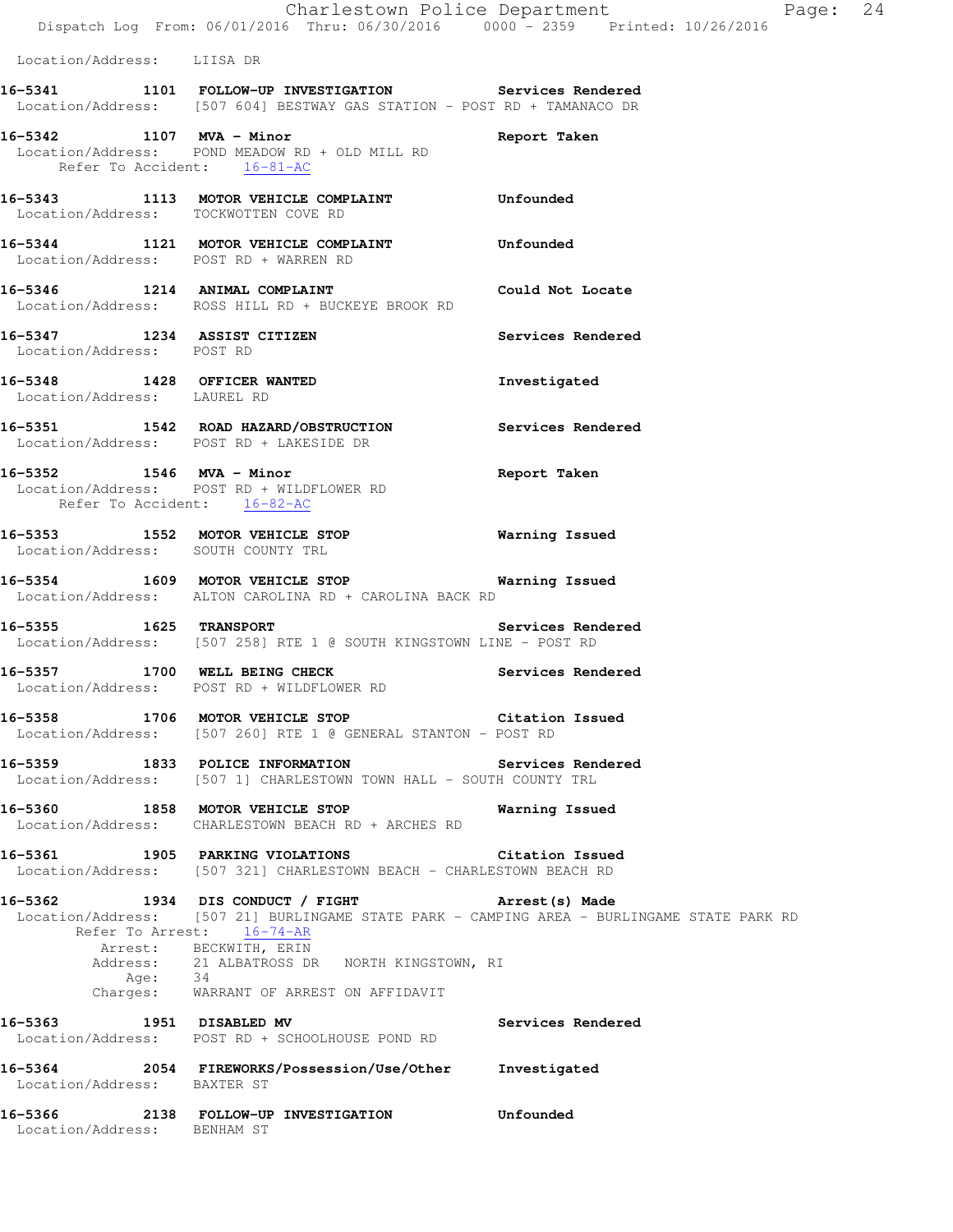|                                 | 16-5367 2140 ASSIST OTHER TOWN DEPT Services Rendered<br>Location/Address: [507 31] BLUE SHUTTERS BEACH - EAST BEACH RD                                                                                                                       |             |
|---------------------------------|-----------------------------------------------------------------------------------------------------------------------------------------------------------------------------------------------------------------------------------------------|-------------|
| Refer To Accident: 16-83-AC     | 16-5368 2226 MVA - Minor <b>Example 2018</b> Report Taken<br>Location/Address: [507 72] CUMBERLAND FARMS - OLD POST RD                                                                                                                        |             |
|                                 | 16-5369 2236 MOTOR VEHICLE STOP <b>Warning Issued</b><br>Location/Address: POST RD + NARROW                                                                                                                                                   |             |
|                                 | 16-5370 2322 ALARM, BURGLAR <b>Example 2014</b> Building Checked/Secured<br>Location/Address: [507 254] GALAPAGOS COLLECTION - OLD POST RD                                                                                                    |             |
|                                 | 16-5371 2331 SUSPICIOUS ACTIVITY/VEHICLE Services Rendered<br>Location/Address: [507 604] BESTWAY GAS STATION - POST RD                                                                                                                       |             |
| For Date: $06/24/2016$ - Friday |                                                                                                                                                                                                                                               |             |
| Refer To Summons: 16-75-AR      | 16-5372 0011 MOTOR VEHICLE STOP <b>Arrest</b> (s) Made<br>Location/Address: CHARLESTOWN BEACH RD + CRAIG ST<br>Summons: CENTOLELLA, DANA E<br>Address: 75 OLD CARRIAGE RD COVENTRY, RI<br>Age: 40<br>Charges: DRIVING WITHOUT/EXPIRED LICENSE |             |
|                                 | 16-5373 0026 MOTOR VEHICLE STOP <b>Exam and SEAT SEAT CONTA</b><br>Location/Address: POST RD + KING'S FACTORY RD                                                                                                                              |             |
|                                 | Location/Address: [507 45] RIPPY'S LIQUOR MART - SOUTH COUNTY TRL                                                                                                                                                                             |             |
|                                 | 16-5381 0452 MOTOR VEHICLE STOP <b>Warning Issued</b><br>Location/Address: RICHMOND LINE - SOUTH COUNTY TRL                                                                                                                                   |             |
|                                 | 16-5382 0533 TRAFFIC CONTROL <b>16-5382</b> Warning Issued<br>Location/Address: [507 303] RTE 1 @ SOUTH SHORE MENTAL HEALTH - POST RD                                                                                                         |             |
| 16-5383 0648 ALARM, BURGLAR     | Location/Address: [507 426] WARREN RD                                                                                                                                                                                                         | False Alarm |

16-5384 0800 WARRANT ARREST **16-5384** Arrest(s) Made Location/Address: [507 642] CHARLESTOWN POLICE DEPARTMENT - OLD POST RD Refer To Arrest:  $16-76-AR$ Arrest: HICKS, JOSHUA 34 HICKS WAY FOSTER, RI<br>26 Address:<br>Age: Charges: BENCH WARRANT ISSUED FROM 6TH DISTRICT COURT BENCH WARRANT ISSUED FROM 6TH DISTRICT COURT BENCH WARRANT ISSUED FROM 6TH DISTRICT COURT

**16-5385 0901 TRANSPORT Taken/Refered to Other A**  Location/Address: [507 642] CHARLESTOWN POLICE DEPARTMENT - OLD POST RD

**16-5386 1031 TRAFFIC CONTROL No Action Required**  Location/Address: WEST BEACH RD + SEA BREEZE AVE

**16-5387 1038 FOUND/LOST PROPERTY Investigated**  Location/Address: WEST WILLOW LN **16-5388 1042 MOTOR VEHICLE STOP Warning Issued** 

 Location/Address: POST RD + WILDFLOWER RD **16-5389 1045 COMPLAINT No Action Required** 

Location/Address: MATUNUCK SCHOOLHOUSE RD + CHARLESTOWN BEACH RD

**16-5390 1047 LARCENY Investigated**  Location/Address: [507 697] POND SHORE DR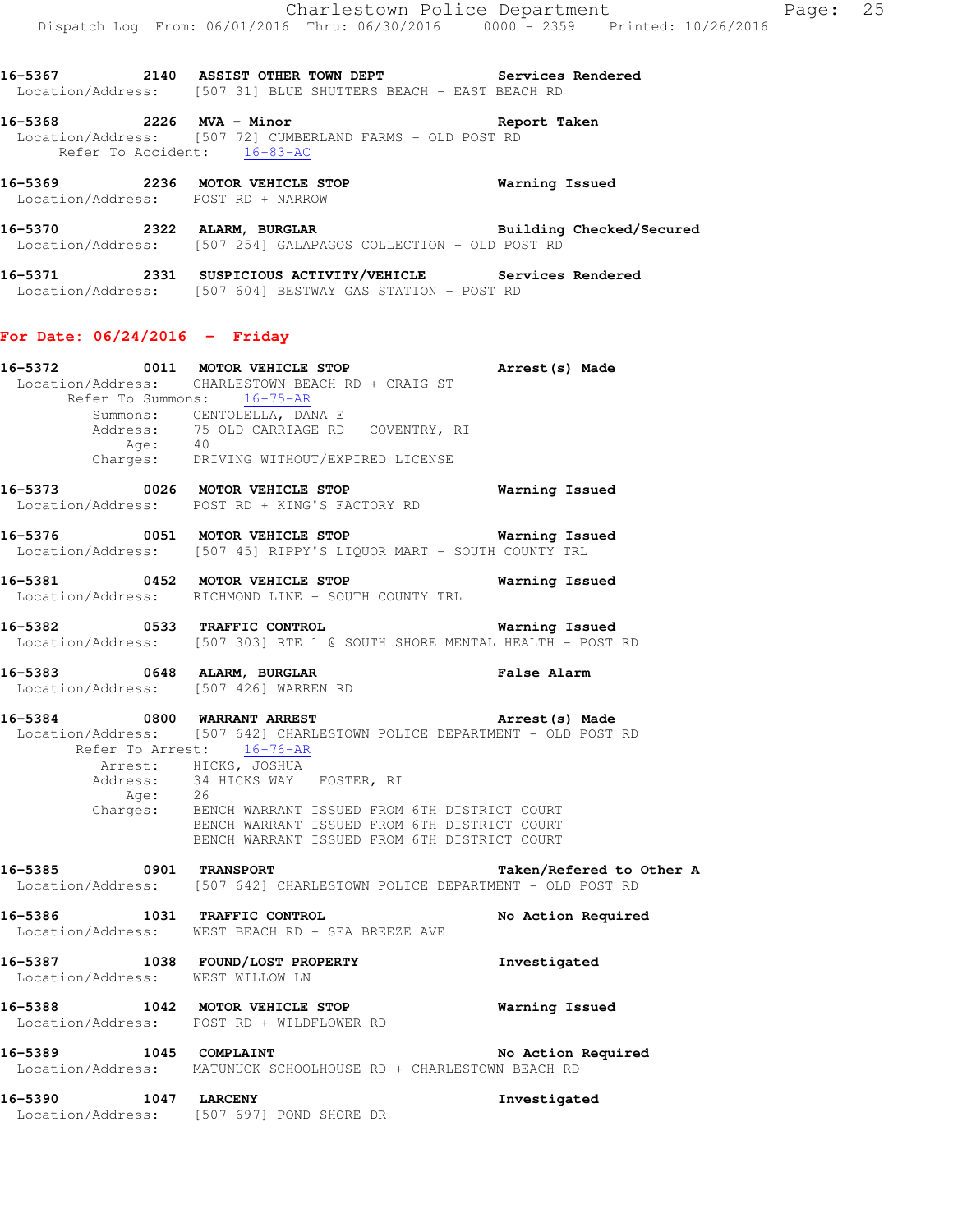|                                                     | Dispatch Log From: 06/01/2016 Thru: 06/30/2016 0000 <sup>-</sup> 2359 Printed: 10/26/2016                                         | Charlestown Police Department | Page: 26 |  |
|-----------------------------------------------------|-----------------------------------------------------------------------------------------------------------------------------------|-------------------------------|----------|--|
|                                                     | 16-5391 1050 ASSIST CITIZEN No Action Required<br>Location/Address: [507 254] GALAPAGOS COLLECTION - OLD POST RD                  |                               |          |  |
| 16-5392 1100 LARCENY<br>Location/Address: BOTKA DR  | Refer To Incident: 16-226-OF                                                                                                      | Report Taken                  |          |  |
|                                                     | 16-5396 1457 SUSPICIOUS ACTIVITY/VEHICLE Investigated<br>Location/Address: SOUTH COUNTY TRL                                       |                               |          |  |
| 16-5398 1525 THREATS<br>Location/Address: LAUREL RD |                                                                                                                                   | Investigated                  |          |  |
| Location/Address: CROSS ST                          | 16-5399 1529 EMBEZZELMENT/FRAUD/FORGERY Report Taken<br>Refer To Incident: 16-228-OF                                              |                               |          |  |
|                                                     | 16-5400 1532 PARKING VIOLATIONS No Action Required<br>Location/Address: JOHNNY ANGELS - CHARLESTOWN BEACH RD                      |                               |          |  |
|                                                     | 16-5401 1702 MOTOR VEHICLE STOP<br>Location/Address: WEST BEACH RD + SUNSET DR                                                    | Warning Issued                |          |  |
|                                                     | 16-5402 1739 POLICE INFORMATION<br>Location/Address: [507 66] WILLOWS RESORT - POST RD                                            | No Action Required            |          |  |
|                                                     | 16-5403 1747 MOTOR VEHICLE STOP<br>Location/Address: POST RD + WILDFLOWER RD                                                      | Warning Issued                |          |  |
| Location/Address: HAZEN ST                          | 16-5404 1754 POLICE INFORMATION<br>Refer To Incident: 16-229-OF                                                                   | Report Taken                  |          |  |
|                                                     | 16-5405 1809 ASSIST CITIZEN<br>Location/Address: TIMBER RIDGE RD                                                                  | Services Rendered             |          |  |
| Location/Address: TURTLE TRL                        | 16-5406 1829 POLICE INFORMATION                                                                                                   | No Action Required            |          |  |
| Location/Address: FOXTROT DR                        | 16-5407 1837 MOTOR VEHICLE STOP<br>Refer To Incident: 16-230-OF                                                                   | Report Taken                  |          |  |
| Location/Address: FOXTROT DR                        | 16-5408 1952 BURGLARY (B & E)<br>Refer To Incident: 16-231-OF                                                                     | Report Taken                  |          |  |
|                                                     | 16-5409 2131 ASSIST OTHER TOWN DEPT Services Rendered<br>Location/Address: [507 49] CHARLESTOWN TOWN BEACH - CHARLESTOWN BEACH RD |                               |          |  |
|                                                     | 16-5410 2144 ASSIST OTHER TOWN DEPT Services Rendered<br>Location/Address: [507 31] BLUE SHUTTERS BEACH - EAST BEACH RD           |                               |          |  |
| For Date: $06/25/2016$ - Saturday                   |                                                                                                                                   |                               |          |  |
|                                                     | 16-5412 0027 MOTOR VEHICLE STOP 600 Warning Issued<br>Location/Address: [507 221] SHERMAN'S AUTO BODY INC - SOUTH COUNTY TRL      |                               |          |  |
|                                                     | 16-5418 0449 MOTOR VEHICLE STOP<br>Location/Address: RICHMOND LINE - CAROLINA BACK RD                                             | Warning Issued                |          |  |
|                                                     | 16-5419 0514 MOTOR VEHICLE STOP Citation Issued<br>Location/Address: RICHMOND LINE - SOUTH COUNTY TRL                             |                               |          |  |
|                                                     | 16-5420 0709 ROAD HAZARD/OBSTRUCTION Could Not Locate<br>Location/Address: OLD SHANNOCK RD                                        |                               |          |  |
| 16-5422                                             | 0750 PARKING VIOLATIONS Citation Issued<br>Location/Address: [507 31] BLUE SHUTTERS BEACH - EAST BEACH RD                         |                               |          |  |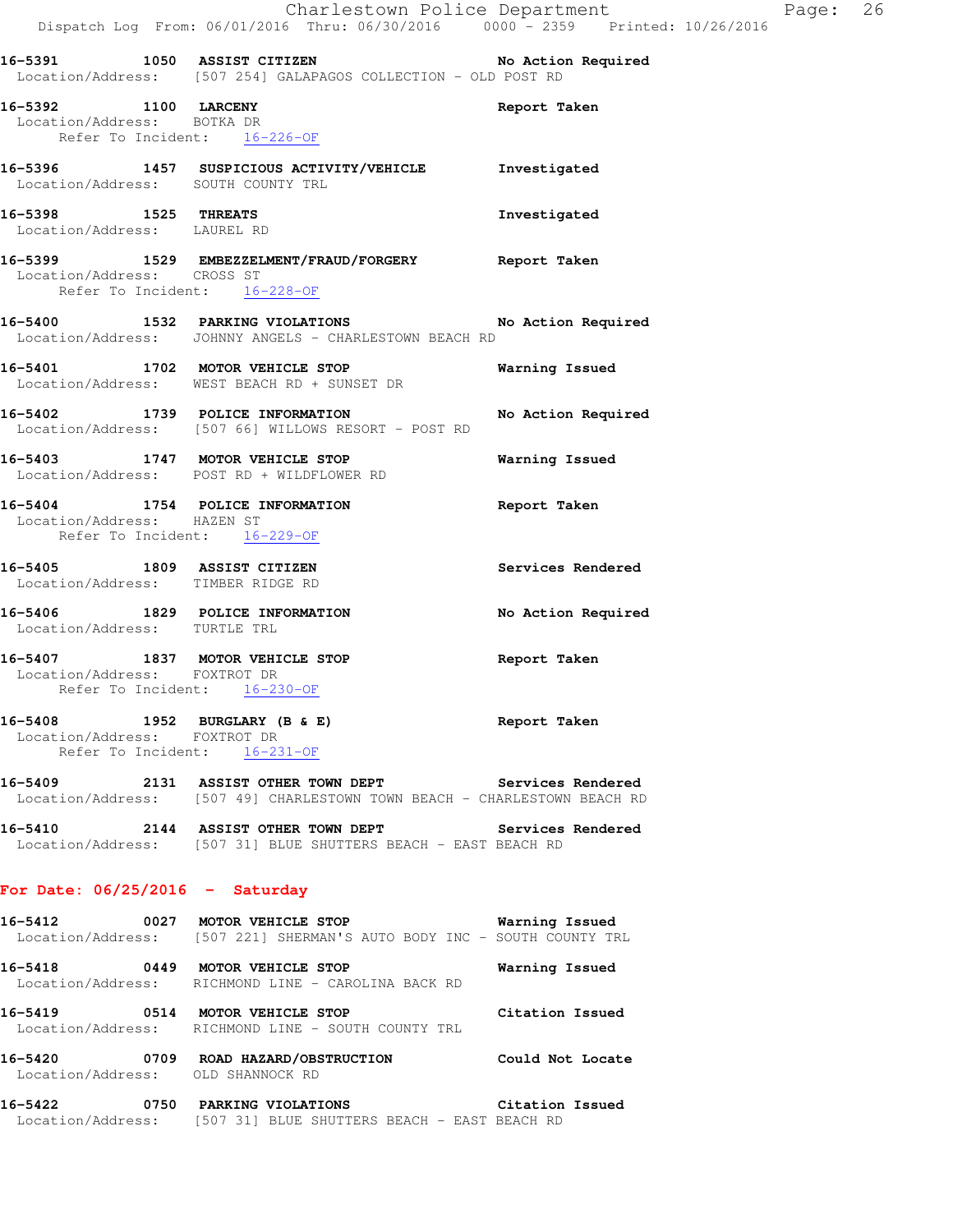|                               | Dispatch Log From: 06/01/2016 Thru: 06/30/2016 0000 <sup>-</sup> 2359 Printed: 10/26/2016                                                       | Charlestown Police Department Fage: 27                                                     |  |
|-------------------------------|-------------------------------------------------------------------------------------------------------------------------------------------------|--------------------------------------------------------------------------------------------|--|
|                               | 16-5423 0820 MOTOR VEHICLE STOP 6 Warning Issued<br>Location/Address: [507 275] RTE 1 @ WESTERLY LINE - POST RD                                 |                                                                                            |  |
|                               | 16-5424 0933 TRAFFIC CONTROL No Action Required<br>Location/Address: EAST BEACH RD + PARADISE LN                                                |                                                                                            |  |
|                               | 16-5425 		 0941 MOTOR VEHICLE STOP 		 Warning Issued<br>Vicinity of: [507 261] RTE 1 @ STATE GARAGE - POST RD                                   |                                                                                            |  |
|                               | 16-5426 1056 DIS CONDUCT / FIGHT Threstigated<br>Location/Address: [507 859] GROUP HOME (BY SAND PLAIN ROAD) - SOUTH COUNTY TRL                 |                                                                                            |  |
|                               | 16-5427 1156 MOTOR VEHICLE STOP Citation Issued<br>Location/Address: ARCHES - CHARLESTOWN BEACH RD                                              |                                                                                            |  |
| Location/Address: OLD POST RD | 16-5428 1209 ALARM, BURGLAR Building Checked/Secured                                                                                            |                                                                                            |  |
|                               | 16-5429 1213 MOTOR VEHICLE COMPLAINT Building Checked/Secured<br>Location/Address: [507 275] RTE 1 @ WESTERLY LINE - POST RD                    |                                                                                            |  |
|                               | 16-5431 1225 MOTOR VEHICLE STOP Citation Issued<br>Location/Address: [507 410] DUNKIN DONUTS - OLD POST RD                                      |                                                                                            |  |
|                               | 16-5432 1238 ANIMAL COMPLAINT Services Rendered<br>Location/Address: [507 493] CAROLINA BACK RD                                                 |                                                                                            |  |
|                               | 16-5433 1319 DISABLED MV Services Rendered<br>Vicinity of: POST RD + EAST BEACH RD                                                              |                                                                                            |  |
|                               | 16-5435 1442 BOATING - VESSEL VIOLATION Warning Issued<br>Location/Address: [507 26] CHARLESTOWN BREACHWAY - CHARLESTOWN BEACH RD               |                                                                                            |  |
| Refer To Accident: 16-84-AC   | 16-5436 1541 MVA - Minor 16 19 Report Taken<br>Location/Address: POST RD + WARREN RD                                                            |                                                                                            |  |
|                               | 16-5437 1625 ASSIST OTHER AGENCY Services Rendered<br>Location/Address: [507 26] CHARLESTOWN BREACHWAY - CHARLESTOWN BEACH RD                   |                                                                                            |  |
|                               | 16-5439 1644 TRAFFIC CONTROL 16-5439 Services Rendered<br>Location/Address: CHARLESTOWN BEACH RD + POND ST                                      |                                                                                            |  |
|                               | 16-5441 1824 MOTOR VEHICLE STOP 1997 Warning Issued<br>Vicinity of: POST RD + FALCONE LN                                                        |                                                                                            |  |
|                               | 16-5442 1857 MOTOR VEHICLE STOP 6 Warning Issued<br>Location/Address: CAROLINA BACK RD + ALTON CAROLINA RD                                      |                                                                                            |  |
|                               | 16-5443 1901 MOTOR VEHICLE STOP Citation Issued<br>Location/Address: MATUNUCK SCHOOLHOUSE RD + HOWARD DR                                        |                                                                                            |  |
|                               | 16-5444 1925 MOTOR VEHICLE STOP <b>Warning Issued</b><br>Location/Address: CHARLESTOWN BEACH RD + DALTON ST                                     |                                                                                            |  |
|                               | 16-5445 2058 ASSIST OTHER TOWN DEPT Services Rendered<br>Location/Address: [507 31] BLUE SHUTTERS BEACH - EAST BEACH RD                         |                                                                                            |  |
|                               | 16-5446 2103 ASSIST OTHER TOWN DEPT No Action Required<br>Location/Address: [507 327] CHARLESTOWN BEACH TOWN PARKING LOT - CHARLESTOWN BEACH RD |                                                                                            |  |
| 16-5447 2109 LARCENY          | Location/Address: [507 233] NORDIC LODGE - EAST PASQUISETT TRL                                                                                  | Investigated                                                                               |  |
|                               | 16-5448 2114 MOTOR VEHICLE COMPLAINT Could Not Locate                                                                                           | Location/Address: [507 21] BURLINGAME STATE PARK - CAMPING AREA - BURLINGAME STATE PARK RD |  |
| Location/Address: NARROW LN   | 16-5449 2118 FIREWORKS/Possession/Use/Other Investigated                                                                                        |                                                                                            |  |
| 16-5450                       | 2125 ASSIST OTHER POLICE DEPT                                                                                                                   | Investigated                                                                               |  |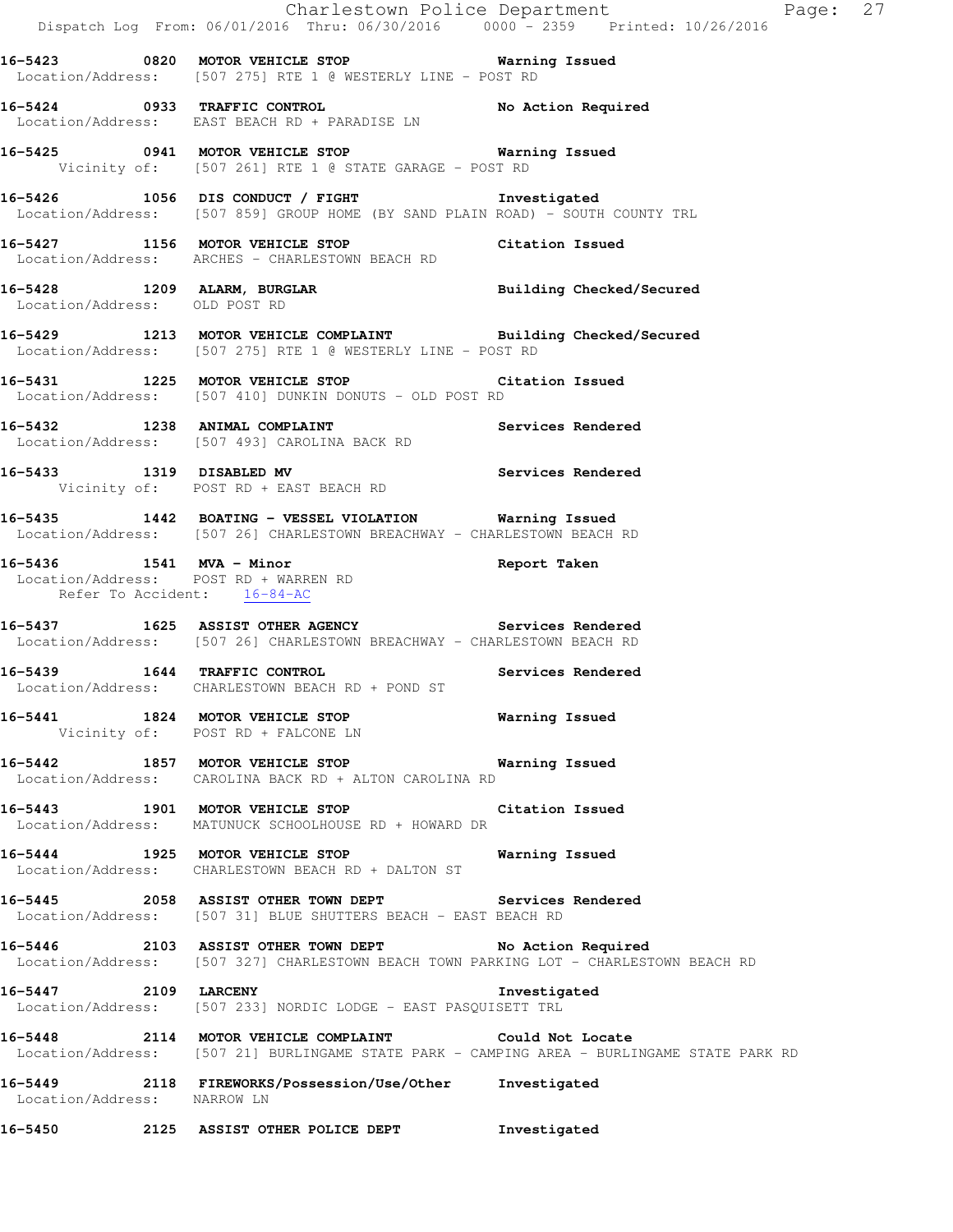|                                                               | Charlestown Police Department                                                                                   |                   | Page: 28 |  |
|---------------------------------------------------------------|-----------------------------------------------------------------------------------------------------------------|-------------------|----------|--|
|                                                               | Dispatch Log From: 06/01/2016 Thru: 06/30/2016 0000 - 2359 Printed: 10/26/2016                                  |                   |          |  |
| Location/Address: HIGHLAND RD                                 |                                                                                                                 |                   |          |  |
|                                                               | 16-5451  2148 DISTURBANCE/Music/Noise  Investigated<br>Location/Address: CHARLESTOWN BEACH RD - ALLEN'S COVE RD |                   |          |  |
| Location/Address:                                             | 16-5452 2151 FOLLOW-UP INVESTIGATION<br>HIGHLAND RD                                                             | Investigated      |          |  |
| Location/Address: WEST BEACH RD                               | 16-5453 2155 DISTURBANCE/Music/Noise                                                                            | Investigated      |          |  |
| 16-5454 2203 ASSIST CITIZEN                                   | Location/Address: [507 31] BLUE SHUTTERS BEACH - EAST BEACH RD                                                  | Services Rendered |          |  |
| Location/Address: OLD COACH RD                                |                                                                                                                 | Investigated      |          |  |
| Location/Address: WEST BEACH RD                               | 16-5456 2220 DISTURBANCE/Music/Noise                                                                            | Investigated      |          |  |
| 16-5457 2226 COMPLAINT<br>Location/Address: ALTON CAROLINA RD |                                                                                                                 | Investigated      |          |  |
| າາດາ<br>$16 - 5150$                                           | $COMDT$ $\lambda TM$                                                                                            | Terrortigatod     |          |  |

**16-5458 2303 COMPLAINT Investigated**  Location/Address: [507 642] CHARLESTOWN POLICE DEPARTMENT - OLD POST RD

# **For Date: 06/26/2016 - Sunday**

|                                 |         | 16-5461 0018 DISTURBANCE/Music/Noise Investigated<br>Location/Address: ASHAWAY COLONY LN                                                                                                                                                                                                                                |                    |
|---------------------------------|---------|-------------------------------------------------------------------------------------------------------------------------------------------------------------------------------------------------------------------------------------------------------------------------------------------------------------------------|--------------------|
|                                 | Age: 47 | 16-5462 0028 SUSPICIOUS ACTIVITY/VEHICLE Arrest(s) Made<br>Location/Address: [507 66] WILLOWS RESORT - POST RD<br>Refer To Summons: 16-77-AR<br>Summons: NOTARANGELO, MATTHEW<br>Address: 40 KARISON AVE SOUTH KINGSTOWN, RI<br>Charges: DOMESTIC-SIMPLE ASSAULT/BATTERY<br>DOMESTIC-VANDALISM/MALICIOUS INJURY TO PROP |                    |
|                                 |         | 16-5463 0031 SUSPICIOUS ACTIVITY/VEHICLE Transported to Hospital<br>Location/Address: [507 64] RATHSKELLER RESTAURANT - OLD COACH RD                                                                                                                                                                                    |                    |
|                                 |         | 16-5464 0104 DISABLED MV Services Rendered<br>Location/Address: POST RD + SOUTH COUNTY TRL                                                                                                                                                                                                                              |                    |
|                                 |         | 16-5465 0107 ASSIST OTHER AGENCY Could Not Locate<br>Location/Address: [507 293] RTE 1A @ WESTERLY LINE - OLD POST RD                                                                                                                                                                                                   |                    |
|                                 |         | 16-5466  0117 DISABLED MV    Services Rendered<br>Location/Address: POST RD + SOUTH COUNTY TRL                                                                                                                                                                                                                          |                    |
| Location/Address: RAM ISLAND RD |         | 16-5468 0730 ALARM, BURGLAR                                                                                                                                                                                                                                                                                             | <b>False Alarm</b> |
|                                 |         | 16-5469 0939 BOATING - VESSEL VIOLATION Warning Issued<br>Location: [507 340] NINIGRET POND - EAST                                                                                                                                                                                                                      |                    |
| Location/Address: POST RD       |         | 16-5470 1100 MOTOR VEHICLE COMPLAINT Could Not Locate                                                                                                                                                                                                                                                                   |                    |
| Location/Address: EAST BEACH RD |         | 16-5472 1137 POLICE INFORMATION                                                                                                                                                                                                                                                                                         | Investigated       |
| Location/Address: POST RD       |         | 16-5473 1200 ALARM, FIRE                                                                                                                                                                                                                                                                                                | Investigated       |
|                                 |         | 16-5475 1355 BOATING - VESSEL VIOLATION Warning Issued                                                                                                                                                                                                                                                                  |                    |

Location/Address: [507 31] BLUE SHUTTERS BEACH - EAST BEACH RD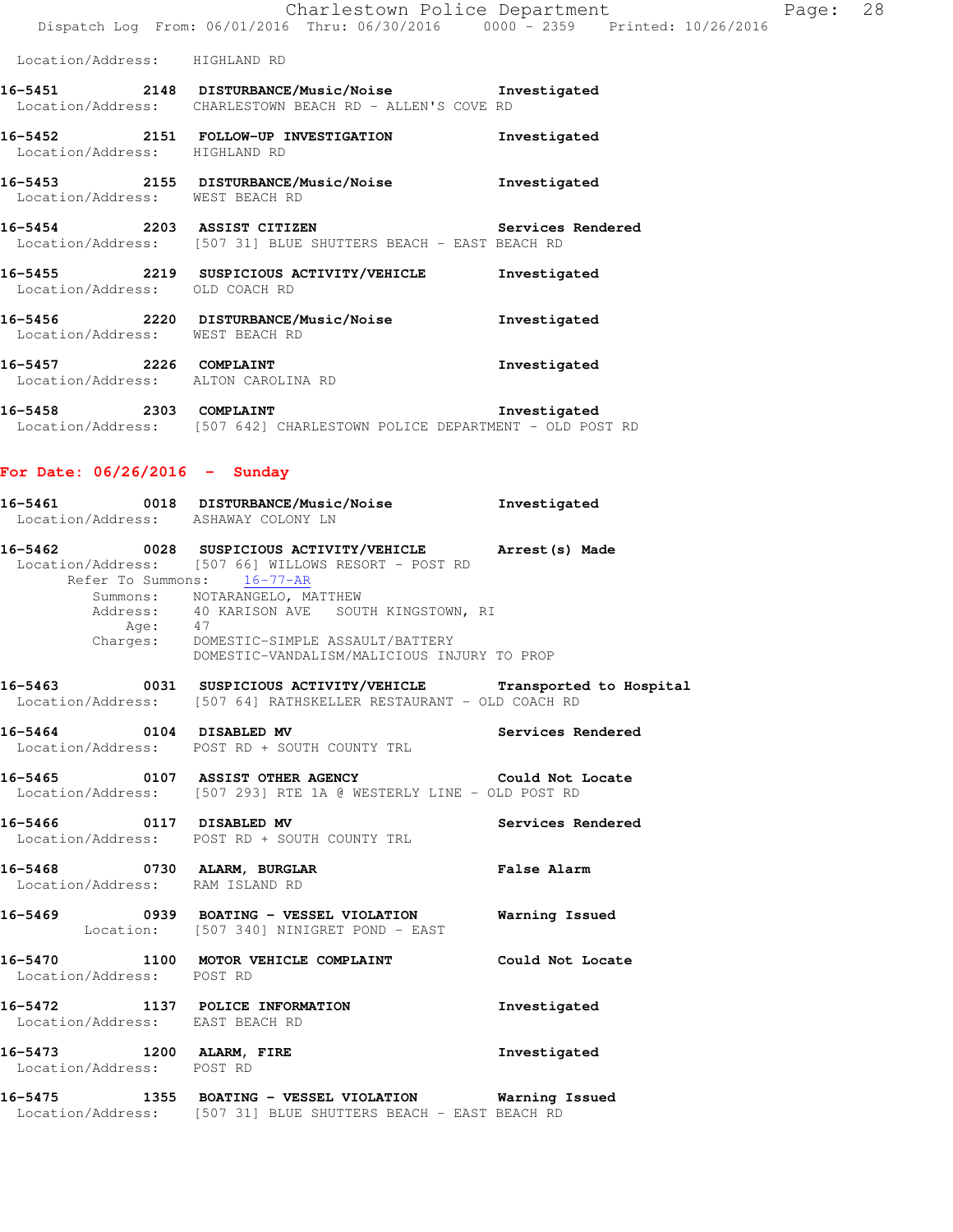|                                     | Dispatch Log From: 06/01/2016 Thru: 06/30/2016 0000 - 2359 Printed: 10/26/2016                                                                                                                                                | Charlestown Police Department | Page: 29 |  |
|-------------------------------------|-------------------------------------------------------------------------------------------------------------------------------------------------------------------------------------------------------------------------------|-------------------------------|----------|--|
|                                     | 16-5476 1401 BOATING - VESSEL VIOLATION Warning Issued<br>Location/Address: [507 26] CHARLESTOWN BREACHWAY - CHARLESTOWN BEACH RD                                                                                             |                               |          |  |
|                                     | 16-5478 1420 OFFICER WANTED 16-5478 Investigated<br>Location/Address: [507 45] RIPPY'S LIQUOR MART - SOUTH COUNTY TRL                                                                                                         |                               |          |  |
|                                     | 16-5479 1429 BOATING - VESSEL VIOLATION Warning Issued<br>Location/Address: [507 339] QUONOCHONTAUG POND - WEST BEACH RD                                                                                                      |                               |          |  |
|                                     | 16-5480 1430 BOATING - VESSEL VIOLATION Warning Issued<br>Location: [507 341] NINIGRET POND - EAST                                                                                                                            |                               |          |  |
|                                     | 16-5481 1520 BOATING - VESSEL VIOLATION Warning Issued<br>Location/Address: [507 339] QUONOCHONTAUG POND - WEST BEACH RD                                                                                                      |                               |          |  |
|                                     | 16-5483 1614 DOMESTIC/Assault/Diso/Other Peace Restored<br>Location/Address: SCHOOLHOUSE POND RD                                                                                                                              |                               |          |  |
| Refer To Incident: 16-232-OF        | 16-5484 1707 POLICE INFORMATION Investigated<br>Location/Address: [507 858] THE PINK PELICAN - OLD POST RD                                                                                                                    |                               |          |  |
| Refer To Accident: 16-85-AC         | 16-5485 1712 MVA - Minor<br>Location/Address: LAURI DR                                                                                                                                                                        | Report Taken                  |          |  |
|                                     | 16-5486 1716 TRAFFIC CONTROL Services Rendered<br>Location/Address: POST RD + PROSSER TRL                                                                                                                                     |                               |          |  |
| Location/Address: LAURI DR          | 16-5487 1746 DIS CONDUCT / FIGHT Arrest (s) Made<br>Refer To Arrest: 16-78-AR<br>Arrest: BROWN, SOCHEPWUTCH P<br>Address: 90 CLEVELAND ST SOUTH KINGSTOWN, RI<br>Age: 37<br>Charges: POSSESSION OF SCHEDULE I, II, III, IV, V |                               |          |  |
| Location/Address: ALTON CAROLINA RD | 16-5488 2007 WELL BEING CHECK                                                                                                                                                                                                 | Transported to Hospital       |          |  |
|                                     | 16-5489 2017 MOTOR VEHICLE COMPLAINT Could Not Locate<br>Location/Address: POST RD + EAST BEACH RD                                                                                                                            |                               |          |  |
| For Date: $06/27/2016$ - Monday     |                                                                                                                                                                                                                               |                               |          |  |
|                                     | 16-5493 0525 POLICE INFORMATION<br>Location/Address: [507 642] CHARLESTOWN POLICE DEPARTMENT - OLD POST RD                                                                                                                    | <b>Services Rendered</b>      |          |  |
|                                     | 16-5495 0725 TRAFFIC CONTROL<br>Location/Address: MATUNUCK SCHOOLHOUSE RD                                                                                                                                                     | Services Rendered             |          |  |
| 16-5499 0854 TRANSPORT              | Location/Address: [507 642] CHARLESTOWN POLICE DEPARTMENT - OLD POST RD                                                                                                                                                       | Services Rendered             |          |  |
|                                     | 16-5500 0908 MOTOR VEHICLE COMPLAINT Could Not Locate<br>Location/Address: [507 258] RTE 1 @ SOUTH KINGSTOWN LINE - POST RD                                                                                                   |                               |          |  |
|                                     | 16-5502 0958 DOMESTIC/Assault/Diso/Other Investigated                                                                                                                                                                         |                               |          |  |

- Location/Address: TURTLE TRL
- **16-5504 1056 TRAFFIC CONTROL No Action Required**  Location: EASTBEACH
- **16-5505 1202 TRAFFIC CONTROL Services Rendered**  Location/Address: CHARLESTOWN BEACH RD + MATUNUCK SCHOOLHOUSE RD
- **16-5507 1403 DIS CONDUCT / FIGHT Report Taken**  Location/Address: [507 321] CHARLESTOWN BEACH - CHARLESTOWN BEACH RD Refer To Incident: 16-233-OF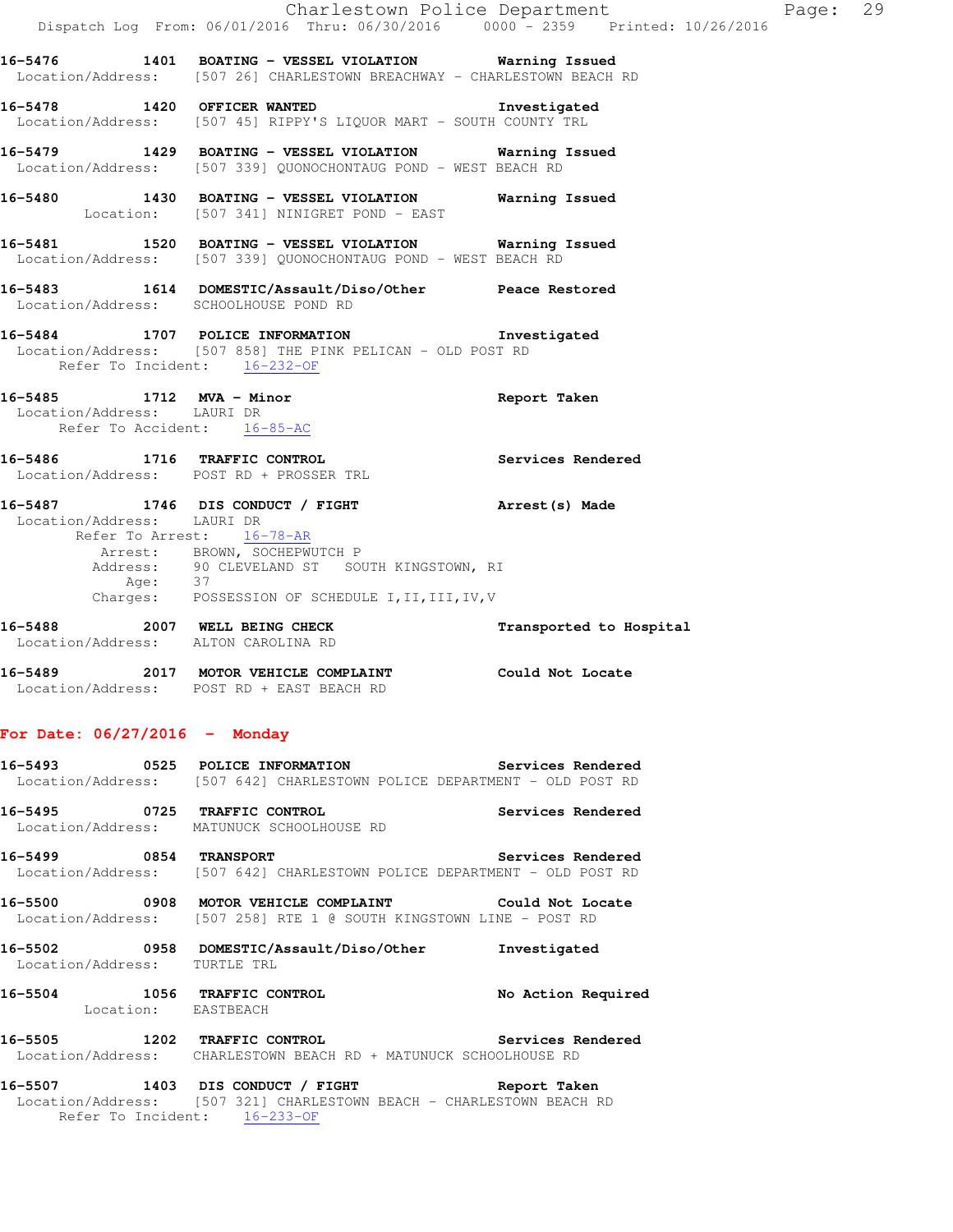**16-5508 1452 ANIMAL COMPLAINT Services Rendered**  Location/Address: [507 881] CHARLESTOWN ANIMAL SHELTER - SAND HILL RD

**16-5509 1555 WELL BEING CHECK Services Rendered**  Location/Address: SOUTH LEWIS ST

**16-5512 1659 ANIMAL COMPLAINT Unfounded**  Location/Address: [507 357] K&S PIZZA - CAROLINA BACK RD

**16-5513 1716 FOLLOW-UP INVESTIGATION Investigated**  Location/Address: ALTON CAROLINA RD

**16-5514 1742 TRAFFIC CONTROL Services Rendered**  Location/Address: POST RD + PROSSER TRL

**16-5515 1922 OFFICER WANTED Removed Hazard**  Location/Address: SOUTH COUNTY TRL + MAPLE LAKE FARM RD

**16-5518 2056 ASSIST OTHER TOWN DEPT Services Rendered**  Location/Address: [507 327] CHARLESTOWN BEACH TOWN PARKING LOT - CHARLESTOWN BEACH RD

**16-5519 2101 PSYCHOLOGICAL EMERGENCY Transported to Hospital**  Location/Address: [507 462] ROCKY'S TREE SERVICE - KLONDIKE RD

**16-5520 2130 MOTOR VEHICLE COMPLAINT Unfounded**  Location/Address: POST RD + NARROW LN

**16-5521 2135 PSYCHOLOGICAL EMERGENCY Taken/Refered to Other A**  Location/Address: [507 372] SOUTH SHORE MENTAL HEALTH - OLD POST RD

**16-5522 2218 ASSIST OTHER TOWN DEPT Services Rendered**  Location/Address: [507 31] BLUE SHUTTERS BEACH - EAST BEACH RD

### **For Date: 06/28/2016 - Tuesday**

Location/Address: POST RD

**16-5526 0058 MOTOR VEHICLE STOP Warning Issued**  Location/Address: SOUTH COUNTY TRL **16-5528 0109 MOTOR VEHICLE STOP Warning Issued**  Location/Address: SOUTH COUNTY TRL + LAURI DR **16-5530 0140 MOTOR VEHICLE STOP Warning Issued**  Location/Address: ALTON CAROLINA RD **16-5532 0157 MOTOR VEHICLE STOP Citation Issued**  Location/Address: SOUTH COUNTY TRL + CAROLINA BACK RD **16-5536 0950 MOTOR VEHICLE COMPLAINT Warning Issued**  Location/Address: CHARLESTOWN BEACH RD **16-5537 1009 MOTOR VEHICLE COMPLAINT Warning Issued**  Vicinity of: [507 275] RTE 1 @ WESTERLY LINE - POST RD **16-5538 1026 FOLLOW-UP INVESTIGATION Investigated**  Location/Address: BOTKA DR **16-5540 1057 ALARM, BURGLAR False Alarm**  Location/Address: [507 895] WINDSWEPT CENTER - OLD POST RD **16-5542 1240 FIRE, VEHICLE Services Rendered**  Location/Address: POST RD + ROSS HILL RD **16-5543 1304 ANIMAL COMPLAINT Services Rendered**  Vicinity of: KING'S FACTORY RD + SHUMANKANUC HILL RD 16-5544 1307 TRANSPORT **Services Rendered**  Location/Address: POST RD + ROSS HILL RD **16-5545 1400 MOTOR VEHICLE COMPLAINT Could Not Locate**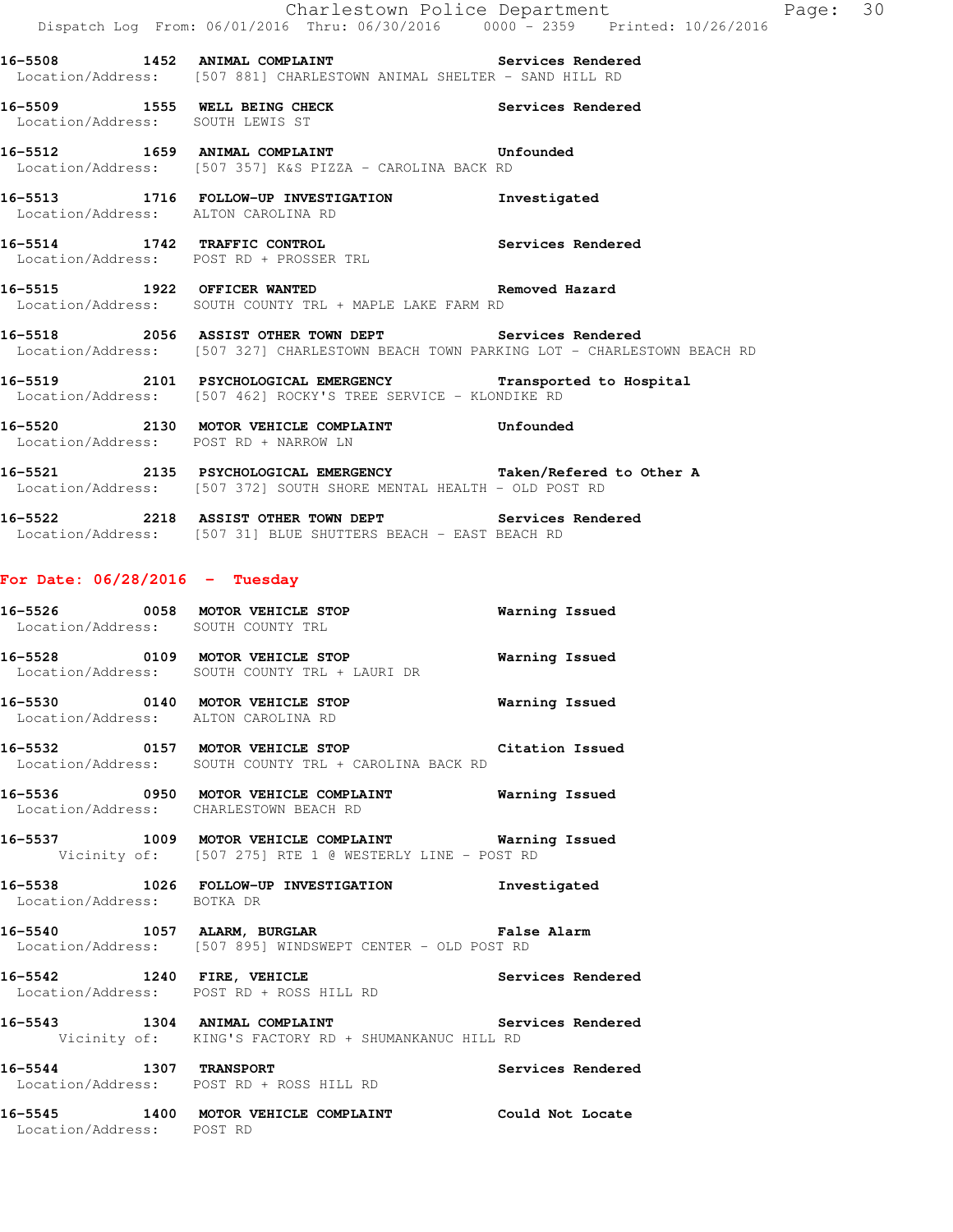**16-5548 1543 MVA - W/Injury/Fluid/Hazard Report Taken**  Location/Address: POST RD + NARROW LN Refer To Accident: 16-86-AC

**16-5550 1745 ANNOYING PHONE CALLS No Action Required**  Location/Address: ALTON CAROLINA RD

**16-5552 2021 OFFICER WANTED Investigated**  Location/Address: [507 642] CHARLESTOWN POLICE DEPARTMENT - OLD POST RD Refer To Incident: 16-235-OF

**16-5553 2032 ROAD HAZARD/OBSTRUCTION Unfounded**  Location/Address: POST RD + SOUTH COUNTY TRL

**16-5554 2058 MVA - W/Injury/Fluid/Hazard Investigated**  Location/Address: SHUMANKANUC HILL RD + BUCKEYE BROOK RD Refer To Accident: 16-87-AC

**16-5555 2155 ASSIST OTHER TOWN DEPT Services Rendered**  Location/Address: [507 31] BLUE SHUTTERS BEACH - EAST BEACH RD

16-5556 2333 MOTOR VEHICLE STOP No Action Required Location/Address: OLD MILL RD + SOUTH COUNTY TRL

**16-5558 2354 MOTOR VEHICLE STOP Warning Issued**  Location/Address: POST RD + CROSS MILLS RD

### **For Date: 06/29/2016 - Wednesday**

| 16-5559           | 0007 | MOTOR VEHICLE STOP | Warning Issued |
|-------------------|------|--------------------|----------------|
| Location/Address: |      | SHANNOCK RD        |                |

**16-5561 0159 SUSPICIOUS ACTIVITY/VEHICLE No Action Required**  Location/Address: [507 64] RATHSKELLER RESTAURANT - OLD COACH RD

**16-5565 0347 ALARM, BURGLAR False Alarm**  Location/Address: [507 36] CHARLESTOWN MINI-SUPER - OLD POST RD

**16-5570 0846 SUSPICIOUS ACTIVITY/VEHICLE Investigated**  Location/Address: [507 415] FRANCIS C CARTER MEMORIAL PRESERVE - CAROLINA BACK RD

**16-5573 1010 MOTOR VEHICLE STOP Warning Issued**  Location/Address: [507 269] RTE 1 @ DRIVING RANGE - POST RD

**16-5575 1208 ASSIST OTHER POLICE DEPT Unfounded**  Location/Address: [507 258] RTE 1 @ SOUTH KINGSTOWN LINE - POST RD

**16-5576 1311 VANDALISM Investigated**  Location/Address: [507 465] TOCKWOTTEN COVE RD

**16-5577 1336 LARCENY Investigated**  Location/Address: SAND PLAIN RD Refer To Incident: 16-236-OF

**16-5578 1347 ROAD HAZARD/OBSTRUCTION Services Rendered**  Location/Address: OLD POST RD

**16-5581 1709 FOLLOW-UP INVESTIGATION Services Rendered**  Location/Address: KLONDIKE RD

**16-5582 1748 OFFICER WANTED Taken to Family/Guardian**  Location/Address: [507 219] SHELTER COVE MARINA - CHARLESTOWN BEACH RD

**16-5583 1829 MOTOR VEHICLE COMPLAINT Unfounded**  Location/Address: [507 842] HAPPY ACRES - CHARLESTOWN BEACH RD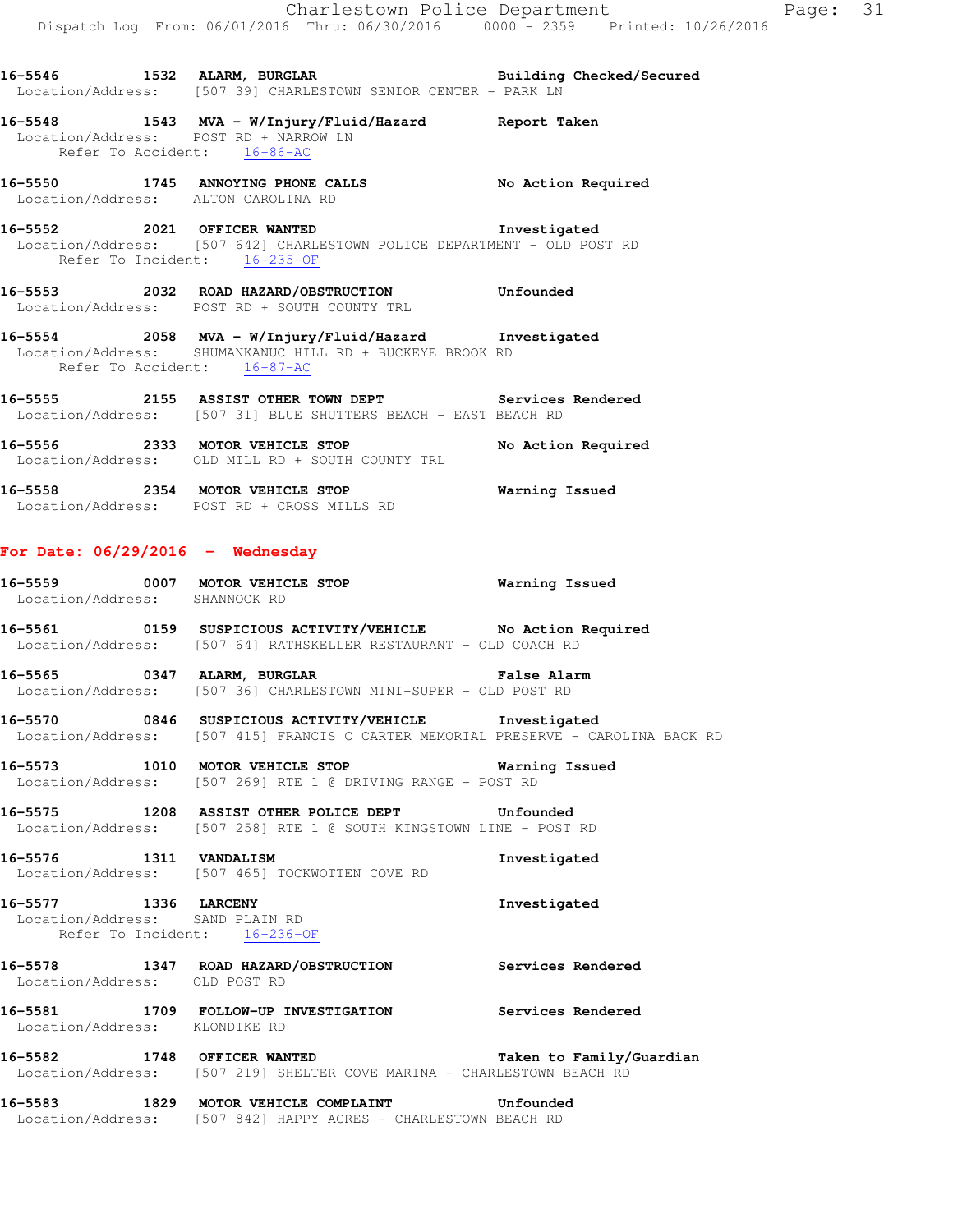**16-5585 1910 PSYCHOLOGICAL EMERGENCY Transported to Hospital**  Location/Address: WHIPPLE DR **16-5586 2027 MVA - Minor Report Taken**  Location/Address: [507 653] THE COVE RESTURANT - OLD POST RD

 Refer To Accident: 16-88-AC **16-5587 2100 ASSIST OTHER TOWN DEPT Services Rendered** 

Location/Address: [507 321] CHARLESTOWN BEACH - CHARLESTOWN BEACH RD

**16-5588 2104 MOTOR VEHICLE COMPLAINT Unfounded**  Location/Address: SOUTH COUNTY TRL

**16-5589 2107 ASSIST OTHER TOWN DEPT Services Rendered**  Location/Address: [507 31] BLUE SHUTTERS BEACH - EAST BEACH RD

**16-5590 2132 FIREWORKS/Possession/Use/Other Could Not Locate**  Location/Address: CHARLES AVE

**16-5591 2140 MOTOR VEHICLE STOP No Action Required**  Location/Address: SHANNOCK RD

**16-5592 2214 DISABLED MV Services Rendered**  Location/Address: [507 372] SOUTH SHORE MENTAL HEALTH - OLD POST RD

16-5593 2224 ALARM, BURGLAR **Building Checked/Secured** Location/Address: [507 637] SANCTUARY RD

**16-5594 2255 ALARM, FIRE Services Rendered**  Location/Address: NORTH NIANTIC DR

**16-5595 2343 MOTOR VEHICLE STOP No Action Required**  Location/Address: SOUTH COUNTY TRL + SAND PLAIN RD

#### **For Date: 06/30/2016 - Thursday**

| 16-5597<br>Location/Address: | 0004 | MOTOR VEHICLE STOP<br>SOUTH COUNTY TRL + SAND PLAIN RD | Warning Issued |  |
|------------------------------|------|--------------------------------------------------------|----------------|--|
| 16-5599<br>Location/Address: | 0016 | MOTOR VEHICLE STOP<br>SAND PLAIN RD                    | Warning Issued |  |
| 16-5600<br>Location/Address: | 0047 | MOTOR VEHICLE STOP<br>MAPLE LAKE FARM RD               | Warning Issued |  |

**16-5601 0121 MOTOR VEHICLE STOP Warning Issued**  Location/Address: [507 83] MEADOW BROOK INN - CAROLINA BACK RD

**16-5603 0142 MOTOR VEHICLE STOP Warning Issued**  Location/Address: POST RD + BEND RD

**16-5604 0154 MOTOR VEHICLE STOP Warning Issued**  Location/Address: POST RD + SCHOOLHOUSE POND RD

**16-5605 0517 ANIMAL COMPLAINT Investigated**  Location/Address: BOTKA DR

**16-5608 1012 FOLLOW-UP INVESTIGATION Investigated**  Location/Address: EAST BEACH RD

Refer To Incident: 16-237-OF

**16-5609 1024 MOTOR VEHICLE STOP Warning Issued**  Location/Address: [507 261] RTE 1 @ STATE GARAGE - POST RD

**16-5612 1052 ALARM, BURGLAR Report Taken**  Location/Address: SHADY HARBOR DR Refer To Incident: 16-238-OF

**16-5613 1125 MOTOR VEHICLE COMPLAINT Investigated**  Location/Address: TANNER CT